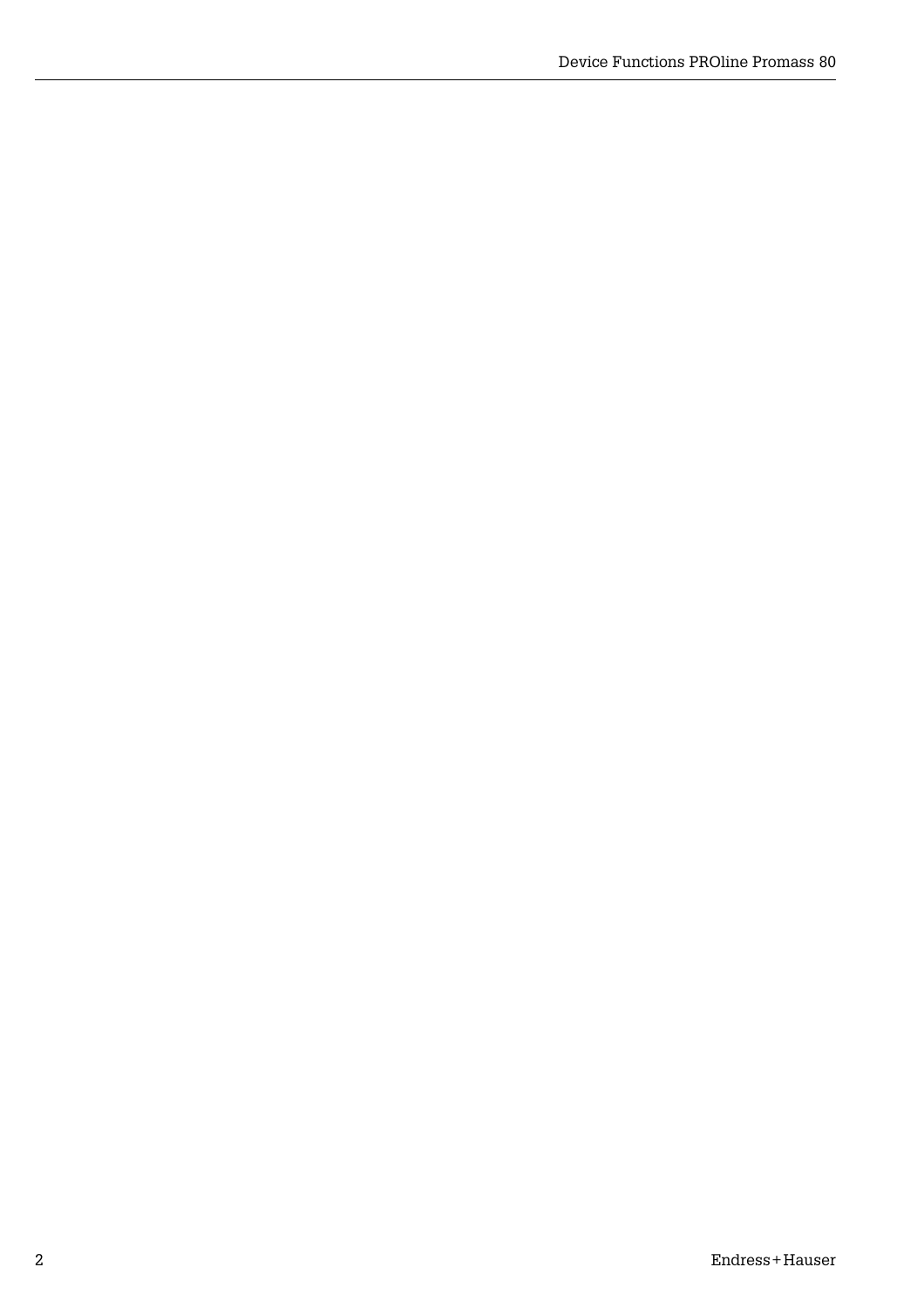## <span id="page-2-0"></span>**Table of Contents**

| $\mathbf{1}$ | <b>Function matrix PROline Promass 80</b> matrices and solution of 5                                                                                                                                                           |
|--------------|--------------------------------------------------------------------------------------------------------------------------------------------------------------------------------------------------------------------------------|
|              | 1.1                                                                                                                                                                                                                            |
| $\mathbf{2}$ |                                                                                                                                                                                                                                |
| 3            | Group SYSTEM UNITS And All Anti-All Anti-All Anti-All Anti-All Anti-All Anti-All Anti-All Anti-All A                                                                                                                           |
| 4            | 13                                                                                                                                                                                                                             |
| 5            | 15                                                                                                                                                                                                                             |
| 6            | Group USER INTERFACE Manual Communications of the USER INTERFACE Manual Communications of the USER ST<br>17                                                                                                                    |
| 7            |                                                                                                                                                                                                                                |
| 8            | Group HANDLING TOTALIZER MALALLA CONTROLL CONTROLL 22                                                                                                                                                                          |
| 9            | 23                                                                                                                                                                                                                             |
| 10           | Group PULSE/FREQUENCY OUTPUT And all and all and all and all and all and all and all and all and all and all a<br>29                                                                                                           |
| 11           | Group STATUS OUTPUT And the Community of Croup STATUS OUTPUT And the community of the Community of Croup of St                                                                                                                 |
| 12           |                                                                                                                                                                                                                                |
| 13           | Group COMMUNICATION And Constitution of the Communication of the Communication of the Communication of the Communication of the Communication of the Communication of the Communication of the Communication of the Communicat |
| 14           | 45                                                                                                                                                                                                                             |
| 15           | 49                                                                                                                                                                                                                             |
| 16           | 52                                                                                                                                                                                                                             |
| 17           | 54                                                                                                                                                                                                                             |
| 18           | 56                                                                                                                                                                                                                             |
| 19           | Group SENSOR VERSION Manual Communications of the SENSOR VERSION<br>57                                                                                                                                                         |
| 20           | 57                                                                                                                                                                                                                             |
| 21           |                                                                                                                                                                                                                                |
| 22           |                                                                                                                                                                                                                                |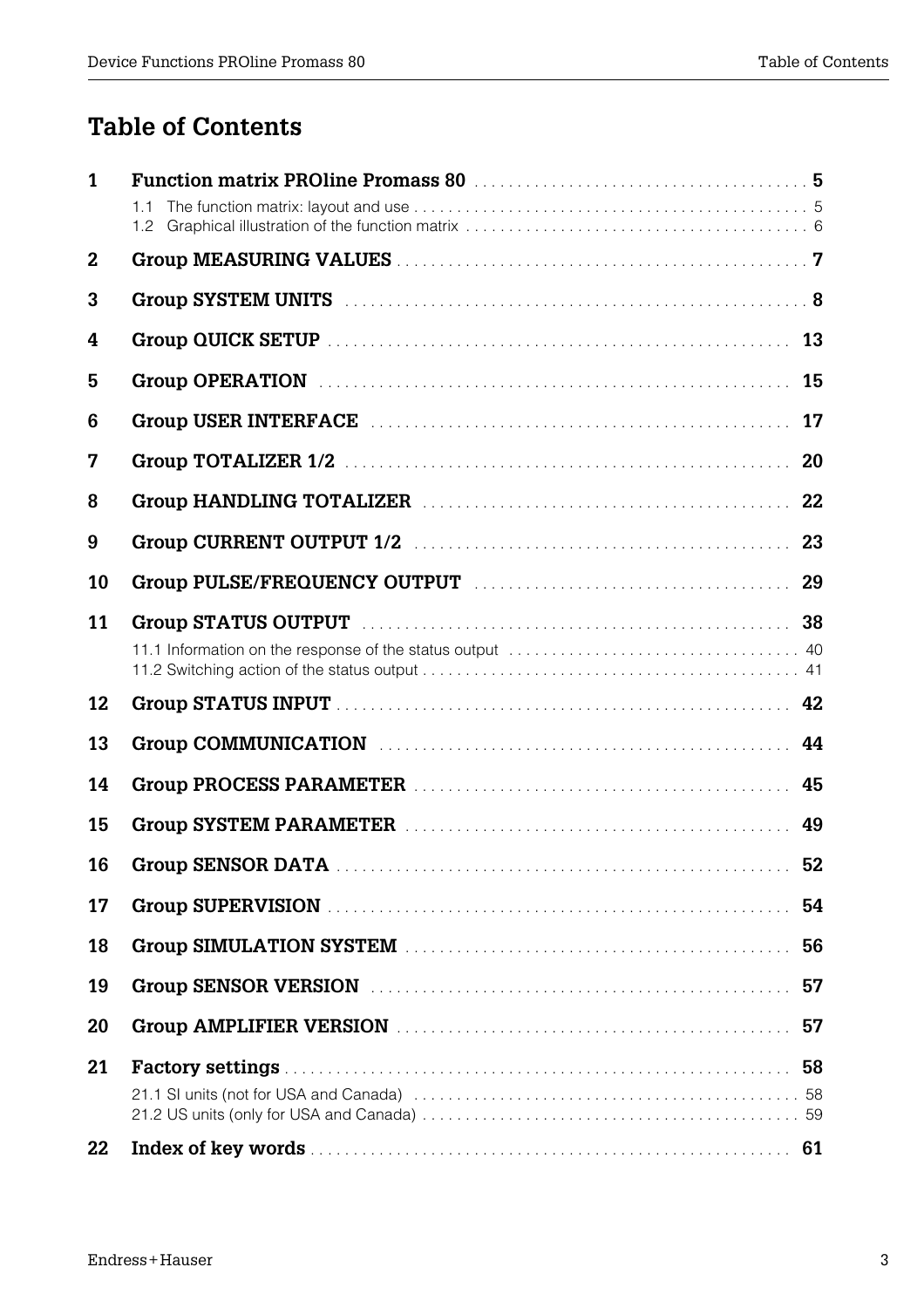#### **Registered trademarks**

HART<sup>®</sup> Registered trademark of HART Communication Foundation, Austin, USA

S-DAT™, T-DAT™, F-CHIP™ Registered trademarks of Endress+Hauser Flowtec AG, Reinach, CH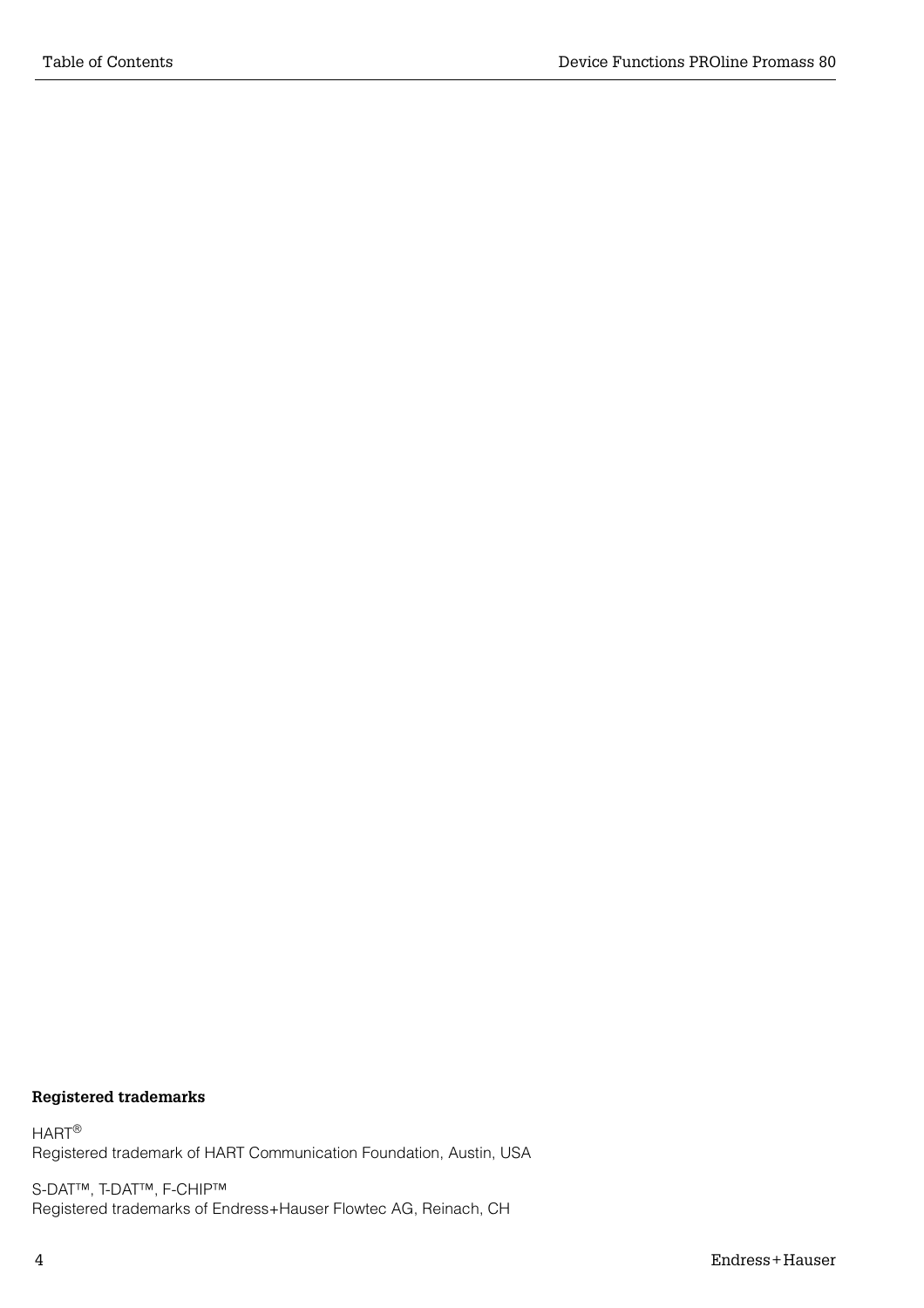### <span id="page-4-0"></span>**1 Function matrix PROline Promass 80**

### <span id="page-4-2"></span><span id="page-4-1"></span>**1.1 The function matrix: layout and use**

The function matrix is a two-level construct: the groups form one level, functions the other.

The groups are the highest-level grouping of the control options for the measuring device.

Each group comprises a number of functions.

You select a group in order to access the individual functions for controlling or parameterizing the measuring device.

You will find an overview of the groups in the table of contents on [Page 3](#page-2-0) and in the graphical representation of the function matrix on [Page 6](#page-5-0).

You will also find an overview of the functions on [Page 6](#page-5-0), complete with the page references of the detailed function descriptions.

The descriptions of the individual functions start on [Page 7.](#page-6-0)

Example of how to parameterize a function (in this case changing the language for the user interface):

 $\circled{1}$  Entry into the function matrix ( $\circled{1}$ -key).

➁ Select the OPERATION group.

➂ Select the LANGUAGE function, change the setting from ENGLISH to DEUTSCH with  $\exists \exists$  and save  $\blacksquare$  (all texts displayed on the user interface appear in German).

➃ Exit the function matrix (ESC > 3 seconds).

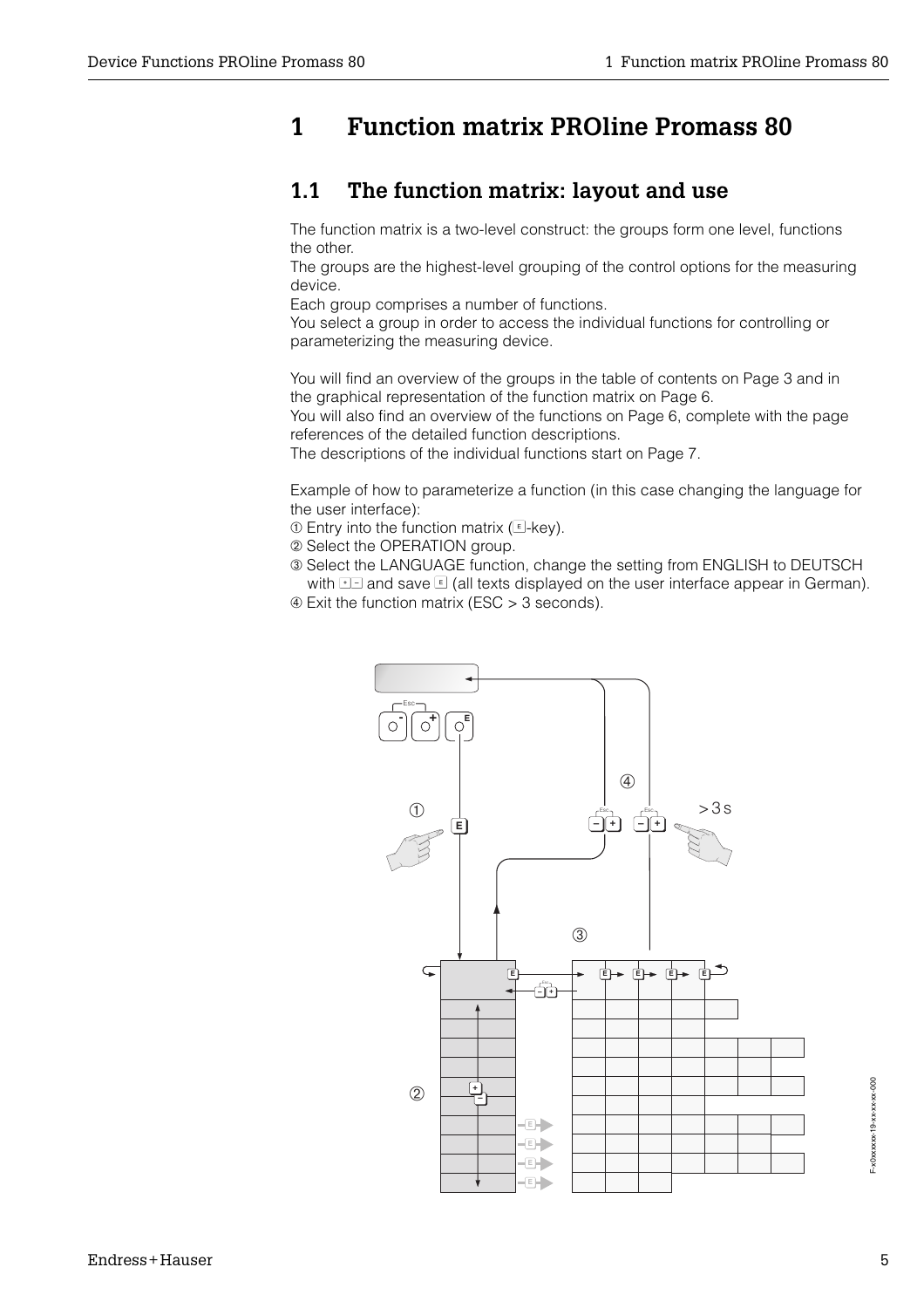| <b>MEASURING VALUES</b><br>(p. 7)    | MASS FLOW<br>(p. 7)                                                            | VOLUME FLOW<br>(p. 7)           | CORR.VOL.-FLOW<br>(p. 7)                 | DENSITY<br>(p. 7)           | REFERENCE DENSITY<br>(p. 7)     | TEMPERATURE<br>(p. 7)          |                                |                                |                                            |                              |
|--------------------------------------|--------------------------------------------------------------------------------|---------------------------------|------------------------------------------|-----------------------------|---------------------------------|--------------------------------|--------------------------------|--------------------------------|--------------------------------------------|------------------------------|
| SYSTEM UNITS<br>(p. 8)               | UNIT MASS FLOW<br>(p. 8)<br>▲<br>$\blacktriangle$                              | UNIT MASS<br>(p. 8)             | UNIT VOLUME FLOW<br>(p. 9)               | UNIT VOLUME<br>(p. 9)       | UNIT CORR. VOL.<br>FLOW (p. 10) | UNIT CORR. VOLUME<br>(p. 10)   | UNIT DENSITY<br>(p. 11)        | UNIT REF. DENSITY<br>(p. 11)   | UNIT TEMPERATURE<br>(p. 11)                | UNIT LENGTH<br>(p. 12)       |
|                                      | UNIT PRESSURE<br>(p. 12)<br>$\blacktriangle$                                   |                                 |                                          |                             |                                 |                                |                                |                                |                                            |                              |
| (p. 13)<br>QUICK SETUP               | QS COMMISSION<br>(p. 13)<br>Δ                                                  |                                 |                                          |                             |                                 |                                |                                |                                |                                            |                              |
| OPERATION<br>(p. 15)                 | LANGUAGE<br>(p. 15)<br>$\blacktriangle$                                        | ACCESS CODE<br>(p. 15)          | DEF. PRIVATE CODE<br>(p. 16)             | (b. 16)<br>SIATUS ACCESS    | ACCESS CODE<br>COUNTER (p. 16)  |                                |                                |                                |                                            |                              |
| <b>USER INTERFACE</b><br>(p. 17)     | $\begin{array}{c} \textsf{ASSIGN LINE 1} \\ \textsf{(p. 17)} \end{array}$<br>Δ | N<br>ASSIGN LINE 2<br>(p. 17)   | 100% VALUE<br>(p. 18)                    | 100% VALUE<br>(p. 18)       | FORMAT<br>(p. 18)               | DISPLAY DAMPING<br>(p. 19)     | CONTRAST LCD<br>(p. 19)        | BACKLIGHT<br>(p. 19)           | TEST DISPLAY<br>(p. 19)                    |                              |
| TOTALIZER 1/2<br>(p. 20)             | ASSIGN TOTALIZER<br>(p. 20)<br>Δ                                               | (b. 20)                         | OVERFLOW<br>(p. 20)                      | UNIT TOTALIZER<br>(p. 21)   | TOTALIZER MODE<br>(p. 21)       | RESET TOTAL.<br>(p. 21)        |                                |                                |                                            |                              |
| <b>HANDLING TOTALIZER</b><br>(p. 22) | RESET ALL TOTALIZ-<br>ERS (p. 22)                                              | FAILSAFE MODE<br>(p. 22)        |                                          |                             |                                 |                                |                                |                                |                                            |                              |
| <b>CURRENT OUTPUT 1/2</b><br>(p. 23) | ASSIGN CURRENT<br>(p. 23)                                                      | CURRENT SPAN<br>(p. 23)         | VALUE $\overline{0}$ 4 mA<br>(p. 24)     | VALUE 20 mA<br>(p. 24)      | TIME CONSTANT)<br>TIME CONSTANT | FAILSAFE MODE<br>FAILSAFE MODE | (p. 27)<br>ACTUAL CURRENT      | (p. 27)<br>SIMULATION CURR.    | VALUE SIM. CURR.<br>(p. 28)                |                              |
| PULSE/FREQ. OUT.<br>(p. 29)          | (p. 29)<br>OPERATION MODE<br>Δ                                                 | (67 (67 d)<br>AONENCA FREQUENCY | END VALUE FREQ.<br>END VALUE FREQ.       | (b. 30)<br>WOT E FOW        | (b. 30)<br>VALUE FHIGH          | (p. 32)<br>OUTPUT SIGNAL       | TIME CONSTANT<br>(p. 32)       | FAILSAFE MODE<br>FAILSAFE MODE | FAILSAFE VALUE<br>(p. 33)                  | ACTUAL FREQ.<br>(p. 33)      |
|                                      | SIMULATION FREQ.<br>(p. 34)                                                    | VALUE SIM. FREQ.<br>(p. 34)     | щ<br>ASSIGN PULSI<br>(p. 34)             | PULSE VALUE<br>(p. 35)      | PULSE WIDTH<br>(p. 35)          | (b. 36)<br>OUTPUT SIGNAL       | FAILSAFE MODE<br>(p. 36)       | SIMULATION PULSE<br>(p. 37)    | <b>ANDE SIMULATION</b><br>PULALIONIS ENTER |                              |
| STATUS OUTPUT<br>(p. 38)             | ASSIGN STATUS<br>(p. 38)<br>Δ                                                  | ON-VALUE<br>(p. 38)             | OFF-VALUE<br>(p. 38)                     | TIME CONSTANT<br>(p. 39)    | ACTUAL STATUS<br>(p. 39)        | SIM. SWITCH POINT<br>(p. 39)   | VAL. SIM. SWIT. PNT<br>(p. 39) |                                |                                            |                              |
| $\frac{1}{2}$ STATUS INPUT           | ASSIGN STATUS IN<br>(p. 42)<br>Δ                                               | ACTIVE LEVEL<br>(p. 42)         | H<br>MIN. PULSE WID<br>(p. 42)           | SIM. STATUS IN<br>(p. 42)   | VAL. SIM. STAT. IN<br>(p. 43)   |                                |                                |                                |                                            |                              |
| <b>COMMUNICATION</b><br>(p. 44)      | TAG NAME<br>(p. 44)<br>Δ                                                       | TAG DESCRIPTION<br>(p. 44)      | BUS ADDRESS<br>(p. 44)                   | HART PROTOCOL<br>(p. 44)    | MANUFACTURER ID<br>(p. 44)      | DEVICE ID<br>(p. 44)           |                                |                                |                                            |                              |
| <b>PROCESS PARAM.</b><br>(p. 45)     | ASSIGN LF-CUT OFF<br>(p. 45)                                                   | ON-VAL. LF-CUT OFF<br>(p. 45)   | <b>UFF</b><br>OFF-VAL. LF-CUT<br>(p. 45) | EMPTY PIPE DET.<br>(p. 46)  | EPD VALUE LOW<br>(p. 46)        | EPD VALUE HIGH<br>(p. 46)      | EPD RESPONSETIME<br>(p. 46)    | FIX. REF. DENSITY<br>(p. 47)   | ZERO POINT ADJUST<br>(p. 47)               | DENSITY SET VALUE<br>(p. 47) |
|                                      | MEASURE FLUID<br>(p. 47)                                                       | DENSITY ADJUST<br>(p. 48)       | lar<br>I<br>RESTORE ORIGI<br>(p. 48)     | PRESSURE MODE<br>(p. 48)    | PRESSURE<br>(p. 48)             |                                |                                |                                |                                            |                              |
| SYSTEM PARAMETER<br>(p. 49)          | INSTL. DIR. SENSOR<br>(p. 49)<br>Α                                             | MEASURING MODE<br>(p. 49)       | <b>MED</b><br>POS. ZERO RETU<br>(p. 50)  | DENSITY DAMPING<br>(p. 51)  | FLOW DAMPING<br>(p. 51)         |                                |                                |                                |                                            |                              |
| <b>SENSOR DATA</b><br>(p. 52)        | K-FACTOR<br>(p. 52)<br>Δ                                                       | ZERO POINT<br>(p. 52)           | NOMINAL DIAMETER<br>(p. 52)              | TEMP. COEF. KM<br>(p. 52)   | TEMP. COEF. KM 2<br>(p. 52)     | TEMP. COEF. KT<br>(p. 52)      | CAL. COEF. KD 1<br>(p. 52)     | CAL. COEF. KD 2<br>(p. 52)     | DENSITY COEF. C 0<br>(p. 53)               | DENSITY COEF. C 1<br>(p. 53) |
|                                      | DENSITY COEF. C 2<br>(p. 53)                                                   | DENSITY COEF. C 3<br>(p. 53)    | $\overline{C}$<br>DENSITY COEF.          | DENSITY COEF. C5<br>(p. 53) | MIN. TEMP. MEAS.<br>(p. 53)     | MAX. TEMP. MEAS.<br>(p. 53)    | MIN. TEMP. CARR.<br>(p. 53)    | MAX. TEMP. CARR.<br>(p. 53)    |                                            |                              |
| <b>SUPERVISION</b><br>(p. 54)        | ACTUAL SYS. COND.<br>(p. 54)                                                   | PREV. SYS. COND<br>(p. 54)      | <b>ROR</b><br>ASSIGN SYS. ER<br>(p. 54)  | ERROR CATEGORY<br>(p. 54)   | ASSIGN PROC. ERR.<br>(p. 54)    | ERROR CATEGORY<br>(p. 55)      | ALARM DELAY<br>(p. 55)         | SYSTEM RESET<br>(p. 55)        | OPERATION HOURS<br>(p. 55)                 |                              |
| SIMULAT. SYSTEM<br>(p. 56)           | SIM. FAILSAFE MODE<br>$\blacktriangle$                                         | SIM. MEASURAND<br>(p. 56)       | VALUE SIM. MEAS.<br>(p. 56)              |                             |                                 |                                |                                |                                |                                            |                              |
| <b>SENSOR VERSION</b><br>(p. 57)     | SERIAL NUMBER<br>(p. 57)<br>▲                                                  | SENSOR TYPE<br>(p. 57)          | SW-REV. S-DAT<br>(p. 57)                 |                             |                                 |                                |                                |                                |                                            |                              |
| AMP. HW VERSION<br>(p. 57)           | SW-REV. AMP.<br>(p. 57)<br>Δ                                                   | LANGUAGE GROUP<br>(p. 57)       | I/O MODUL TYPE                           | SW-REV. I/O<br>(p. 57)      |                                 |                                |                                |                                |                                            |                              |

### <span id="page-5-1"></span><span id="page-5-0"></span>**1.2 Graphical illustration of the function matrix**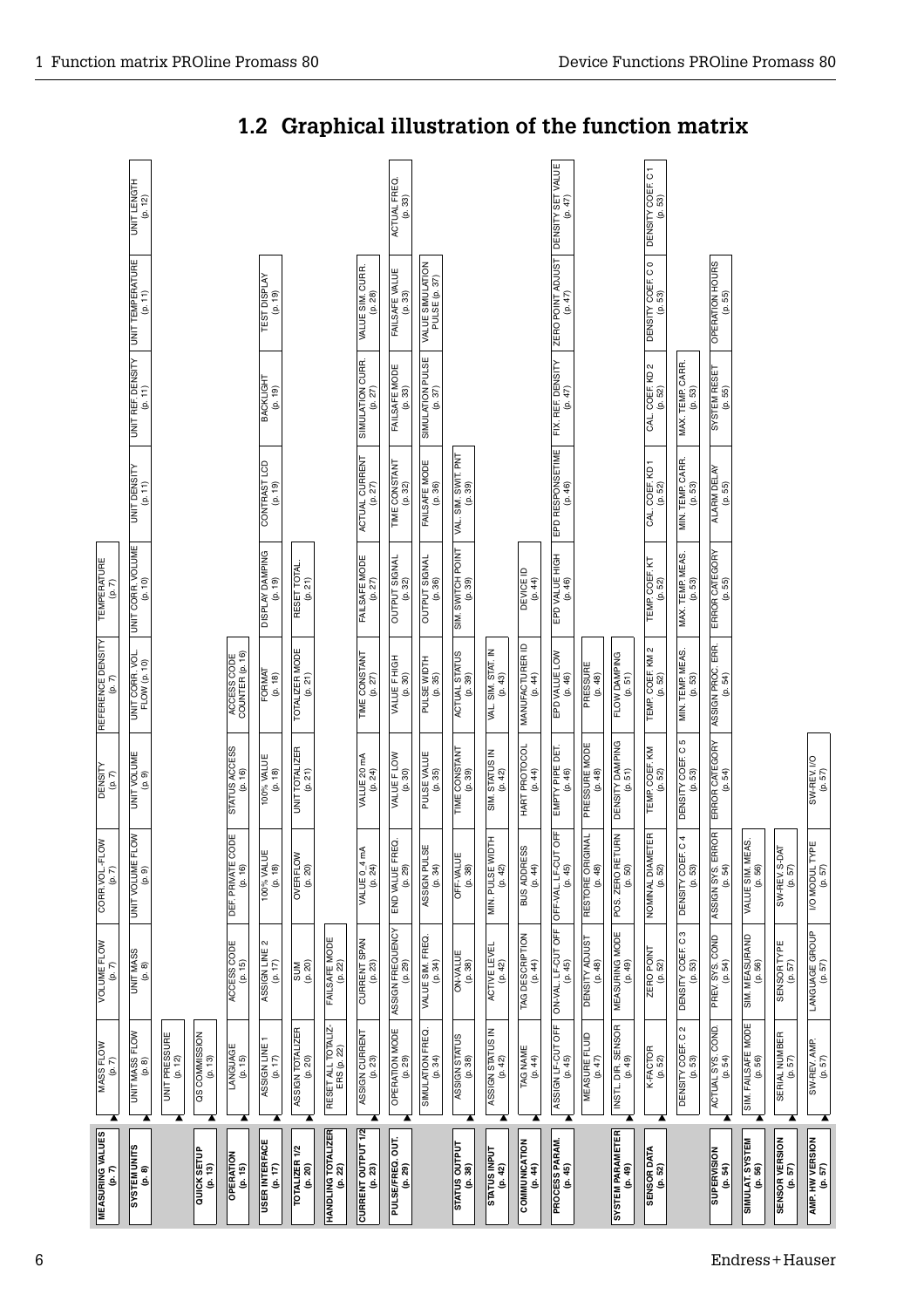### <span id="page-6-0"></span>**2 Group MEASURING VALUES**

#### <span id="page-6-8"></span>**Function description MEASURING VALUES**

**&** Note!

- The engineering unit of the measured variable shown here can be set in the "SYSTEM UNITS" group (see [Page 8\)](#page-7-0).
- <span id="page-6-9"></span>• If the fluid in the pipe flows backwards, a negative sign prefixes the flow reading on the display.

<span id="page-6-11"></span><span id="page-6-10"></span><span id="page-6-7"></span><span id="page-6-6"></span><span id="page-6-5"></span><span id="page-6-4"></span><span id="page-6-3"></span><span id="page-6-2"></span><span id="page-6-1"></span>

| <b>MASS FLOW</b>                       | In this function, the currently measured mass flow appears on the display.                                                                                                                                                                              |
|----------------------------------------|---------------------------------------------------------------------------------------------------------------------------------------------------------------------------------------------------------------------------------------------------------|
|                                        | Display shows:<br>5-digit floating-point number, including unit and sign<br>(e.g. 462.87 kg/h; -731.63 lb/min; etc.)                                                                                                                                    |
| <b>VOLUME FLOW</b>                     | In this function, the currently measured volumetric flow appears on the display.<br>The volumetric flow is derived from the measured mass flowrate and the den-<br>sity of the fluid measured.                                                          |
|                                        | Display shows:<br>5-digit floating-point number, including unit and sign<br>(e.g. 5.5445 dm <sup>3</sup> /min; 1.4359 m <sup>3</sup> /h; -731.63 gal/d; etc.)                                                                                           |
| <b>CORRECTED VOLUME</b><br><b>FLOW</b> | The calculated corrected volume flow appears on the display. The calculated<br>corrected volume flow is derived from the measured mass flow and the refer-<br>ence density of the fluid (density at reference temperature, measured or fixed<br>entry). |
|                                        | User Interface:<br>5-digit floating-point number, including unit and sign<br>(e.g. 1.3549 Nm <sup>3</sup> /h; 7.9846 scm/day; etc.)                                                                                                                     |
| <b>DENSITY</b>                         | In this function, the currently measured density or the specific gravity appears<br>on the display.                                                                                                                                                     |
|                                        | <b>Display shows:</b><br>5-digit fixed-point number, including unit<br>(e.g. 1.2345 kg/dm <sup>3</sup> ; 993.5 kg/dm <sup>3</sup> ; 1.0015 SG_20 °C; etc.)                                                                                              |
| <b>REFERENCE DENSITY</b>               | The density of the fluid, at reference temperature, appears on the display.<br>The reference density can be measured or also specified via the function<br>FIXED REFERENCE DENSITY.                                                                     |
|                                        | User Interface:<br>5-digit floating-point number, including unit, corresponding to<br>0.10006.0000 kg/dm <sup>3</sup><br>(e.g. 1.2345 kg/dm <sup>3</sup> ; 993.5 kg/m <sup>3</sup> ; 1.0015 SG_20 °C; etc.)                                             |
| <b>TEMPERATURE</b>                     | In this function, the currently measured temperature appears on the display.                                                                                                                                                                            |
|                                        | <b>Display shows:</b><br>5-digit floating-point number, including unit and sign<br>(e.g. -23.4 °C; 160.0 °F; 295.4 K; etc.)                                                                                                                             |
|                                        |                                                                                                                                                                                                                                                         |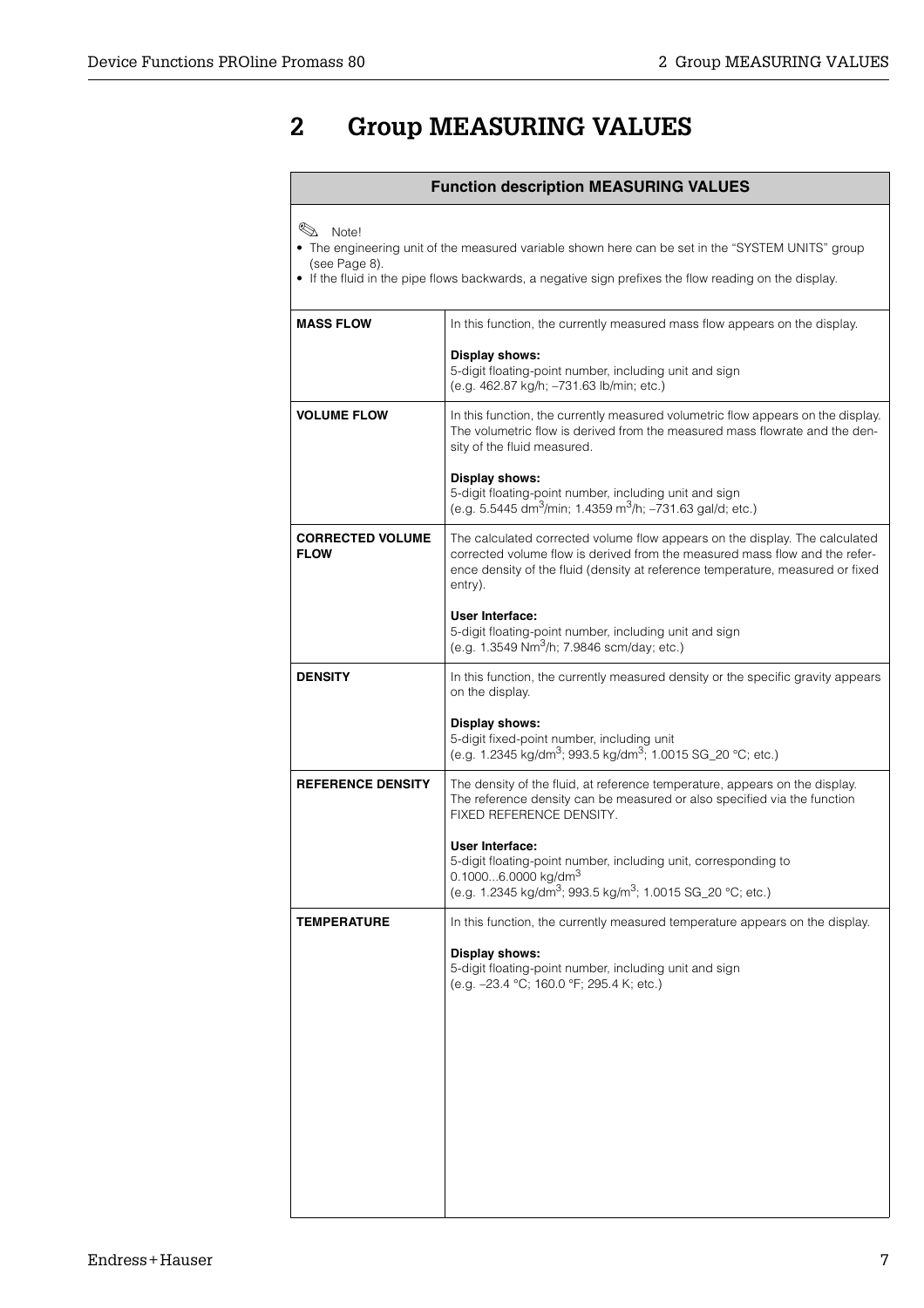## <span id="page-7-3"></span><span id="page-7-0"></span>**3 Group SYSTEM UNITS**

<span id="page-7-5"></span><span id="page-7-4"></span><span id="page-7-2"></span><span id="page-7-1"></span>

| You can select the unit for the measured variable in this function group.                                                                                                                                                                                                                                                                                                                                                                                                                                                                                                                              |  |  |
|--------------------------------------------------------------------------------------------------------------------------------------------------------------------------------------------------------------------------------------------------------------------------------------------------------------------------------------------------------------------------------------------------------------------------------------------------------------------------------------------------------------------------------------------------------------------------------------------------------|--|--|
| Use this function to select the unit for displaying the mass flow (mass/time).<br>The unit you select here is also valid for:<br>• Current output<br>• Frequency output<br>• Switching points (limit value for mass flow, flow direction)<br>• Low flow cut off<br><b>Options:</b><br>Metric:<br>gram $\rightarrow$ g/s; g/min; g/h; g/day<br>kilogram → kg/s; kg/min; kg/h; kg/day<br>Metric ton $\rightarrow$ t/s; t/min; t/h; t/day<br>ounce → oz/s; oz/min; oz/h; oz/day<br>pound $\rightarrow$ lb/s; lb/min; lb/h; lb/day<br>ton $\rightarrow$ ton/s; ton/min; ton/h; ton/day<br>Factory setting: |  |  |
| Country dependent (kg/h or US lb/day)<br>Use this function to select the unit for displaying the mass.<br>The unit you select here is also valid for:<br>• Pulse value (e.g. kg/p)<br><b>Options:</b><br>Metric $\rightarrow$ g; kg; t<br>$US \rightarrow oz$ ; lb; ton<br><b>Factory setting:</b><br>Country dependent (kg or US lb)<br>Note!<br>The unit for the totalizer is independent of your choice here, it is selected<br>separately in the TOTALIZER group (see Page 20).                                                                                                                    |  |  |
|                                                                                                                                                                                                                                                                                                                                                                                                                                                                                                                                                                                                        |  |  |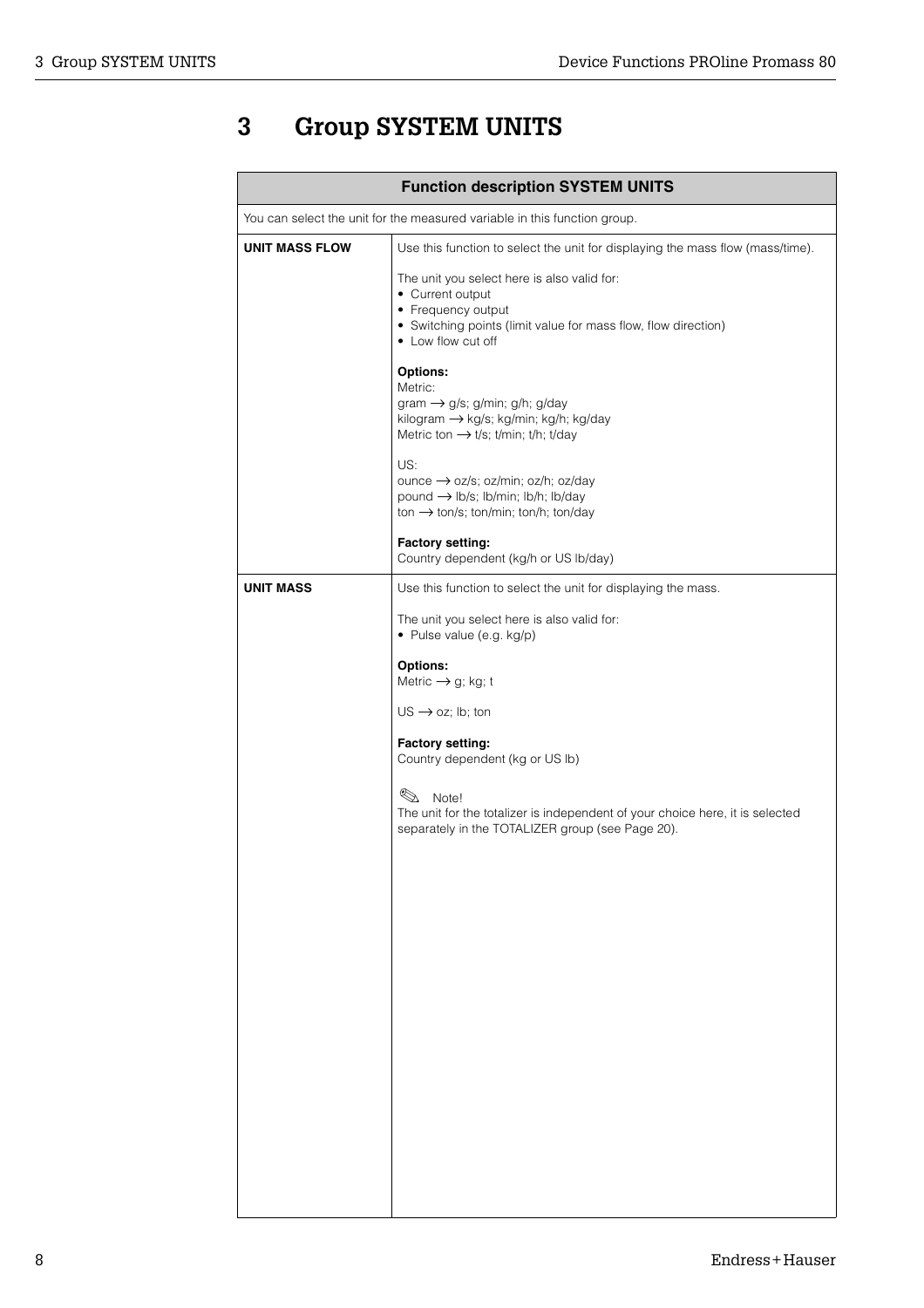<span id="page-8-3"></span><span id="page-8-2"></span><span id="page-8-1"></span><span id="page-8-0"></span>

|                    | <b>Function description SYSTEM UNITS</b>                                                                                                                                                                                                                                                                                                                                                                                                                                                                                                                                                                                                                                                                                                                                                                                                                                                                                                                                                                                                                                                                                                                                                                                                                                                                                                                                                                                                                                                                                                                                                                                                |
|--------------------|-----------------------------------------------------------------------------------------------------------------------------------------------------------------------------------------------------------------------------------------------------------------------------------------------------------------------------------------------------------------------------------------------------------------------------------------------------------------------------------------------------------------------------------------------------------------------------------------------------------------------------------------------------------------------------------------------------------------------------------------------------------------------------------------------------------------------------------------------------------------------------------------------------------------------------------------------------------------------------------------------------------------------------------------------------------------------------------------------------------------------------------------------------------------------------------------------------------------------------------------------------------------------------------------------------------------------------------------------------------------------------------------------------------------------------------------------------------------------------------------------------------------------------------------------------------------------------------------------------------------------------------------|
| UNIT VOLUME FLOW   | Use this function to select the unit for the volume flow.                                                                                                                                                                                                                                                                                                                                                                                                                                                                                                                                                                                                                                                                                                                                                                                                                                                                                                                                                                                                                                                                                                                                                                                                                                                                                                                                                                                                                                                                                                                                                                               |
|                    | The unit you select here is also valid for:<br>• Current output<br>• Frequency output<br>• Switching points (limit value for volume flow, flow direction)<br>• Low flow cut off                                                                                                                                                                                                                                                                                                                                                                                                                                                                                                                                                                                                                                                                                                                                                                                                                                                                                                                                                                                                                                                                                                                                                                                                                                                                                                                                                                                                                                                         |
|                    | <b>Options:</b><br>Metric:<br>Cubic centimeter $\rightarrow$ cm <sup>3</sup> /s; cm <sup>3</sup> /min; cm <sup>3</sup> /h; cm <sup>3</sup> /day<br>Cubic decimeter $\rightarrow$ dm <sup>3</sup> /s; dm <sup>3</sup> /min; dm <sup>3</sup> /h; dm <sup>3</sup> /day<br>Cubic meter $\rightarrow$ m <sup>3</sup> /s; m <sup>3</sup> /min; m <sup>3</sup> /h; m <sup>3</sup> /day<br>Milliliter $\rightarrow$ ml/s; ml/min; ml/h; ml/day<br>Liter $\rightarrow$ I/s; I/min; I/h; I/day<br>Hectoliter $\rightarrow$ hl/s; hl/min; hl/h; hl/day<br>Megaliter -> MI/s; MI/min; MI/h; MI/day<br>US:<br>Cubic centimeter $\rightarrow$ cc/s; cc/min; cc/h; cc/day<br>Acre foot → af/s; af/min; af/h; af/day<br>Cubic foot $\rightarrow$ ft <sup>3</sup> /s; ft <sup>3</sup> /min; ft <sup>3</sup> /h; ft <sup>3</sup> /day<br>Fluid ounce $\rightarrow$ oz f/s; oz f/min; oz f/h; oz f/day<br>Gallon → gal/s; gal/min; gal/h; gal/day<br>Million gallon $\rightarrow$ Mgal/s; Mgal/min; Mgal/h; Mgal/day<br>Barrel (normal fluids: 31.5 gal/bbl) $\rightarrow$ bbl/s; bbl/min; bbl/h; bbl/day<br>Barrel (beer: 31.0 gal/bbl) $\rightarrow$ bbl/s; bbl/min; bbl/h; bbl/day<br>Barrel (petrochemicals: 42.0 gal/bbl) $\rightarrow$ bbl/s; bbl/min; bbl/h; bbl/day<br>Barrel (filling tanks: 55.0 gal/bbl) $\rightarrow$ bbl/s; bbl/min; bbl/h; bbl/day<br>Imperial:<br>Gallon → gal/s; gal/min; gal/h; gal/day<br>Mega gallon $\rightarrow$ Mgal/s; Mgal/min; Mgal/h; Mgal/day<br>Barrel (beer: 36.0 gal/bbl) $\rightarrow$ bbl/s; bbl/min; bbl/h; bbl/day<br>Barrel (petrochemicals: 42.0 gal/bbl) $\rightarrow$ bbl/s; bbl/min; bbl/h; bbl/day |
|                    | Factory setting:<br>Country dependent (m <sup>3</sup> /h or US Mgal/day)                                                                                                                                                                                                                                                                                                                                                                                                                                                                                                                                                                                                                                                                                                                                                                                                                                                                                                                                                                                                                                                                                                                                                                                                                                                                                                                                                                                                                                                                                                                                                                |
| <b>UNIT VOLUME</b> | Use this function to select the unit for the volume.                                                                                                                                                                                                                                                                                                                                                                                                                                                                                                                                                                                                                                                                                                                                                                                                                                                                                                                                                                                                                                                                                                                                                                                                                                                                                                                                                                                                                                                                                                                                                                                    |
|                    | The unit you select here is also valid for:<br>• Pulse value (e.g. $m^3/p$ )                                                                                                                                                                                                                                                                                                                                                                                                                                                                                                                                                                                                                                                                                                                                                                                                                                                                                                                                                                                                                                                                                                                                                                                                                                                                                                                                                                                                                                                                                                                                                            |
|                    | Options:<br>Metric $\rightarrow$ cm <sup>3</sup> ; dm <sup>3</sup> ; m <sup>3</sup> ; ml; l; hl; Ml                                                                                                                                                                                                                                                                                                                                                                                                                                                                                                                                                                                                                                                                                                                                                                                                                                                                                                                                                                                                                                                                                                                                                                                                                                                                                                                                                                                                                                                                                                                                     |
|                    | $US \rightarrow cc$ ; af; ft <sup>3</sup> ; oz f; gal; Mgal; bbl (normal fluids); bbl (beer);<br>bbl (petrochemicals); bbl (filling tanks)                                                                                                                                                                                                                                                                                                                                                                                                                                                                                                                                                                                                                                                                                                                                                                                                                                                                                                                                                                                                                                                                                                                                                                                                                                                                                                                                                                                                                                                                                              |
|                    | Imperial $\rightarrow$ gal; Mgal; bbl (beer); bbl (petrochemicals)                                                                                                                                                                                                                                                                                                                                                                                                                                                                                                                                                                                                                                                                                                                                                                                                                                                                                                                                                                                                                                                                                                                                                                                                                                                                                                                                                                                                                                                                                                                                                                      |
|                    | Factory setting:<br>Country dependent (m <sup>3</sup> or US Mgal)                                                                                                                                                                                                                                                                                                                                                                                                                                                                                                                                                                                                                                                                                                                                                                                                                                                                                                                                                                                                                                                                                                                                                                                                                                                                                                                                                                                                                                                                                                                                                                       |
|                    | $\mathbb{Z}$<br>Note!<br>The unit for the totalizer is independent of your choice here, it is selected<br>separately in the TOTALIZER 1/2 group (see Page 20).                                                                                                                                                                                                                                                                                                                                                                                                                                                                                                                                                                                                                                                                                                                                                                                                                                                                                                                                                                                                                                                                                                                                                                                                                                                                                                                                                                                                                                                                          |
|                    |                                                                                                                                                                                                                                                                                                                                                                                                                                                                                                                                                                                                                                                                                                                                                                                                                                                                                                                                                                                                                                                                                                                                                                                                                                                                                                                                                                                                                                                                                                                                                                                                                                         |
|                    |                                                                                                                                                                                                                                                                                                                                                                                                                                                                                                                                                                                                                                                                                                                                                                                                                                                                                                                                                                                                                                                                                                                                                                                                                                                                                                                                                                                                                                                                                                                                                                                                                                         |
|                    |                                                                                                                                                                                                                                                                                                                                                                                                                                                                                                                                                                                                                                                                                                                                                                                                                                                                                                                                                                                                                                                                                                                                                                                                                                                                                                                                                                                                                                                                                                                                                                                                                                         |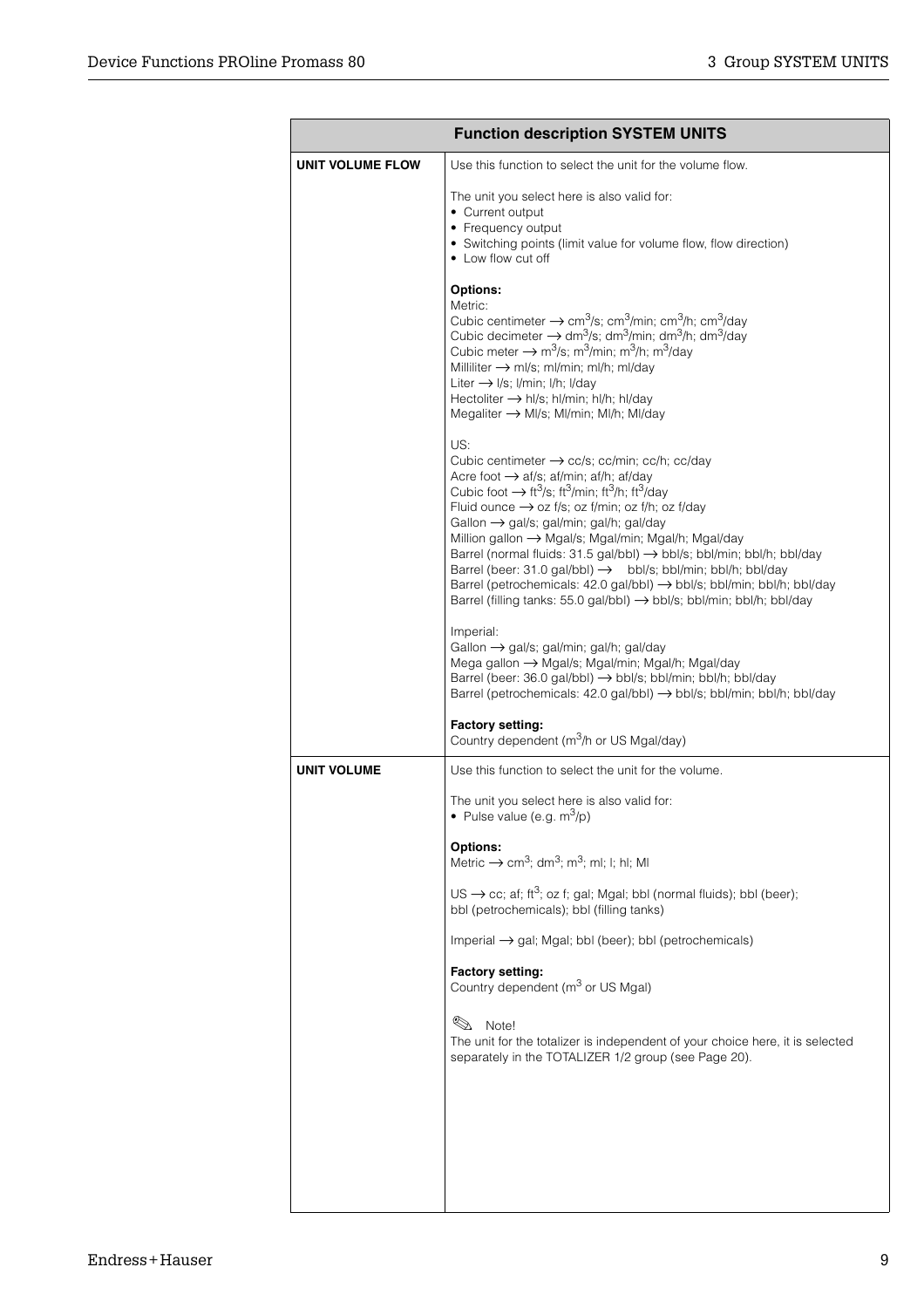<span id="page-9-1"></span><span id="page-9-0"></span>

|                                          | <b>Function description SYSTEM UNITS</b>                                                                                                                                                                                                                                                                                                                                                                                                                                                                            |
|------------------------------------------|---------------------------------------------------------------------------------------------------------------------------------------------------------------------------------------------------------------------------------------------------------------------------------------------------------------------------------------------------------------------------------------------------------------------------------------------------------------------------------------------------------------------|
| UNIT CORRECTED VOL-<br><b>UME FLOW</b>   | Use this function to select the unit for displaying the corrected volume flow<br>(corrected volume/time).                                                                                                                                                                                                                                                                                                                                                                                                           |
|                                          | The unit you select here is also valid for:<br>• Current outputs<br>• Frequency outputs<br>• Relay switch points (limit value for corrected volume flow, flow direction)<br>• Low flow cut off                                                                                                                                                                                                                                                                                                                      |
|                                          | Options:<br>Metric:<br>$N$ / $S$<br>Nl/min<br>Nl/h<br>Nl/day<br>$Nm^3/s$<br>$Nm^3/min$<br>$Nm^3/h$<br>$Nm^3$ /day                                                                                                                                                                                                                                                                                                                                                                                                   |
|                                          | US:<br>$Sm^3/s;$<br>$Sm^3/m$ in;<br>Sm <sup>3</sup> /h;<br>$Sm^3$ /day<br>Scf/s;<br>Scf/min;<br>Scf/h;<br>Scf/day                                                                                                                                                                                                                                                                                                                                                                                                   |
|                                          | Factory setting:<br>$Nm^3/h$                                                                                                                                                                                                                                                                                                                                                                                                                                                                                        |
| <b>UNIT CORRECTED VOL-</b><br><b>UME</b> | Use this function to select the unit for displaying the corrected volume.<br>The unit you select here is also valid for:<br>• Pulse value (e.g. $Nm^3/p$ )                                                                                                                                                                                                                                                                                                                                                          |
|                                          | Options:<br>Metric:<br>Nm <sup>3</sup><br>N <sub>l</sub>                                                                                                                                                                                                                                                                                                                                                                                                                                                            |
|                                          | US:<br>Sm <sup>3</sup><br>Scf                                                                                                                                                                                                                                                                                                                                                                                                                                                                                       |
|                                          | Factory setting:<br>Nm <sup>3</sup>                                                                                                                                                                                                                                                                                                                                                                                                                                                                                 |
|                                          | $\begin{picture}(20,20) \put(0,0){\line(1,0){10}} \put(15,0){\line(1,0){10}} \put(15,0){\line(1,0){10}} \put(15,0){\line(1,0){10}} \put(15,0){\line(1,0){10}} \put(15,0){\line(1,0){10}} \put(15,0){\line(1,0){10}} \put(15,0){\line(1,0){10}} \put(15,0){\line(1,0){10}} \put(15,0){\line(1,0){10}} \put(15,0){\line(1,0){10}} \put(15,0){\line(1$<br>Note!<br>The unit of the totalizers is independent of your choice here. The unit for each<br>totalizer is selected separately for the totalizer in question. |
|                                          |                                                                                                                                                                                                                                                                                                                                                                                                                                                                                                                     |
|                                          |                                                                                                                                                                                                                                                                                                                                                                                                                                                                                                                     |
|                                          |                                                                                                                                                                                                                                                                                                                                                                                                                                                                                                                     |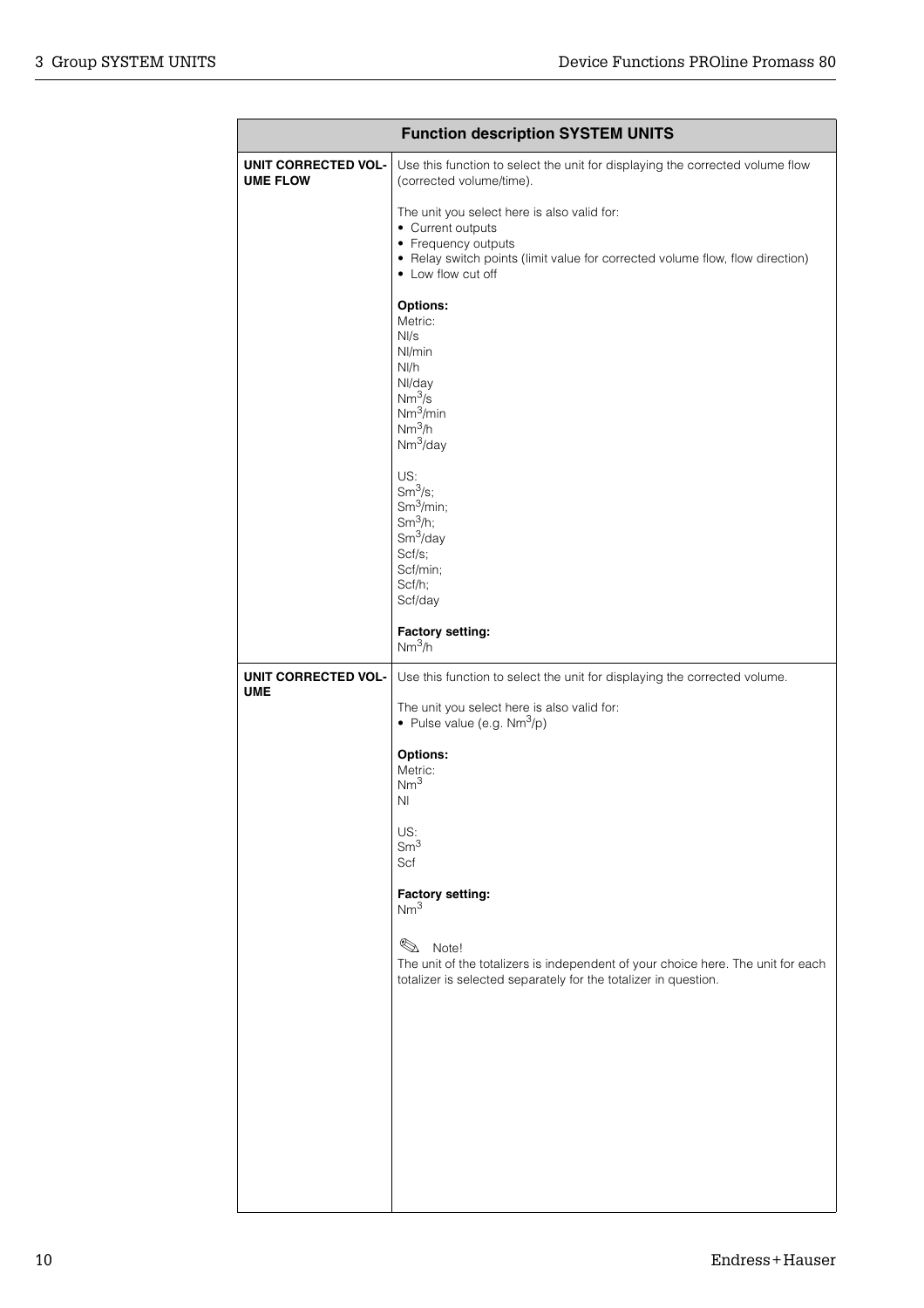<span id="page-10-3"></span><span id="page-10-2"></span><span id="page-10-1"></span><span id="page-10-0"></span>

|                                           | <b>Function description SYSTEM UNITS</b>                                                                                                                                                                           |
|-------------------------------------------|--------------------------------------------------------------------------------------------------------------------------------------------------------------------------------------------------------------------|
| UNIT DENSITY                              | Use this function to select the unit for displaying the fluid density.                                                                                                                                             |
|                                           | The unit you select here is also valid for:<br>• Current output<br>• Frequency output<br>• Switching points<br>• Density adjustment value<br>• Density responce value for EPD                                      |
|                                           | <b>Options:</b><br>Metric $\rightarrow$ g/cm <sup>3</sup> ; g/cc; kg/dm <sup>3</sup> ; kg/l; kg/m <sup>3</sup> ; SD 4 °C, SD 15 °C, SD 20 °C;<br>SG 4 °C, SG 15 °C, SG 20 °C                                       |
|                                           | US $\rightarrow$ lb/ft <sup>3</sup> ; lb/gal; lb/bbl (normal fluids); lb/bbl (beer); lb/bbl (petrochemi-<br>cals); lb/bbl (filling tanks)                                                                          |
|                                           | Imperial $\rightarrow$ lb/gal; lb/bbl (beer); lb/bbl (petrochemicals)                                                                                                                                              |
|                                           | Factory setting:<br>kg/l                                                                                                                                                                                           |
|                                           | SD = Specific Density, SG = Specific Gravity<br>The specific density is the ratio of fluid density to water<br>(at water temperature = 4, 15, 20 $^{\circ}$ C)                                                     |
| <b>UNIT REFERENCE DEN-</b><br><b>SITY</b> | Use this function to select the unit for displaying the reference density.                                                                                                                                         |
|                                           | The unit you select here is also valid for:<br>• Current outputs<br>• Frequency outputs<br>• Relay switch points (limit value for density)<br>• Fixed reference density (for calculation of corrected volume flow) |
|                                           | <b>Options:</b><br>Metric:<br>kg/Nm <sup>3</sup><br>kg/NI                                                                                                                                                          |
|                                           | US:<br>g/Scc<br>kg/Sm <sup>3</sup><br>lb/Scf                                                                                                                                                                       |
|                                           | <b>Factory setting:</b><br>kg/NI                                                                                                                                                                                   |
| <b>UNIT TEMPERATURE</b>                   | Use this function to select the unit for displaying the temperature.                                                                                                                                               |
|                                           | The unit you select here is also valid for:<br>• Current output<br>• Frequency output<br>• Switching points                                                                                                        |
|                                           | <b>Options:</b><br>°C (CELSIUS)<br>K (KELVIN)<br>°F (FAHRENHEIT)<br>°R (RANKINE)                                                                                                                                   |
|                                           | <b>Factory setting:</b><br>°C (CELSIUS)                                                                                                                                                                            |
|                                           |                                                                                                                                                                                                                    |
|                                           |                                                                                                                                                                                                                    |
|                                           |                                                                                                                                                                                                                    |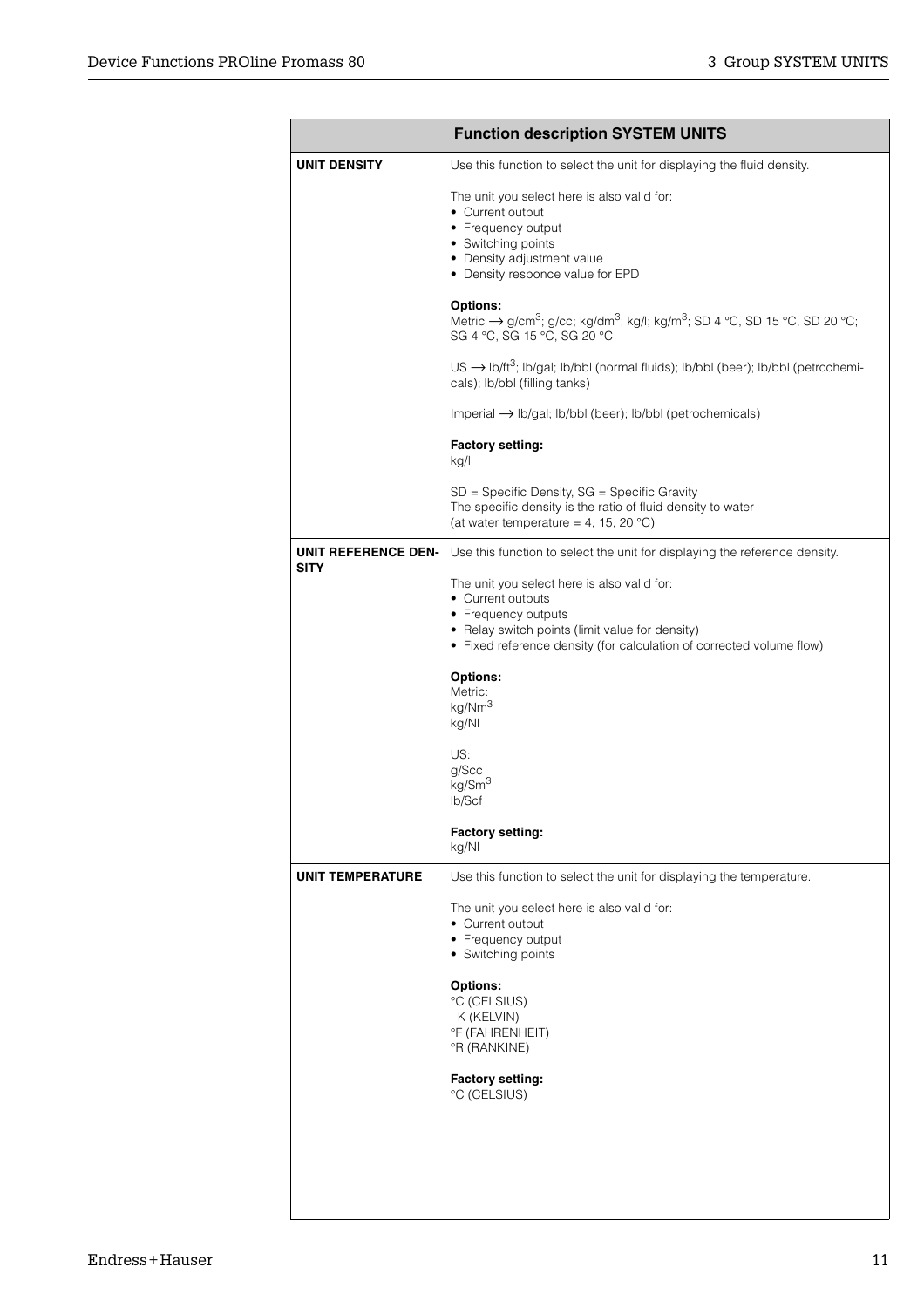<span id="page-11-3"></span><span id="page-11-2"></span><span id="page-11-1"></span><span id="page-11-0"></span>

|                      | <b>Function description SYSTEM UNITS</b>                                                                                           |
|----------------------|------------------------------------------------------------------------------------------------------------------------------------|
| <b>UNIT LENGTH</b>   | Use this function to select the unit for the unit of length for nominal diameter.                                                  |
|                      | The unit you select here is also valid for:<br>• nominal diameter of the sensor (see the NOMINAL DIAMETER function on<br>Page 52). |
|                      | Options:<br><b>MILLIMETER</b><br><b>INCH</b>                                                                                       |
|                      | Factory setting:<br>Country dependent (MILLIMETER or INCH)                                                                         |
| <b>UNIT PRESSURE</b> | Use this function to select the unit for pressure.                                                                                 |
|                      | The unit you select here is also valid for:<br>• Specified pressure (see function DRUCK auf Page 48)                               |
|                      | Option:<br><b>BAR G</b>                                                                                                            |
|                      | PSI G<br><b>BAR A</b>                                                                                                              |
|                      | PSI A                                                                                                                              |
|                      | Factory setting:<br><b>BARG</b>                                                                                                    |
|                      |                                                                                                                                    |
|                      |                                                                                                                                    |
|                      |                                                                                                                                    |
|                      |                                                                                                                                    |
|                      |                                                                                                                                    |
|                      |                                                                                                                                    |
|                      |                                                                                                                                    |
|                      |                                                                                                                                    |
|                      |                                                                                                                                    |
|                      |                                                                                                                                    |
|                      |                                                                                                                                    |
|                      |                                                                                                                                    |
|                      |                                                                                                                                    |
|                      |                                                                                                                                    |
|                      |                                                                                                                                    |
|                      |                                                                                                                                    |
|                      |                                                                                                                                    |
|                      |                                                                                                                                    |
|                      |                                                                                                                                    |
|                      |                                                                                                                                    |
|                      |                                                                                                                                    |
|                      |                                                                                                                                    |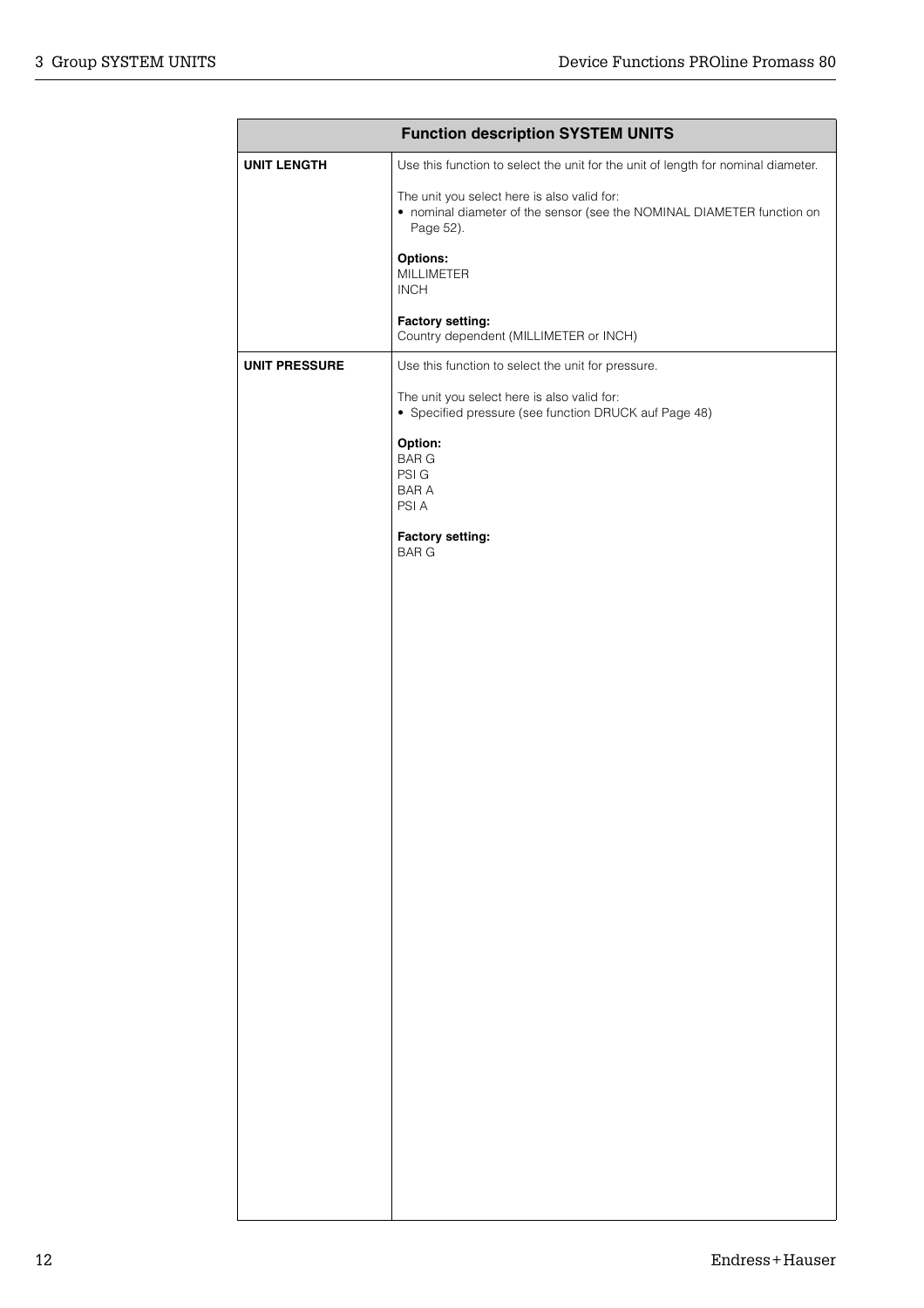### <span id="page-12-2"></span><span id="page-12-0"></span>**4 Group QUICK SETUP**

<span id="page-12-3"></span><span id="page-12-1"></span>

|                                         | <b>Function description QUICK SETUP</b>                      |
|-----------------------------------------|--------------------------------------------------------------|
| <b>QUICK SETUP</b><br><b>COMMISSION</b> | Use this function to start the Setup menu for commissioning. |
|                                         | <b>Options:</b><br>NO                                        |
|                                         | <b>YES</b>                                                   |
|                                         | <b>Factory setting:</b><br><b>NO</b>                         |



- The display returns to the QUICK SETUP COMMISSION cell if you press the ESC key combination during programming of a parameter.
- ➀ Only units not yet configured in the current Quick Setup are offered for selection in each cycle. The unit for mass and volume is derived from the corresponding flow unit.
- © The "YES" option remains visible until all the units have been parameterised. "NO" is the only option displayed when no further units are available.
- 3 Only the outputs not yet configured in the current Quick Setup are offered for selection in each cycle.
- ➃ The "YES" option remains visible until all the outputs have been parameterised. "NO" is the only option displayed when no further outputs are available.
- ➄ The "automatic parameterization of the display" option contains the following basic settings/factory settings: YES: Main line = Mass flow; Additional line = Totalizer 1. NO: The existing (selected) settings remain.
- $\Phi$   $\Phi$ : see next page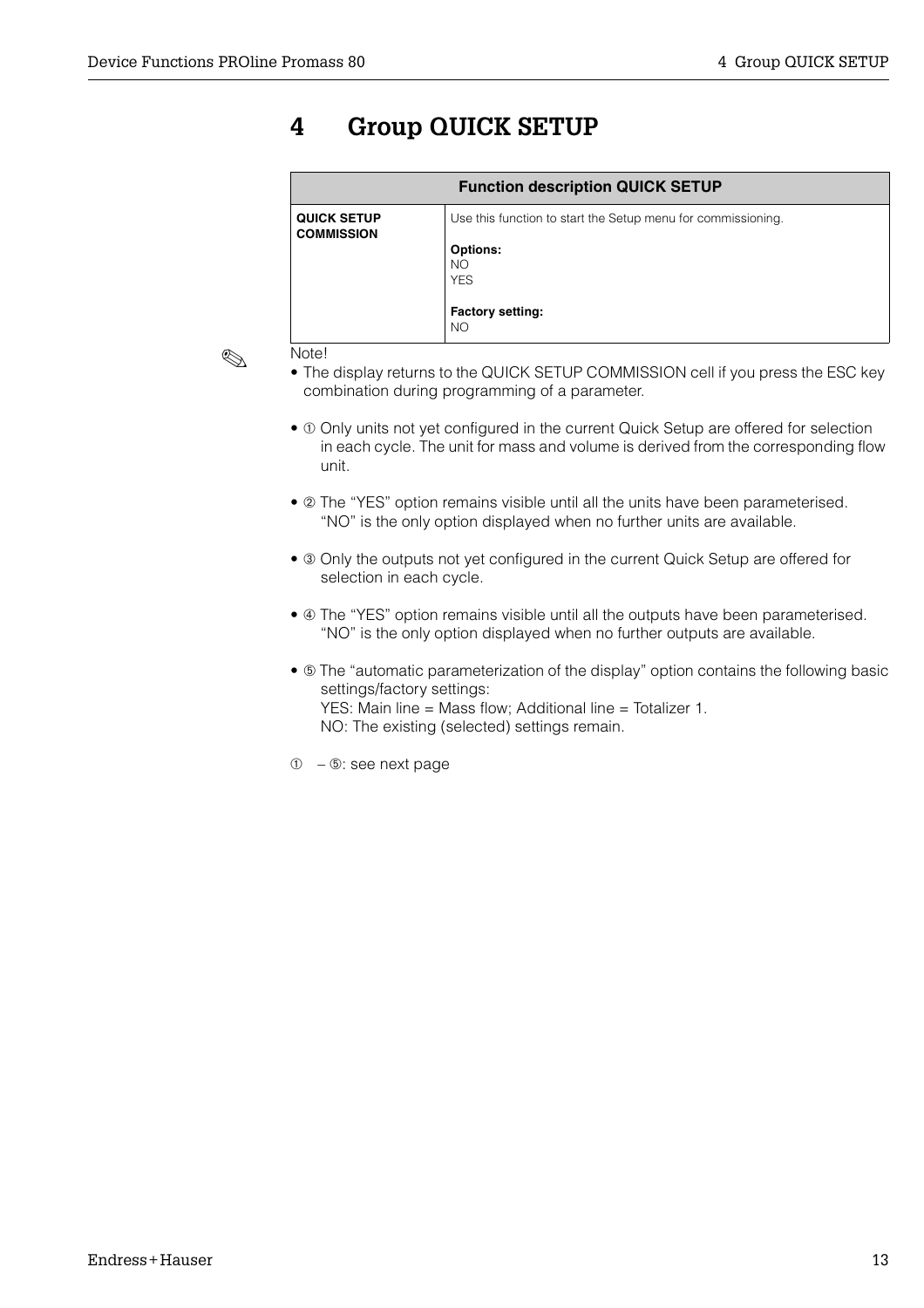<span id="page-13-0"></span>

F06-80xxxxx-19-xx-xx-en-000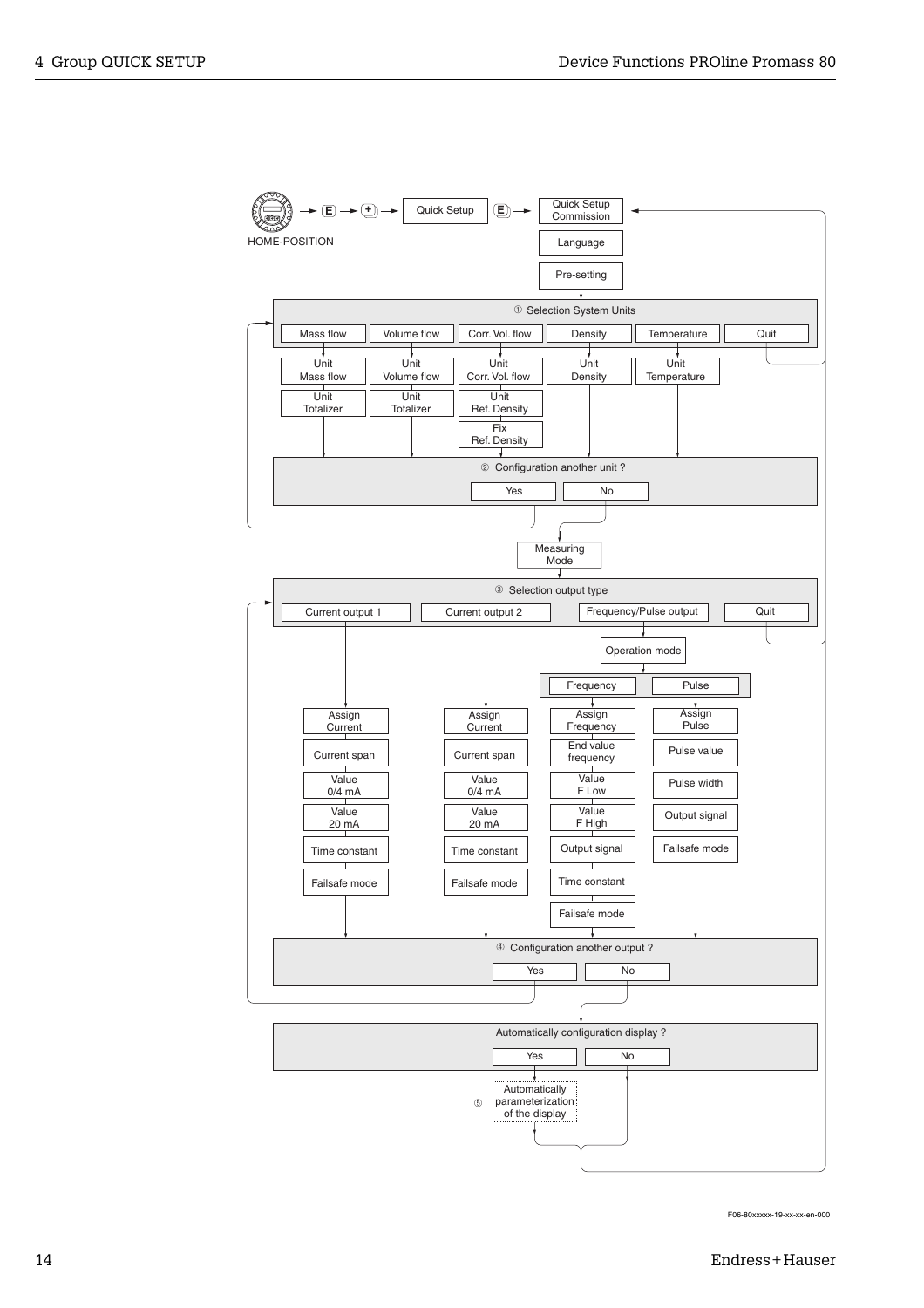# <span id="page-14-4"></span><span id="page-14-0"></span>**5 Group OPERATION**

<span id="page-14-5"></span><span id="page-14-3"></span><span id="page-14-2"></span><span id="page-14-1"></span>

|                    | <b>Function description OPERATION</b>                                                                                                                                                                                                                                                                                                                                                 |
|--------------------|---------------------------------------------------------------------------------------------------------------------------------------------------------------------------------------------------------------------------------------------------------------------------------------------------------------------------------------------------------------------------------------|
| <b>LANGUAGE</b>    | Use this function to select the language for all texts, parameters and mes-<br>sages shown on the local display.                                                                                                                                                                                                                                                                      |
|                    | $\otimes$ Note!<br>The displayed options depend on the available language group shown in the<br>LANGUAGE GROUP (8226) function.                                                                                                                                                                                                                                                       |
|                    | <b>Options:</b><br>Language group WEST EU / USA:<br><b>ENGLISH</b><br><b>DEUTSCH</b><br><b>FRANCAIS</b><br><b>ESPANOL</b><br><b>ITALIANO</b><br><b>NEDERLANDS</b><br><b>PORTUGUESE</b>                                                                                                                                                                                                |
|                    | Language group EAST EU / SCAND:<br><b>ENGLISH</b><br><b>NORSK</b><br><b>SVENSKA</b><br><b>SUOMI</b><br><b>POLISH</b><br><b>RUSSIAN</b><br><b>CZECH</b>                                                                                                                                                                                                                                |
|                    | Language group ASIA:<br><b>ENGLISH</b><br><b>BAHASA INDONESIA</b><br>JAPANESE (syllabary)                                                                                                                                                                                                                                                                                             |
|                    | <b>Factory setting:</b><br>Country-dependent (see Page 58 ff.)                                                                                                                                                                                                                                                                                                                        |
|                    | Note!<br>• If you press the $\pm\equiv$ keys at startup, the language defaults to "ENGLISH".                                                                                                                                                                                                                                                                                          |
| <b>ACCESS CODE</b> | All data of the measuring system are protected against inadvertent change.<br>Programming is disabled and the settings cannot be changed until a code is<br>entered in this function.<br>If you press the $\pm\pm$ key in any function the measuring system automatically<br>goes to this function and the prompt to enter the code appears on the display<br>(programming disabled). |
|                    | You can enable programming by entering the personal code<br>(Factory setting = 80, see the DEFINE PRIVATE CODE function)                                                                                                                                                                                                                                                              |
|                    | User input:<br>max. 4-digit number: 09999                                                                                                                                                                                                                                                                                                                                             |
|                    | Note!<br>• The programming levels are disabled if you do not press a key within 60<br>seconds following return to the HOME position.<br>• You can also disable programming in this function by entering any number<br>(other than the defined private code).<br>• The Endress+Hauser service organization can be of assistance if you lose<br>your personal code.                     |
|                    |                                                                                                                                                                                                                                                                                                                                                                                       |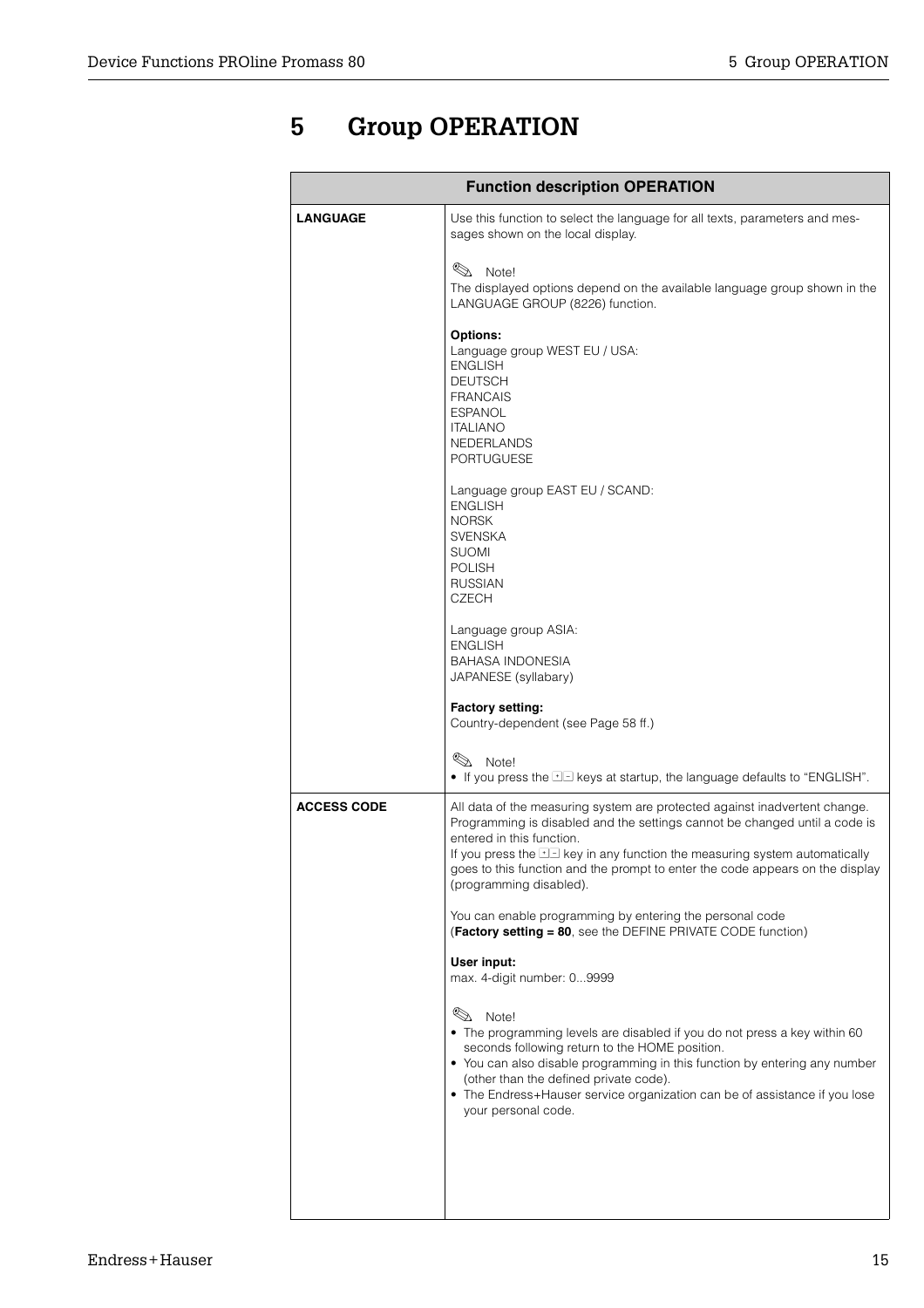<span id="page-15-5"></span><span id="page-15-4"></span><span id="page-15-3"></span><span id="page-15-2"></span><span id="page-15-1"></span><span id="page-15-0"></span>

|                                      | <b>Function description OPERATION</b>                                                                                                                                                                                                                                                                                                                               |
|--------------------------------------|---------------------------------------------------------------------------------------------------------------------------------------------------------------------------------------------------------------------------------------------------------------------------------------------------------------------------------------------------------------------|
| <b>DEFINE PRIVATE CODE</b>           | Use this function to define a personal code number for enabling programming.                                                                                                                                                                                                                                                                                        |
|                                      | User input:<br>max. 4-digit number: 09999                                                                                                                                                                                                                                                                                                                           |
|                                      | Factory setting:<br>80                                                                                                                                                                                                                                                                                                                                              |
|                                      | $\mathcal{Q}$<br>Note!<br>$\bullet$ If you define the personal code number = 0, the programming is always<br>enabled.<br>• Programming has to be enabled before this code can be changed.<br>When programming is disabled the function can't be changed, this<br>precaution prevents others from changing your personal code without<br>your knowledge and consent. |
| <b>STATUS ACCESS</b>                 | Use this function to check the access status for the function matrix.                                                                                                                                                                                                                                                                                               |
|                                      | <b>Display shows:</b><br>ACCESS CUSTOMER (Parameterization enabled)<br>LOCKED (Parameterization disabled)                                                                                                                                                                                                                                                           |
| <b>ACCESS CODE</b><br><b>COUNTER</b> | Displays how often the customer code, service code or the digit "0" (code-<br>free) has been entered to gain access to the function matrix.                                                                                                                                                                                                                         |
|                                      | Display:<br>max. 7-digit number: 09999999                                                                                                                                                                                                                                                                                                                           |
|                                      | Factory setting:<br>0                                                                                                                                                                                                                                                                                                                                               |
|                                      |                                                                                                                                                                                                                                                                                                                                                                     |
|                                      |                                                                                                                                                                                                                                                                                                                                                                     |
|                                      |                                                                                                                                                                                                                                                                                                                                                                     |
|                                      |                                                                                                                                                                                                                                                                                                                                                                     |
|                                      |                                                                                                                                                                                                                                                                                                                                                                     |
|                                      |                                                                                                                                                                                                                                                                                                                                                                     |
|                                      |                                                                                                                                                                                                                                                                                                                                                                     |
|                                      |                                                                                                                                                                                                                                                                                                                                                                     |
|                                      |                                                                                                                                                                                                                                                                                                                                                                     |
|                                      |                                                                                                                                                                                                                                                                                                                                                                     |
|                                      |                                                                                                                                                                                                                                                                                                                                                                     |
|                                      |                                                                                                                                                                                                                                                                                                                                                                     |
|                                      |                                                                                                                                                                                                                                                                                                                                                                     |
|                                      |                                                                                                                                                                                                                                                                                                                                                                     |
|                                      |                                                                                                                                                                                                                                                                                                                                                                     |
|                                      |                                                                                                                                                                                                                                                                                                                                                                     |
|                                      |                                                                                                                                                                                                                                                                                                                                                                     |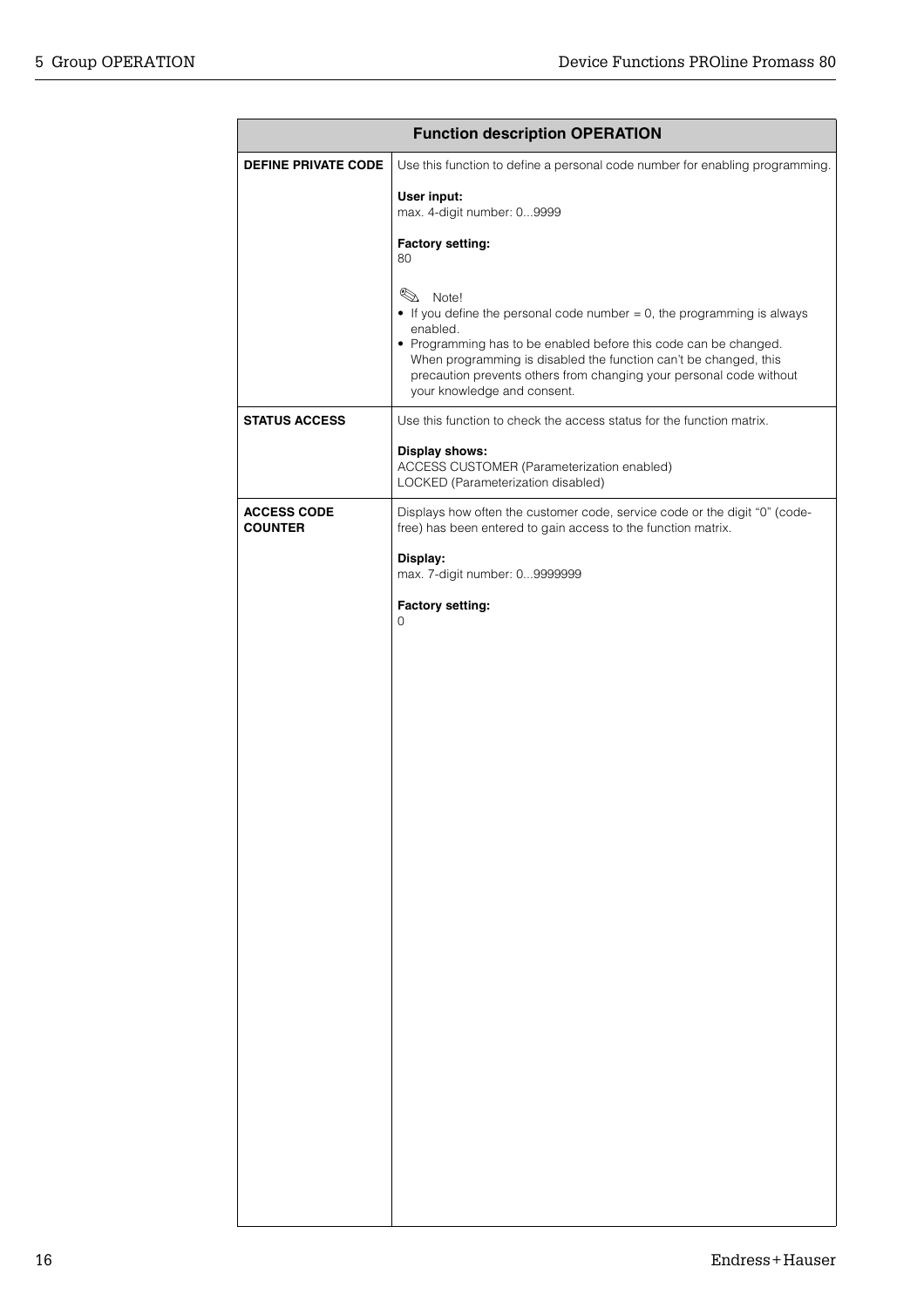# <span id="page-16-5"></span><span id="page-16-0"></span>**6 Group USER INTERFACE**

<span id="page-16-4"></span><span id="page-16-3"></span><span id="page-16-2"></span><span id="page-16-1"></span>

|                      | <b>Function description USER INTERFACE</b>                                                                                                                      |
|----------------------|-----------------------------------------------------------------------------------------------------------------------------------------------------------------|
| <b>ASSIGN LINE 1</b> | Use this function to define the display value assigned to the main line (the<br>upper line of the local display) for display during normal measuring operation. |
|                      | <b>Options:</b>                                                                                                                                                 |
|                      | OFF<br><b>MASS FLOW</b>                                                                                                                                         |
|                      | MASS FLOW IN %                                                                                                                                                  |
|                      | <b>VOLUME FLOW</b>                                                                                                                                              |
|                      | VOLUME FLOW IN %<br><b>DENSITY</b>                                                                                                                              |
|                      | <b>TEMPERATURE</b>                                                                                                                                              |
|                      | <b>TOTALIZER 1</b><br><b>TOTALIZER 2</b>                                                                                                                        |
|                      | CORRECTED VOLUME FLOW                                                                                                                                           |
|                      | CORRECTED VOLUME FLOW IN %<br>REFERENCE DENSITY                                                                                                                 |
|                      | <b>Factory setting:</b><br><b>MASS FLOW</b>                                                                                                                     |
| <b>ASSIGN LINE 2</b> | Use this function to define the display value assigned to the additional line (the                                                                              |
|                      | bottom line of the local display) for display during normal measuring operation.                                                                                |
|                      | <b>Options:</b><br>OFF                                                                                                                                          |
|                      | <b>MASS FLOW</b>                                                                                                                                                |
|                      | MASS FLOW IN %<br><b>VOLUME FLOW</b>                                                                                                                            |
|                      | VOLUME FLOW IN %                                                                                                                                                |
|                      | <b>DENSITY</b><br><b>TEMPERATURE</b>                                                                                                                            |
|                      | <b>TOTALIZER 1</b>                                                                                                                                              |
|                      | TAG NAME<br>OPERATION/SYSTEM CONDITION                                                                                                                          |
|                      | <b>DISPLAY FLOW DIRECTION</b>                                                                                                                                   |
|                      | MASS FLOW BARGRAPH IN %<br><b>VOLUME FLOW BARGRAPH IN %</b>                                                                                                     |
|                      | <b>TOTALIZER 2</b>                                                                                                                                              |
|                      | CORRECTED VOLUME FLOW<br>CORRECTED VOLUME FLOW IN %                                                                                                             |
|                      | CORRECTED VOLUME FLOW BARGRAPH IN %                                                                                                                             |
|                      | REFERENCE DENSITY                                                                                                                                               |
|                      | Factory setting:<br><b>TOTALIZER</b>                                                                                                                            |
|                      |                                                                                                                                                                 |
|                      |                                                                                                                                                                 |
|                      |                                                                                                                                                                 |
|                      |                                                                                                                                                                 |
|                      |                                                                                                                                                                 |
|                      |                                                                                                                                                                 |
|                      |                                                                                                                                                                 |
|                      |                                                                                                                                                                 |
|                      |                                                                                                                                                                 |
|                      |                                                                                                                                                                 |
|                      |                                                                                                                                                                 |
|                      |                                                                                                                                                                 |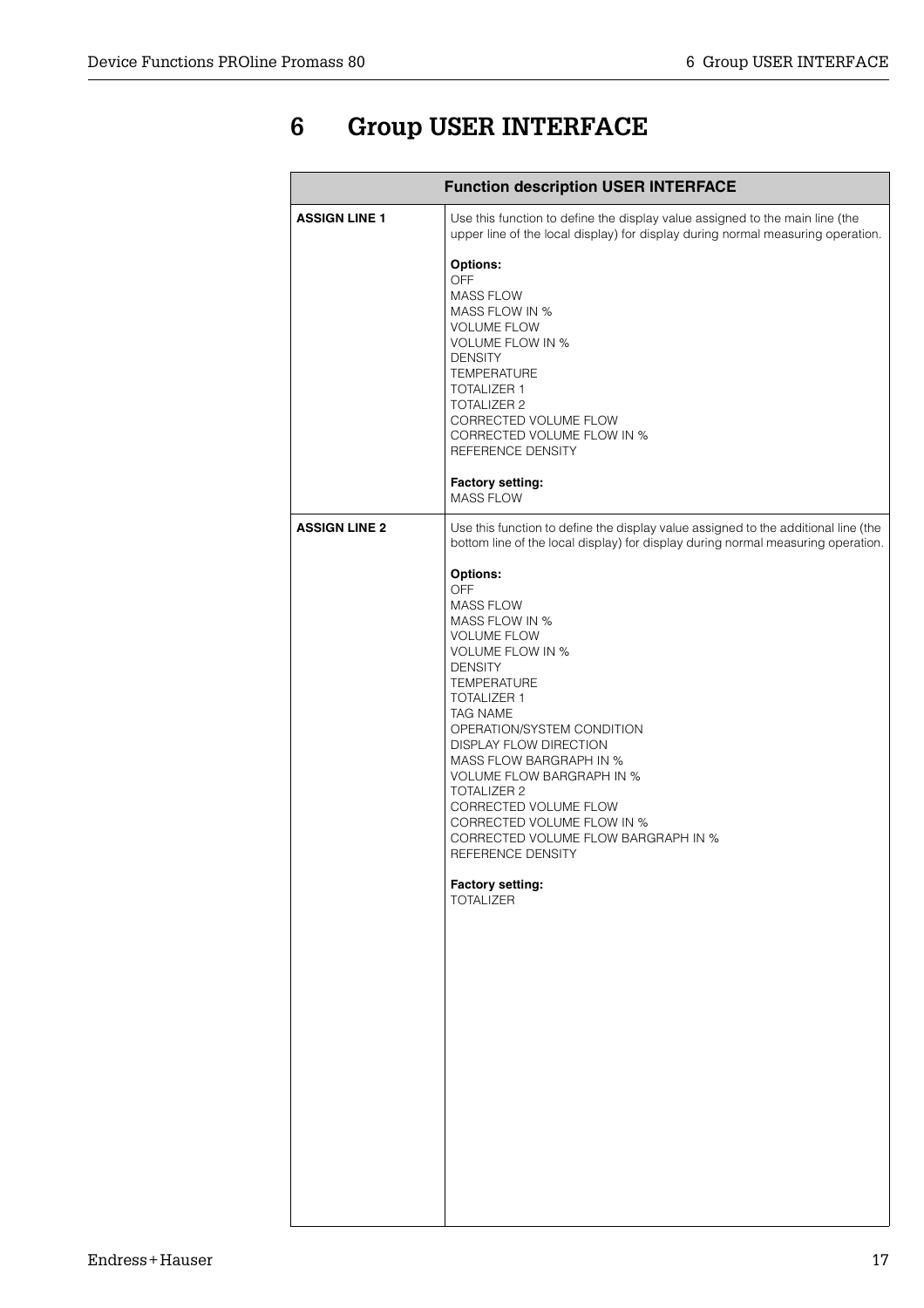<span id="page-17-5"></span><span id="page-17-4"></span><span id="page-17-3"></span><span id="page-17-2"></span><span id="page-17-1"></span><span id="page-17-0"></span>

| <b>Function description USER INTERFACE</b> |                                                                                                                                                                                                                                                                                                                                                                                                                                                                                                                                                                                                                |  |
|--------------------------------------------|----------------------------------------------------------------------------------------------------------------------------------------------------------------------------------------------------------------------------------------------------------------------------------------------------------------------------------------------------------------------------------------------------------------------------------------------------------------------------------------------------------------------------------------------------------------------------------------------------------------|--|
| <b>100% VALUE</b><br>(Line 1)              | $\mathcal{D}$<br>Note!<br>This function is not available unless one of the following was selected in the<br>ASSIGN LINE 1 function:<br>• MASS FLOW IN %<br>• VOLUME FLOW IN %<br>• CORRECTED VOLUME FLOW IN %<br>Use this function to define the flow value to be shown on the display as the<br>100% value of the variable assigned to line 1.                                                                                                                                                                                                                                                                |  |
|                                            | User input:<br>5-digit floating-point number                                                                                                                                                                                                                                                                                                                                                                                                                                                                                                                                                                   |  |
|                                            | Factory setting:<br>• 10 kg/s (if MASS FLOW IN % or MASS FLOW BARGRAPH IN % is selected)                                                                                                                                                                                                                                                                                                                                                                                                                                                                                                                       |  |
|                                            | • 10 I/s (if VOLUME FLOW IN % or VOLUME FLOW BARGRAPH IN % is<br>selected)                                                                                                                                                                                                                                                                                                                                                                                                                                                                                                                                     |  |
| <b>100% VALUE</b><br>(Line 2)              | Note!<br>This function is not available unless one of the following was selected in the<br>ASSIGN LINE 2 function:<br>• MASS FLOW IN %<br>• VOLUME FLOW IN %<br>• MASS FLOW BARGRAPH IN %<br>• VOLUME FLOW BARGRAPH IN %<br>• CORRECTED VOLUME FLOW BARGRAPH IN %                                                                                                                                                                                                                                                                                                                                              |  |
|                                            | Use this function to define the flow value to be shown on the display as the<br>100% value of the variable assigned to line 2.<br>User input:                                                                                                                                                                                                                                                                                                                                                                                                                                                                  |  |
|                                            | 5-digit floating-point number                                                                                                                                                                                                                                                                                                                                                                                                                                                                                                                                                                                  |  |
|                                            | <b>Factory setting:</b><br>• 10 kg/s (if MASS FLOW IN % or MASS FLOW BARGRAPH IN % is selected)                                                                                                                                                                                                                                                                                                                                                                                                                                                                                                                |  |
|                                            | • 10 I/s (if VOLUME FLOW IN % or VOLUME FLOW BARGRAPH IN % is<br>selected)                                                                                                                                                                                                                                                                                                                                                                                                                                                                                                                                     |  |
| <b>FORMAT</b>                              | Use this function to define the maximum number of places after the decimal<br>point displayed for the reading in the main line.                                                                                                                                                                                                                                                                                                                                                                                                                                                                                |  |
|                                            | <b>Options:</b><br>XXXXX. - XXXX.X - XXX.XX - XX.XXX -X.XXXX                                                                                                                                                                                                                                                                                                                                                                                                                                                                                                                                                   |  |
|                                            | Factory setting:<br>X.XXXX                                                                                                                                                                                                                                                                                                                                                                                                                                                                                                                                                                                     |  |
|                                            | $\bigotimes$<br>Note!<br>• Note that this setting only affects the reading as it appears on the display, it<br>has no influence on the accuracy of the system's calculations.<br>• The places after the decimal point as computed by the measuring device<br>cannot always be displayed, depending on this setting and the engineering<br>unit. In these instances an arrow appears on the display between the meas-<br>ured value and the engineering unit (e.g. $1.2 \rightarrow kg/h$ ), indicating that the<br>measuring system is computing with more decimal places than can be<br>shown on the display. |  |
|                                            |                                                                                                                                                                                                                                                                                                                                                                                                                                                                                                                                                                                                                |  |
|                                            |                                                                                                                                                                                                                                                                                                                                                                                                                                                                                                                                                                                                                |  |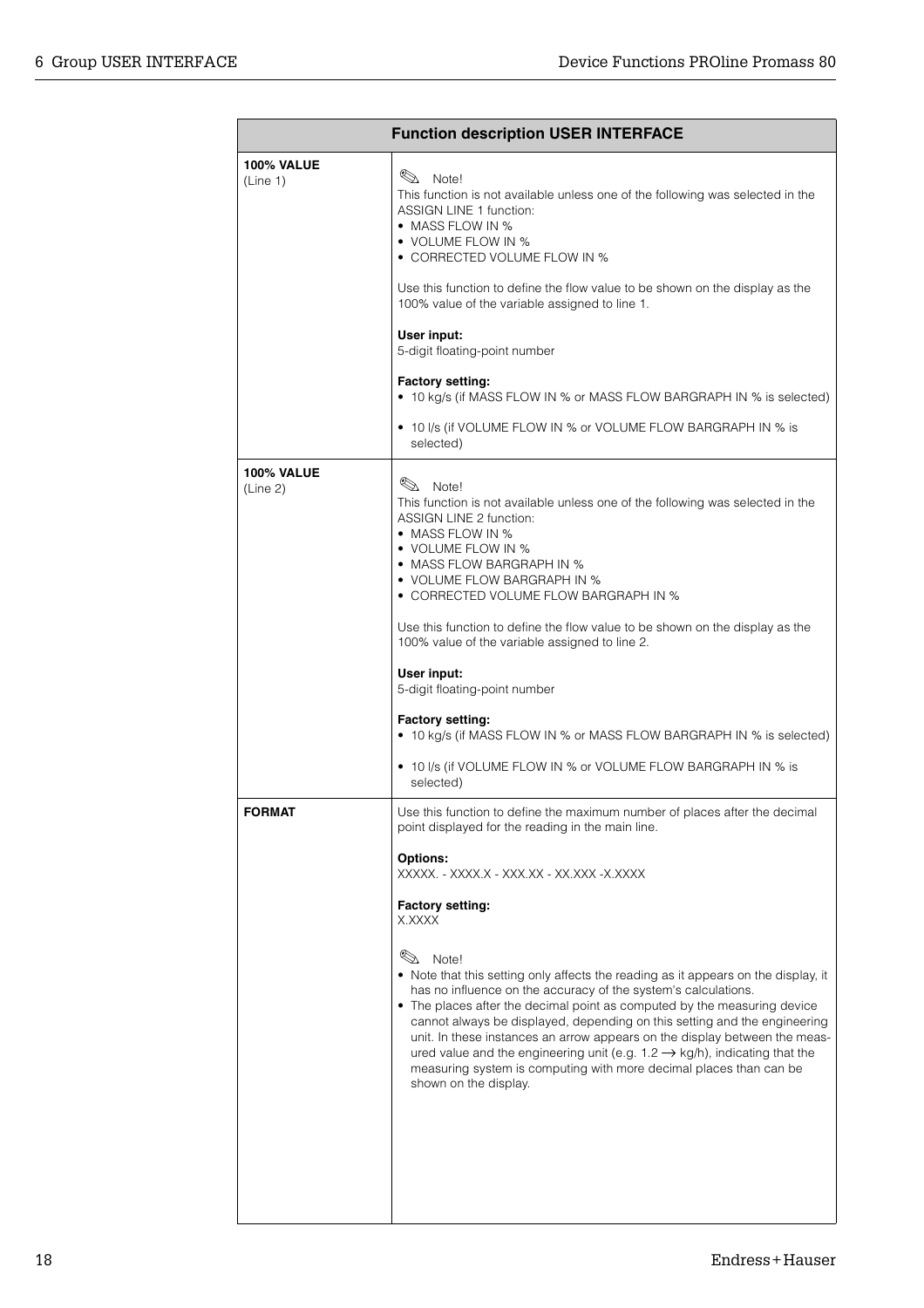<span id="page-18-6"></span><span id="page-18-5"></span><span id="page-18-4"></span><span id="page-18-3"></span><span id="page-18-2"></span><span id="page-18-1"></span><span id="page-18-0"></span>

| <b>Function description USER INTERFACE</b> |                                                                                                                                                                                                                          |  |
|--------------------------------------------|--------------------------------------------------------------------------------------------------------------------------------------------------------------------------------------------------------------------------|--|
| <b>DISPLAY DAMPING</b>                     | Use this function to enter a time constant defining how the display reacts to<br>severely fluctuating flow variables, either very quickly (enter a low time con-<br>stant) or with damping (enter a high time constant). |  |
|                                            | User input:<br>0100 s                                                                                                                                                                                                    |  |
|                                            | Factory setting:<br>1 <sub>s</sub>                                                                                                                                                                                       |  |
|                                            | Note!<br>Setting the time constant to zero seconds switches off damping.                                                                                                                                                 |  |
| <b>CONTRAST LCD</b>                        | Use this function to optimize display contrast to suit local operating conditions.                                                                                                                                       |  |
|                                            | User input:<br>10100%                                                                                                                                                                                                    |  |
|                                            | <b>Factory setting:</b><br>50%                                                                                                                                                                                           |  |
| <b>BACKLIGHT</b>                           | Use this function to optimize the backlight to suit local operating conditions.                                                                                                                                          |  |
|                                            | User input:<br>$0100\%$                                                                                                                                                                                                  |  |
|                                            | $\mathbb{Z}$<br>Note!<br>Entering the value "0" means that the backlight is "switched off". The display<br>then no longer emits any light, i.e. the display texts can no longer be read in<br>the dark.                  |  |
|                                            | <b>Factory setting:</b><br>50%                                                                                                                                                                                           |  |
| <b>TEST DISPLAY</b>                        | Use this function to test the operability of the local display and its pixels.                                                                                                                                           |  |
|                                            | <b>Options:</b><br>OFF<br>ON                                                                                                                                                                                             |  |
|                                            | <b>Factory setting:</b><br>OFF                                                                                                                                                                                           |  |
|                                            | Test sequence:<br>1. Start the test by selecting ON.                                                                                                                                                                     |  |
|                                            | 2. All pixels of the main line and additional line are darkened for<br>minimum 0.75 second.                                                                                                                              |  |
|                                            | 3. Main line and additional line show an "8" in each field for<br>minimum 0.75 second.                                                                                                                                   |  |
|                                            | 4. Main line and additional line show a "0" in each field for<br>minimum 0.75 second.                                                                                                                                    |  |
|                                            | 5. Main line and additional line show nothing (blank display) for<br>minimum 0.75 second.                                                                                                                                |  |
|                                            | 6. When the test completes the local display returns to its initial state and the<br>setting changes to OFF.                                                                                                             |  |
|                                            |                                                                                                                                                                                                                          |  |
|                                            |                                                                                                                                                                                                                          |  |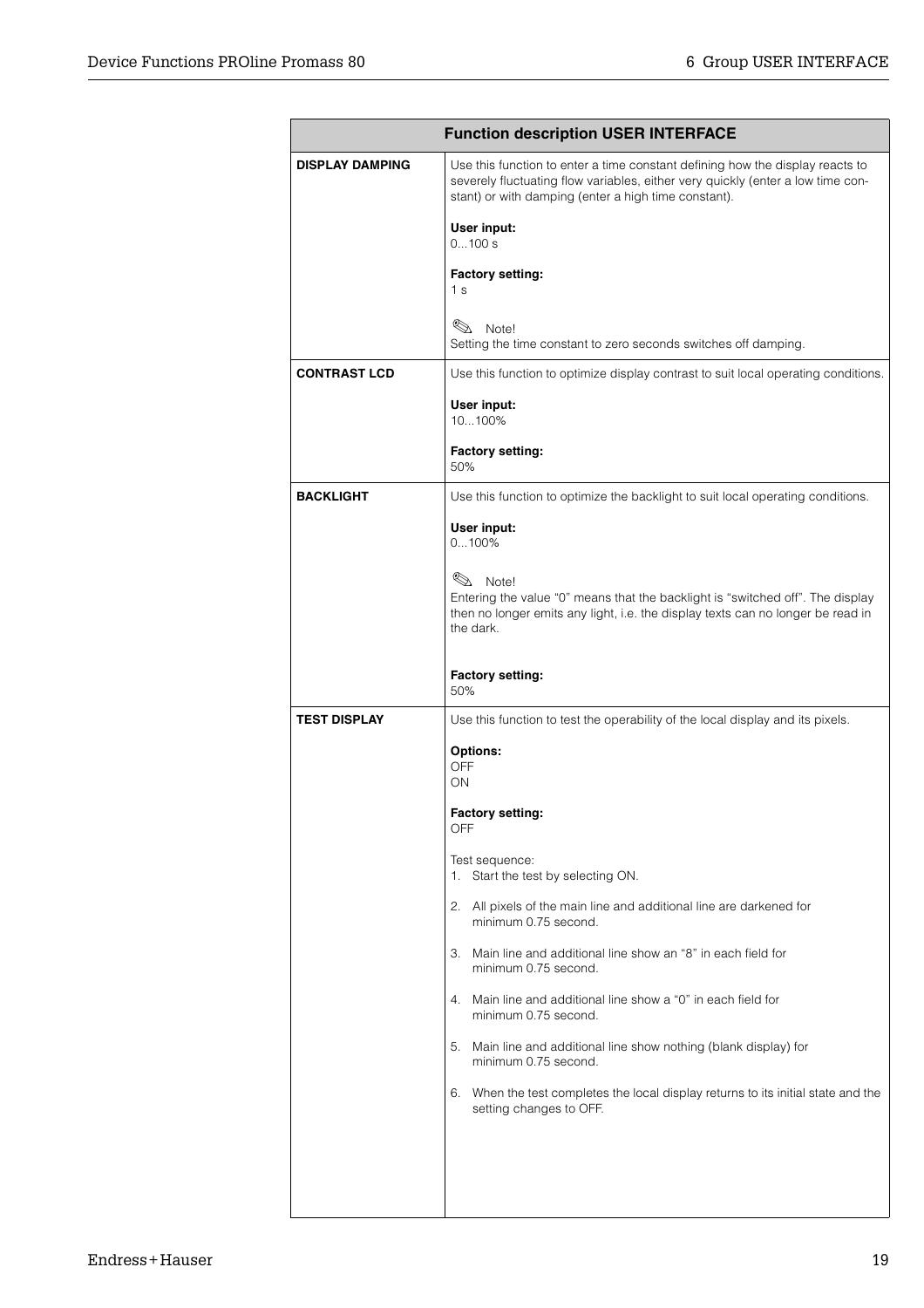# <span id="page-19-5"></span><span id="page-19-0"></span>**7 Group TOTALIZER 1/2**

<span id="page-19-7"></span><span id="page-19-6"></span><span id="page-19-4"></span><span id="page-19-3"></span><span id="page-19-2"></span><span id="page-19-1"></span>

| <b>Function description TOTALIZER 1/2</b> |                                                                                                                                                                                                                                                                                                                                                                                                                                    |  |
|-------------------------------------------|------------------------------------------------------------------------------------------------------------------------------------------------------------------------------------------------------------------------------------------------------------------------------------------------------------------------------------------------------------------------------------------------------------------------------------|--|
| <b>ASSIGN TOTALIZER</b>                   | Use this function to assign a measured variable to the totalizer.                                                                                                                                                                                                                                                                                                                                                                  |  |
|                                           | <b>Options:</b><br><b>MASS FLOW</b><br><b>VOLUME FLOW</b><br>CORRECTED VOLUME FLOW                                                                                                                                                                                                                                                                                                                                                 |  |
|                                           | <b>Factory setting:</b><br>MASS FLOW                                                                                                                                                                                                                                                                                                                                                                                               |  |
|                                           | $\begin{picture}(20,20) \put(0,0){\line(1,0){10}} \put(15,0){\line(1,0){10}} \put(15,0){\line(1,0){10}} \put(15,0){\line(1,0){10}} \put(15,0){\line(1,0){10}} \put(15,0){\line(1,0){10}} \put(15,0){\line(1,0){10}} \put(15,0){\line(1,0){10}} \put(15,0){\line(1,0){10}} \put(15,0){\line(1,0){10}} \put(15,0){\line(1,0){10}} \put(15,0){\line(1$<br>Note!<br>The totalizer is reset to "0" as soon as the selection is changed. |  |
| <b>SUM</b>                                | Use this function to view the total for the totalizer measured variable<br>aggregated since measuring commenced. The value can be positive or<br>negative.                                                                                                                                                                                                                                                                         |  |
|                                           | Display shows:<br>max. 7-digit floating-point number, including sign and unit (e.g. 15467.04 kg)                                                                                                                                                                                                                                                                                                                                   |  |
|                                           | Note!<br>The totalizer response to faults is defined in the FAILSAFE MODE function<br>(see Page 22).                                                                                                                                                                                                                                                                                                                               |  |
| <b>OVERFLOW</b>                           | Use this function to view the overflow for the totalizer aggregated since<br>measuring commenced.                                                                                                                                                                                                                                                                                                                                  |  |
|                                           | Total flow quantity is represented by a floating decimal point number<br>consisting of max. 7 digits. You can use this function to view higher<br>numerical values (>9,999,999) as overflows. The effective quantity is<br>thus the total of OVERFLOW plus the value returned by the SUM function.                                                                                                                                 |  |
|                                           | Example:<br>Reading for 2 overflows: 2 E7 kg (= 20,000,000 kg)<br>The value returned by the SUM function = $196,845.7$ kg<br>Effective total quantity = $20,196,845.7$ kg                                                                                                                                                                                                                                                          |  |
|                                           | Display shows:<br>Integer with exponent, including sign and unit, e.g. 2 E7 kg                                                                                                                                                                                                                                                                                                                                                     |  |
|                                           |                                                                                                                                                                                                                                                                                                                                                                                                                                    |  |
|                                           |                                                                                                                                                                                                                                                                                                                                                                                                                                    |  |
|                                           |                                                                                                                                                                                                                                                                                                                                                                                                                                    |  |
|                                           |                                                                                                                                                                                                                                                                                                                                                                                                                                    |  |
|                                           |                                                                                                                                                                                                                                                                                                                                                                                                                                    |  |
|                                           |                                                                                                                                                                                                                                                                                                                                                                                                                                    |  |
|                                           |                                                                                                                                                                                                                                                                                                                                                                                                                                    |  |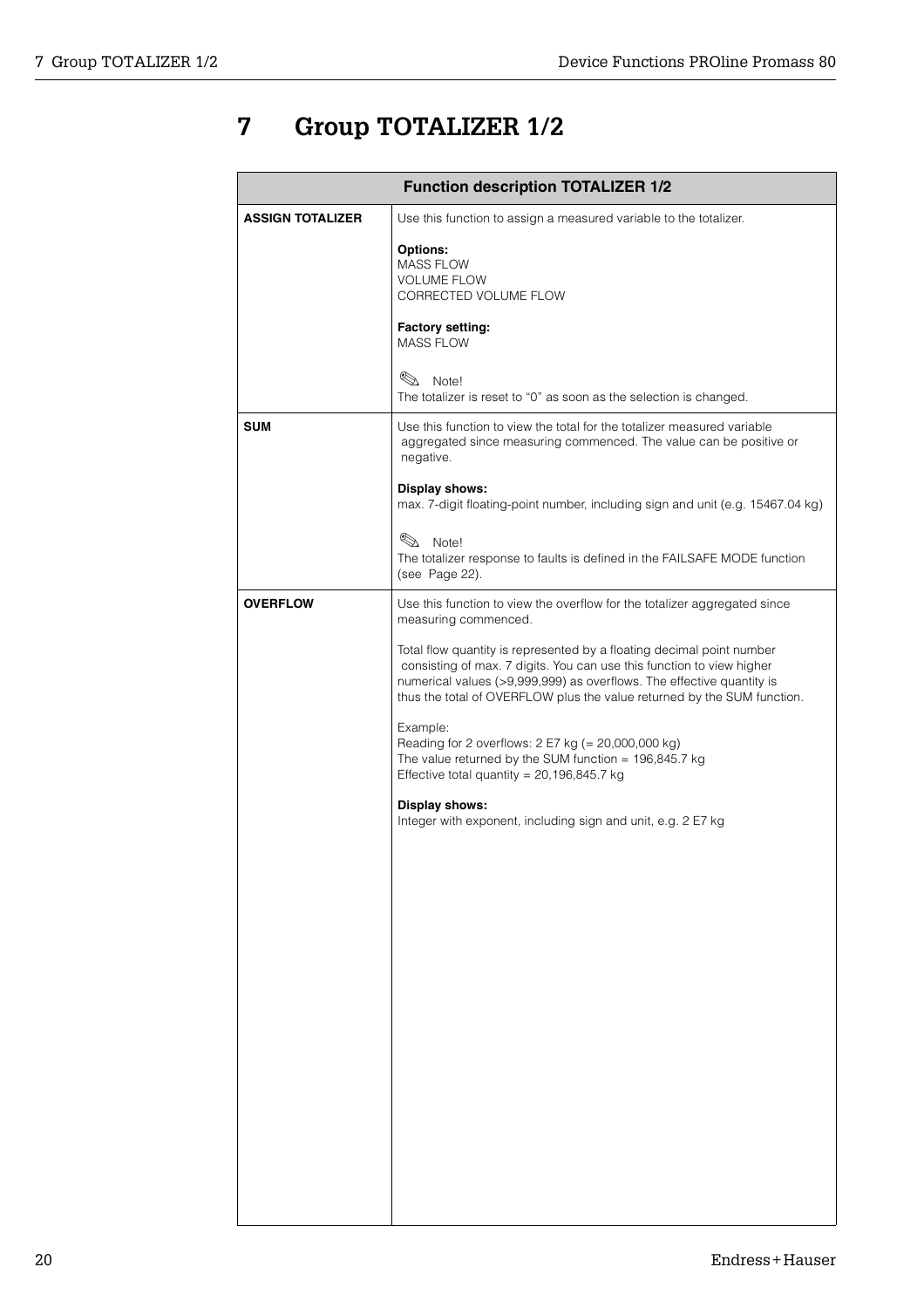<span id="page-20-4"></span><span id="page-20-3"></span><span id="page-20-2"></span><span id="page-20-1"></span><span id="page-20-0"></span>

| <b>Function description TOTALIZER 1/2</b> |                                                                                                                                                                                                                                                                                                                                                                                                                                                                                                  |  |
|-------------------------------------------|--------------------------------------------------------------------------------------------------------------------------------------------------------------------------------------------------------------------------------------------------------------------------------------------------------------------------------------------------------------------------------------------------------------------------------------------------------------------------------------------------|--|
| UNIT TOTALIZER                            | Use this function to define the unit for the totalizer measured variable, as<br>selected beforehand.                                                                                                                                                                                                                                                                                                                                                                                             |  |
|                                           | Options (for the MASS FLOW assignment):<br>Metric $\rightarrow$ g; kg; t<br>$US \rightarrow oz$ ; lb; ton                                                                                                                                                                                                                                                                                                                                                                                        |  |
|                                           | Factory setting:<br>Depends on nominal diameter and country,<br>[value] / [g kg or US ozUS ton]<br>corresponding to the totalizer unit factory setting (see Page 58 ff.)                                                                                                                                                                                                                                                                                                                         |  |
|                                           | Options (for the VOLUME FLOW assignment):<br>Metric $\rightarrow$ cm <sup>3</sup> ; dm <sup>3</sup> ; m <sup>3</sup> ; ml; l; hl; Ml                                                                                                                                                                                                                                                                                                                                                             |  |
|                                           | $US \rightarrow cc$ ; af; ft <sup>3</sup> ; oz f; gal; Mgal; bbl (normal fluids); bbl (beer); bbl (petro-<br>chemicals); bbl (filling tanks)                                                                                                                                                                                                                                                                                                                                                     |  |
|                                           | Imperial $\rightarrow$ gal; Mgal; bbl (beer); bbl (petrochemicals)                                                                                                                                                                                                                                                                                                                                                                                                                               |  |
|                                           | Options (for the CORRECTED VOLUME FLOW assignment):<br>Metric $\rightarrow$ NI; Nm <sup>3</sup><br>$US \rightarrow Sm^3$ ; Scf                                                                                                                                                                                                                                                                                                                                                                   |  |
|                                           | Factory setting:<br>Depends on nominal diameter and country,<br>[value] / $\lceil \text{dm}^3 \dots m^3 \rceil$ or US galUS Mgal]<br>corresponding to the totalizer unit factory setting (see Page 58 ff.)                                                                                                                                                                                                                                                                                       |  |
| <b>TOTALIZER MODE</b>                     | Use this function to define how the flow components are to be totalized.                                                                                                                                                                                                                                                                                                                                                                                                                         |  |
|                                           | <b>Options:</b><br><b>BALANCE</b><br>Positive and negative flow components. The positive and negative flow com-<br>ponents are balanced. In other words, net flow in the flow direction is regis-<br>tered.                                                                                                                                                                                                                                                                                      |  |
|                                           | <b>FORWARD</b><br>Only positive flow components are totalized.                                                                                                                                                                                                                                                                                                                                                                                                                                   |  |
|                                           | <b>REVERSE</b><br>Only negative flow components are totalized.                                                                                                                                                                                                                                                                                                                                                                                                                                   |  |
|                                           | <b>Factory setting:</b><br>Totalizer $1 = BALANCE$<br>Totalizer $2 = FORMARD$                                                                                                                                                                                                                                                                                                                                                                                                                    |  |
| <b>RESET TOTALIZER</b>                    | Use this function to reset the sum and the overflow of the totalizer to zero<br>$(=$ RESET).                                                                                                                                                                                                                                                                                                                                                                                                     |  |
|                                           | <b>Options:</b><br>NO.<br><b>YES</b>                                                                                                                                                                                                                                                                                                                                                                                                                                                             |  |
|                                           | <b>Factory setting:</b><br>ΝO                                                                                                                                                                                                                                                                                                                                                                                                                                                                    |  |
|                                           | $\begin{picture}(20,20) \put(0,0){\line(1,0){10}} \put(15,0){\line(1,0){10}} \put(15,0){\line(1,0){10}} \put(15,0){\line(1,0){10}} \put(15,0){\line(1,0){10}} \put(15,0){\line(1,0){10}} \put(15,0){\line(1,0){10}} \put(15,0){\line(1,0){10}} \put(15,0){\line(1,0){10}} \put(15,0){\line(1,0){10}} \put(15,0){\line(1,0){10}} \put(15,0){\line(1$<br>Note!<br>If the device has a status input and is appropriately configured, a reset for the<br>totalizer can also be triggered by a pulse. |  |
|                                           |                                                                                                                                                                                                                                                                                                                                                                                                                                                                                                  |  |
|                                           |                                                                                                                                                                                                                                                                                                                                                                                                                                                                                                  |  |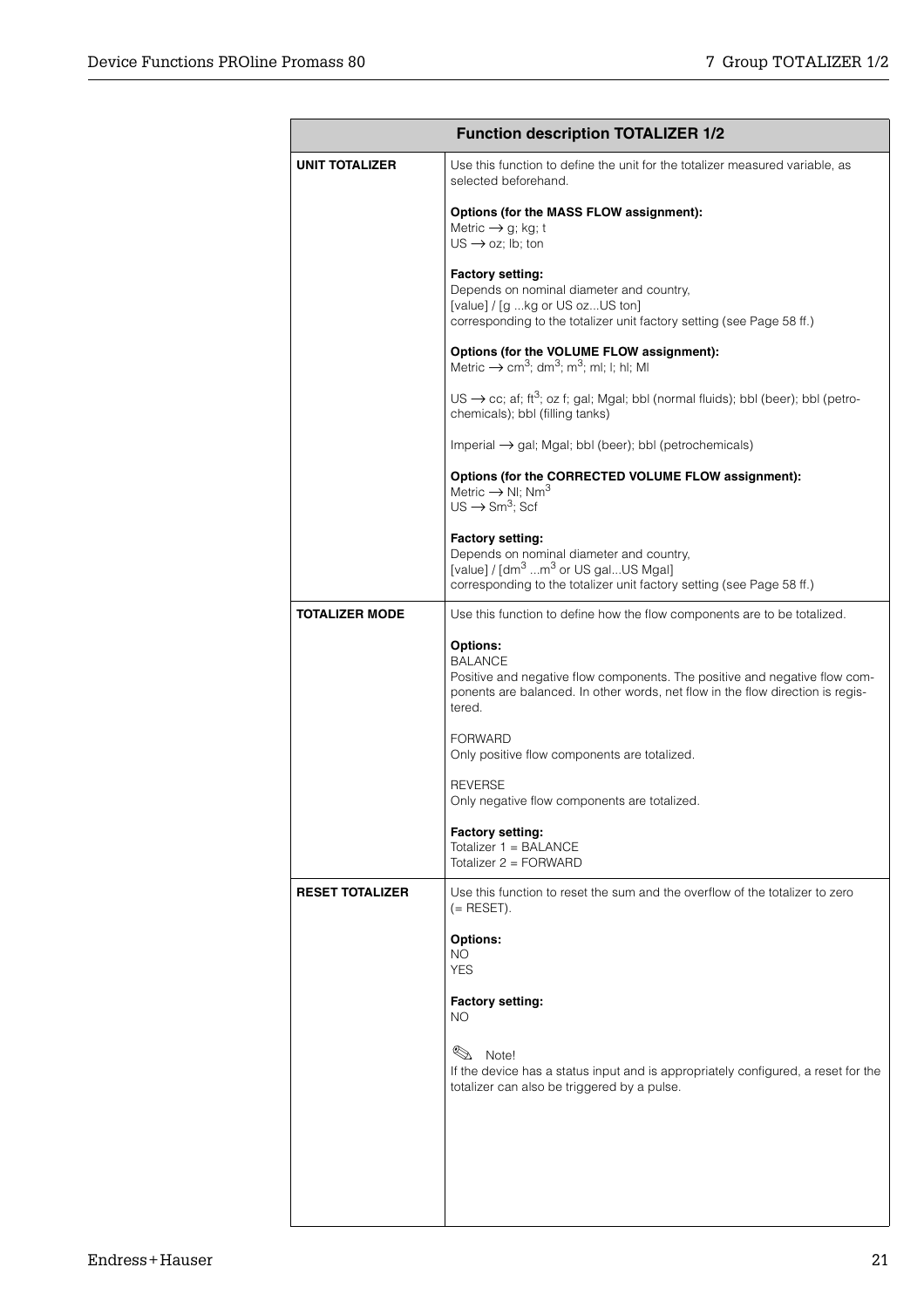# <span id="page-21-0"></span>**8 Group HANDLING TOTALIZER**

<span id="page-21-3"></span><span id="page-21-2"></span><span id="page-21-1"></span>

| <b>Function description HANDLING TOTALIZER</b> |                                                                                                                                                                                                                                                                                                                                                                                                                                                                                                                                                        |  |
|------------------------------------------------|--------------------------------------------------------------------------------------------------------------------------------------------------------------------------------------------------------------------------------------------------------------------------------------------------------------------------------------------------------------------------------------------------------------------------------------------------------------------------------------------------------------------------------------------------------|--|
| <b>RESET ALL TOTALIZ-</b><br><b>ERS</b>        | Use this function to reset the totals (including all overflows) of the totalizers<br>$(12)$ to "zero" (= RESET).                                                                                                                                                                                                                                                                                                                                                                                                                                       |  |
|                                                | Options:<br><b>NO</b><br><b>YES</b>                                                                                                                                                                                                                                                                                                                                                                                                                                                                                                                    |  |
|                                                | Factory setting:<br><b>NO</b>                                                                                                                                                                                                                                                                                                                                                                                                                                                                                                                          |  |
|                                                | $\begin{picture}(20,20) \put(0,0){\line(1,0){10}} \put(15,0){\line(1,0){10}} \put(15,0){\line(1,0){10}} \put(15,0){\line(1,0){10}} \put(15,0){\line(1,0){10}} \put(15,0){\line(1,0){10}} \put(15,0){\line(1,0){10}} \put(15,0){\line(1,0){10}} \put(15,0){\line(1,0){10}} \put(15,0){\line(1,0){10}} \put(15,0){\line(1,0){10}} \put(15,0){\line(1$<br>Note!<br>If the device has a status input and if it is appropriately configured, a reset for<br>the totalizer (12) can also be triggered by a pulse (see the ASSIGN STATUS<br>INPUT function ). |  |
| <b>FAILSAFE MODE</b>                           | Use this function to define the response of all totalizers (12) to a fault.                                                                                                                                                                                                                                                                                                                                                                                                                                                                            |  |
|                                                | Options:<br><b>STOP</b><br>The totalizer is paused until the fault is rectified. The totalizer stops at the last<br>value prior to the occurrence of the error.                                                                                                                                                                                                                                                                                                                                                                                        |  |
|                                                | <b>ACTUAL VALUE</b><br>The totalizer continues to count is based on the current flow measured value.<br>The fault is ignored.                                                                                                                                                                                                                                                                                                                                                                                                                          |  |
|                                                | <b>HOLD VALUE</b><br>The totalizer continues to count the flow is based on the last valid flow value<br>(before the fault occurred).                                                                                                                                                                                                                                                                                                                                                                                                                   |  |
|                                                | Factory setting:<br><b>STOP</b>                                                                                                                                                                                                                                                                                                                                                                                                                                                                                                                        |  |
|                                                |                                                                                                                                                                                                                                                                                                                                                                                                                                                                                                                                                        |  |
|                                                |                                                                                                                                                                                                                                                                                                                                                                                                                                                                                                                                                        |  |
|                                                |                                                                                                                                                                                                                                                                                                                                                                                                                                                                                                                                                        |  |
|                                                |                                                                                                                                                                                                                                                                                                                                                                                                                                                                                                                                                        |  |
|                                                |                                                                                                                                                                                                                                                                                                                                                                                                                                                                                                                                                        |  |
|                                                |                                                                                                                                                                                                                                                                                                                                                                                                                                                                                                                                                        |  |
|                                                |                                                                                                                                                                                                                                                                                                                                                                                                                                                                                                                                                        |  |
|                                                |                                                                                                                                                                                                                                                                                                                                                                                                                                                                                                                                                        |  |
|                                                |                                                                                                                                                                                                                                                                                                                                                                                                                                                                                                                                                        |  |
|                                                |                                                                                                                                                                                                                                                                                                                                                                                                                                                                                                                                                        |  |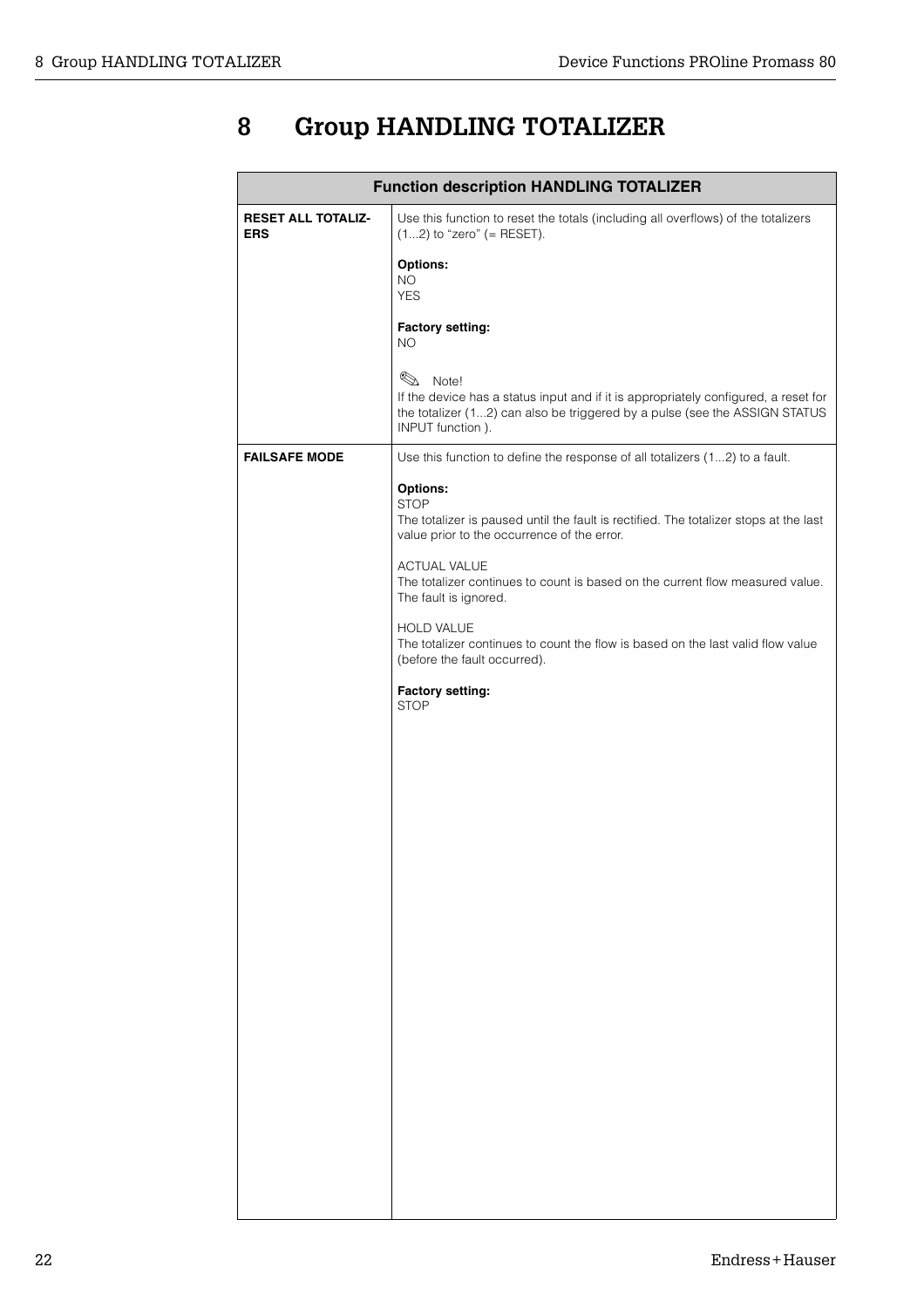# <span id="page-22-5"></span><span id="page-22-0"></span>**9 Group CURRENT OUTPUT 1/2**

<span id="page-22-4"></span><span id="page-22-3"></span><span id="page-22-2"></span><span id="page-22-1"></span>

| <b>Function description CURRENT OUTPUT 1/2</b> |                                                                                                                                                                                                                                                                                                                                                                                                                                                                                                                                                                                                                                                                                                                                                                                       |  |
|------------------------------------------------|---------------------------------------------------------------------------------------------------------------------------------------------------------------------------------------------------------------------------------------------------------------------------------------------------------------------------------------------------------------------------------------------------------------------------------------------------------------------------------------------------------------------------------------------------------------------------------------------------------------------------------------------------------------------------------------------------------------------------------------------------------------------------------------|--|
| <b>ASSIGN CURRENT</b>                          | Use this function to assign a measured variable to the current output.                                                                                                                                                                                                                                                                                                                                                                                                                                                                                                                                                                                                                                                                                                                |  |
|                                                | <b>Options:</b><br>OFF<br><b>MASS FLOW</b><br><b>VOLUME FLOW</b><br>CORRECTED VOLUME FLOW<br><b>DENSITY</b><br>REFERENCE DENSITY<br><b>TEMPERATURE</b><br><b>Factory setting:</b><br><b>MASS FLOW</b><br>⇖<br>Note!                                                                                                                                                                                                                                                                                                                                                                                                                                                                                                                                                                   |  |
|                                                | If you select OFF, the only function shown in this group is these (ASSIGN<br>CURRENT) function.                                                                                                                                                                                                                                                                                                                                                                                                                                                                                                                                                                                                                                                                                       |  |
| <b>CURRENT SPAN</b>                            | Use this function to define the current span. The selection specifies the opera-<br>tional range and the lower and upper signal on alarm. For the current output 1<br>the option HART can be defined additionally.                                                                                                                                                                                                                                                                                                                                                                                                                                                                                                                                                                    |  |
|                                                | <b>Options:</b><br>$0 - 20$ mA<br>4-20 mA<br>4-20 mA HART (only current output1)<br>4-20 mA NAMUR<br>4-20 mA HART NAMUR (only current output1)<br>4-20 mA US<br>4-20 mA HART US (only current output1)<br>0-20 mA (25 mA)<br>4-20 mA (25 mA)<br>4-20 mA (25 mA) HART (only current output1)<br>Factory setting:<br>4-20 mA HART NAMUR (für current output 1)<br>4-20 mA NAMUR (für current output 2)<br>⇖<br>Note!<br>• The option HART is only supported by the current output designated as cur-<br>rent output 1 in the device software, (terminals 26 and 27).<br>When switching the hardware from an active (factory setting) to a passive<br>output signal select a current span of 4-20 mA (please refer to the Operat-<br>ing Instructions PROline promass 80, BA 057D/06/en) |  |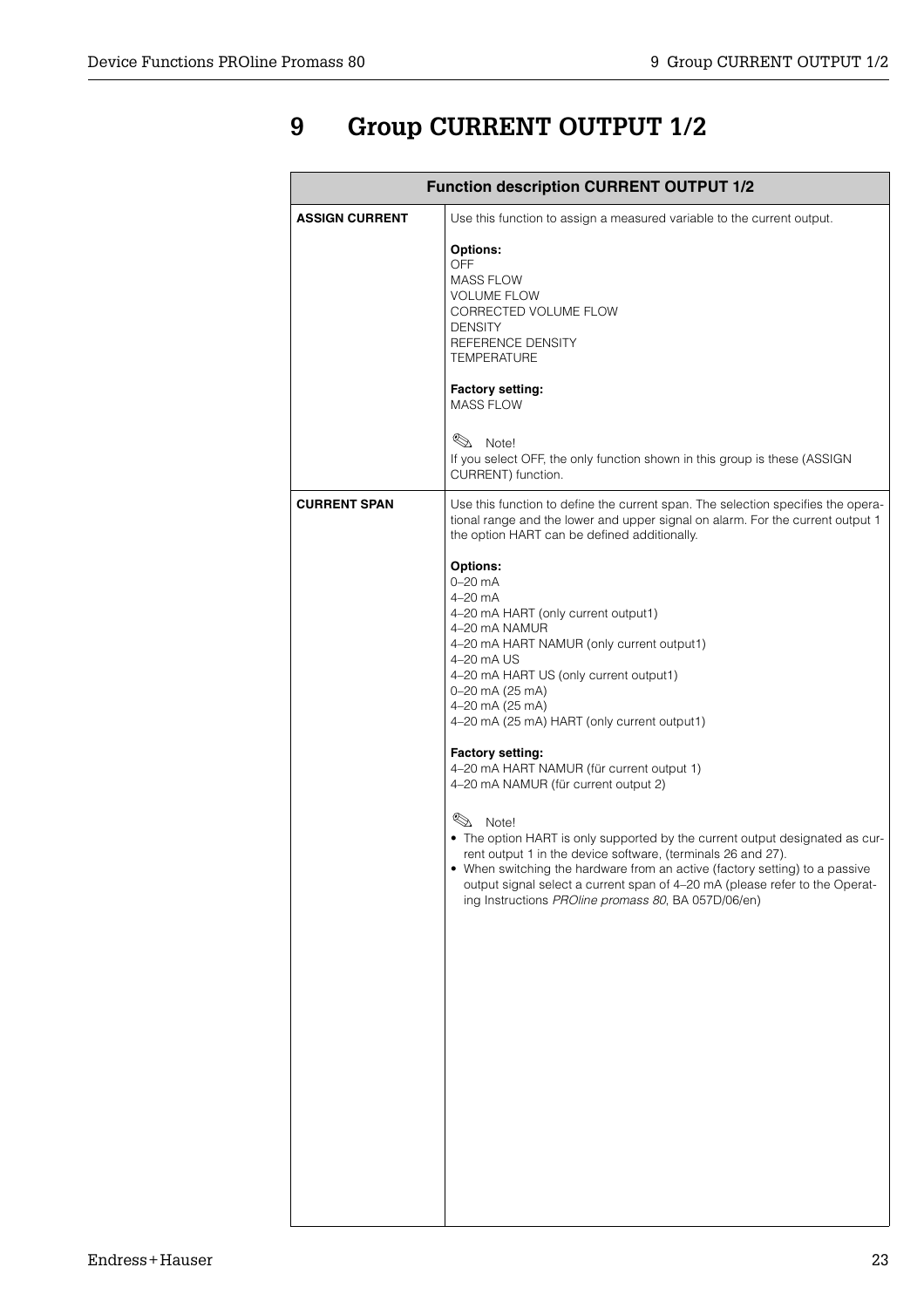<span id="page-23-7"></span><span id="page-23-6"></span><span id="page-23-5"></span><span id="page-23-4"></span><span id="page-23-3"></span><span id="page-23-2"></span><span id="page-23-1"></span><span id="page-23-0"></span>

| <b>Function description CURRENT OUTPUT 1/2</b> |                                                                                                                                                                                                                                                                                                                                                             |                                                           |       |      |                              |
|------------------------------------------------|-------------------------------------------------------------------------------------------------------------------------------------------------------------------------------------------------------------------------------------------------------------------------------------------------------------------------------------------------------------|-----------------------------------------------------------|-------|------|------------------------------|
| <b>CURRENT SPAN</b><br>(contd)                 |                                                                                                                                                                                                                                                                                                                                                             | Current span, operational range and signal on alarm level |       |      |                              |
|                                                | $\mathbf{2}$<br>1                                                                                                                                                                                                                                                                                                                                           | 3                                                         |       |      |                              |
|                                                |                                                                                                                                                                                                                                                                                                                                                             |                                                           |       |      |                              |
|                                                |                                                                                                                                                                                                                                                                                                                                                             |                                                           | I[mA] |      |                              |
|                                                | A                                                                                                                                                                                                                                                                                                                                                           | 1                                                         | 2     | 3    |                              |
|                                                | $0-20$ mA                                                                                                                                                                                                                                                                                                                                                   | $0 - 20.5$ mA                                             | 0     | 22   |                              |
|                                                | 4-20 mA                                                                                                                                                                                                                                                                                                                                                     | 4 - 20.5 mA                                               | 2     | 22   |                              |
|                                                | 4-20 mA HART                                                                                                                                                                                                                                                                                                                                                | 4 - 20.5 mA                                               | 2     | 22   |                              |
|                                                | 4-20 mA NAMUR                                                                                                                                                                                                                                                                                                                                               | $3.8 - 20.5$ mA                                           | 3.5   | 22.6 |                              |
|                                                | 4-20 mA HART NAMUR                                                                                                                                                                                                                                                                                                                                          | $3.8 - 20.5$ mA                                           | 3.5   | 22.6 |                              |
|                                                | 4-20 mA US                                                                                                                                                                                                                                                                                                                                                  | $3.9 - 20.8$ mA                                           | 3.75  | 22.6 |                              |
|                                                | 4-20 mA HART US                                                                                                                                                                                                                                                                                                                                             | $3.9 - 20.8$ mA                                           | 3.75  | 22.6 |                              |
|                                                | 0-20 mA (25 mA)                                                                                                                                                                                                                                                                                                                                             | $0 - 24$ mA                                               | 0     | 25   |                              |
|                                                | 4-20 mA (25 mA)                                                                                                                                                                                                                                                                                                                                             | 4 - 24 mA                                                 | 2     | 25   | F06-x3xxxxxx-05-xx-xx-xx-017 |
|                                                | 4-20 mA (25 mA) HART                                                                                                                                                                                                                                                                                                                                        | 4 - 24 mA                                                 | 2     | 25   |                              |
|                                                | $A = Current span$<br>1 = Operational range (measuring information)<br>2 = Lower signal on alarm level<br>3 = Upper signal on alarm level                                                                                                                                                                                                                   |                                                           |       |      |                              |
|                                                | tions VALUE 0_4 mA and VALUE 20 mA a notice message is generated<br>(#351352, current span).<br>• In case of a fault the behaviour of the current output is according to the<br>selected option in the function FAILSAFE MODE. Change the error category<br>in the function ASSIGN SYSTEM ERROR to generate a fault message<br>instead of a notice message. |                                                           |       |      |                              |
| VALUE 0_4 mA                                   | $\mathcal{Q}$<br>Note!<br>This function is not available unless the DENSITY, REFERENCE DENSITY or<br>TEMPERATURE option was selected in the ASSIGN CURRENT function.<br>Use this function to assign a value to the 0/4 mA current, (see "Setting the<br>span by means of the 0_4 mA and 20 mA value" on Page 25).                                           |                                                           |       |      |                              |
|                                                | Option:<br>5-digit floating-point number (with sign for the TEMPERATURE measured<br>variable)                                                                                                                                                                                                                                                               |                                                           |       |      |                              |
|                                                | <b>Factory setting:</b><br>0.5 [kg/l] or -50 [°C]                                                                                                                                                                                                                                                                                                           |                                                           |       |      |                              |
| <b>VALUE 20 mA</b>                             | Use this function to assign a value to the 20 mA current, (see "Setting the span<br>by means of the 0_4 mA and 20 mA value" on Page 25).                                                                                                                                                                                                                    |                                                           |       |      |                              |
|                                                | Option:<br>5-digit floating-point number (with sign for the MASS FLOW, VOLUME FLOW,<br>CORRECTED VOLUME FLOW and TEMPERATURE measured variables)                                                                                                                                                                                                            |                                                           |       |      |                              |
|                                                | <b>Factory setting:</b><br>Depends on nominal diameter [kg/h] or 2 [kg/l] or 200 [°C]                                                                                                                                                                                                                                                                       |                                                           |       |      |                              |
|                                                |                                                                                                                                                                                                                                                                                                                                                             |                                                           |       |      |                              |
|                                                |                                                                                                                                                                                                                                                                                                                                                             |                                                           |       |      |                              |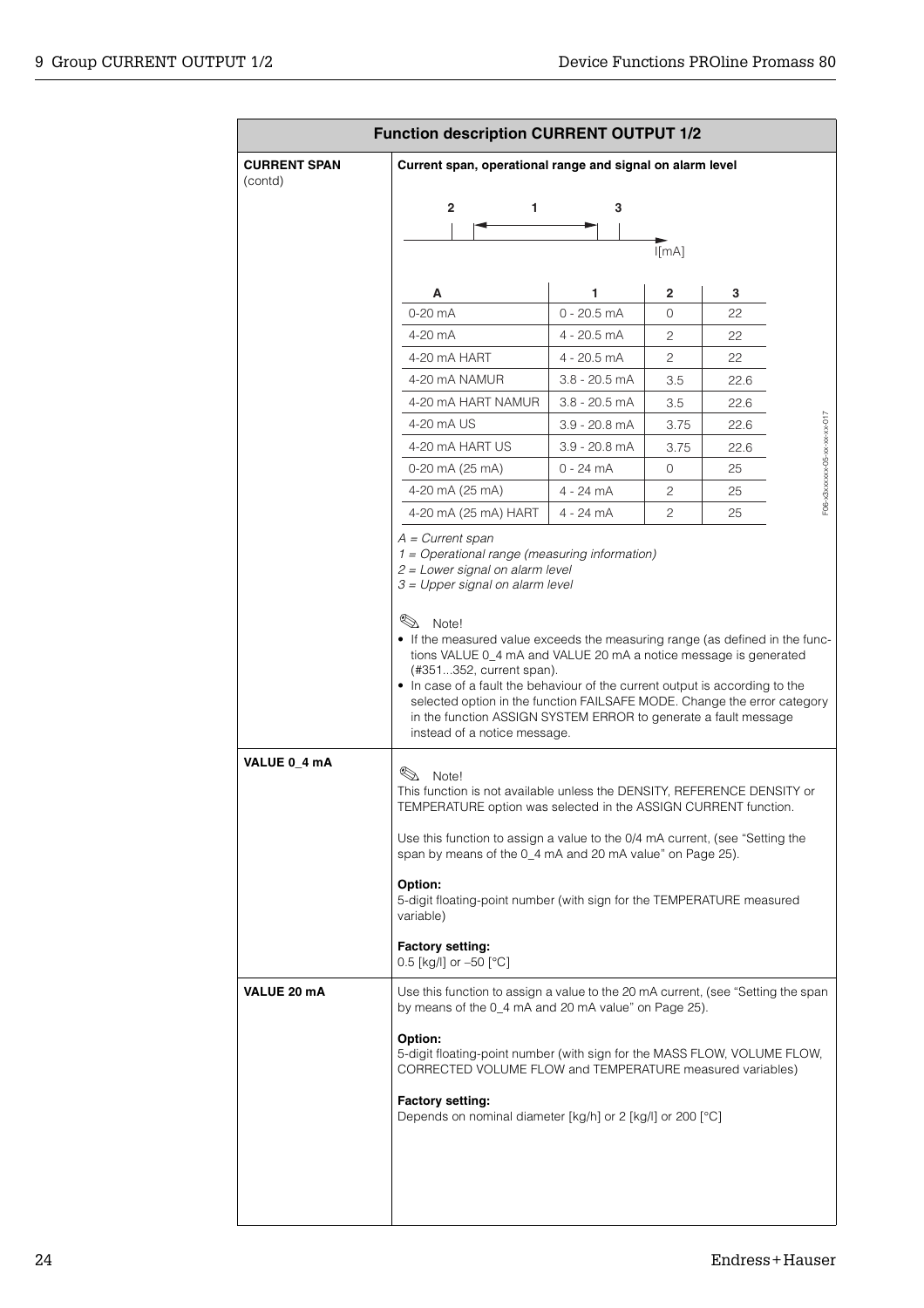<span id="page-24-0"></span>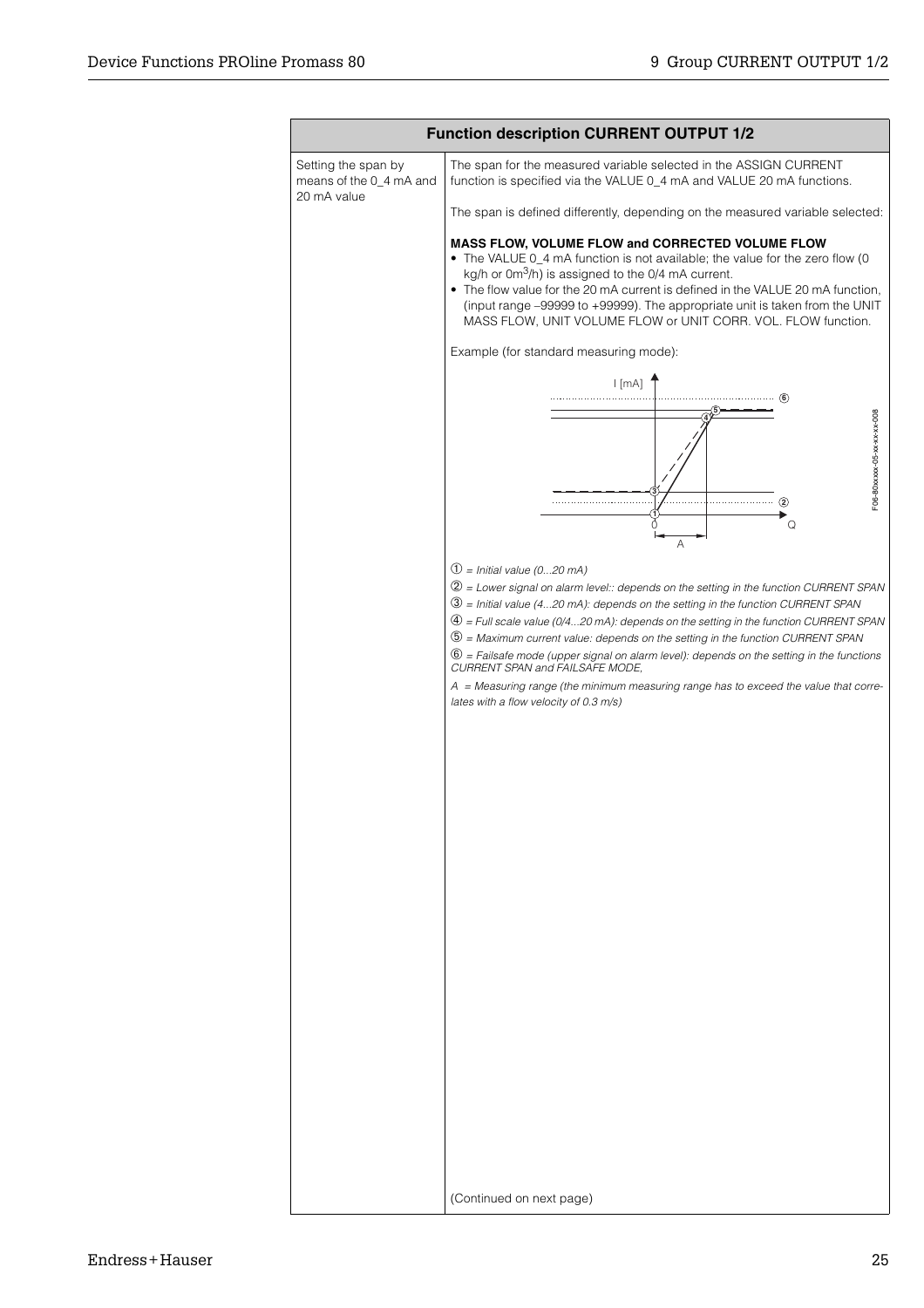|                                                                          | <b>Function description CURRENT OUTPUT 1/2</b>                                                                                                                                                                                                                                                                                                                                                                                                                                                                                                                                                                                                                                                                    |
|--------------------------------------------------------------------------|-------------------------------------------------------------------------------------------------------------------------------------------------------------------------------------------------------------------------------------------------------------------------------------------------------------------------------------------------------------------------------------------------------------------------------------------------------------------------------------------------------------------------------------------------------------------------------------------------------------------------------------------------------------------------------------------------------------------|
| Setting the span by<br>means of the 0_4 mA and<br>20 mA value<br>(contd) | <b>DENSITY and REFERENCE DENSITY</b><br>• The density value for the 0/4 mA current is defined in the<br>VALUE 0_4 mA function, (input range 0.0000 to +99999).<br>The appropriate unit is taken from the UNIT DENSITY function.<br>• The density value for the 20 mA current is defined in the<br>VALUE 20 mA function, (input range 0.0000 to +99999).<br>The appropriate unit is taken from the UNIT DENSITY and UNIT REF.<br>DENSITY function.                                                                                                                                                                                                                                                                 |
|                                                                          | Example (for standard measuring mode):                                                                                                                                                                                                                                                                                                                                                                                                                                                                                                                                                                                                                                                                            |
|                                                                          | I [mA]<br>$6$<br>=06-80xxxxx-05-xx-xx-xx-009<br>➁                                                                                                                                                                                                                                                                                                                                                                                                                                                                                                                                                                                                                                                                 |
|                                                                          | Q<br>Α                                                                                                                                                                                                                                                                                                                                                                                                                                                                                                                                                                                                                                                                                                            |
|                                                                          | $\mathcal{D}$ = Initial value (020 mA)<br>$\mathcal{Q}$ = Lower signal on alarm level:: depends on the setting in the function CURRENT SPAN<br>$\mathcal{F}$ = Initial value (420 mA): depends on the setting in the function CURRENT SPAN<br>$\Phi$ = Full scale value (0/420 mA): depends on the setting in the function CURRENT SPAN<br>$\mathcal{D}$ = Maximum current value: depends on the setting in the function CURRENT SPAN<br>$\circled{6}$ = Failsafe mode (upper signal on alarm level): depends on the setting in the functions<br>CURRENT SPAN and FAILSAFE MODE<br>A = Measuring range (the minimum measuring range has to exceed the value that corre-<br>lates with a flow velocity of 0.3 m/s) |
|                                                                          | <b>TEMPERATURE</b><br>• The temperature value for the 0/4 mA current is defined in the<br>VALUE 0_4 mA function, (input range -99999 to +99999).<br>The appropriate unit is taken from the UNIT TEMPERATURE function.<br>• The temperature value for the 20 mA current is defined in the<br>VALUE 20 mA function, (input range -99999 to +99999).<br>The appropriate unit is taken from the UNIT TEMPERATURE function.                                                                                                                                                                                                                                                                                            |
|                                                                          | Note!<br>Values with different signs cannot be entered for the 0_4 mA and 20 mA val-<br>ues if SYMMETRY is the option selected in the MEASURING MODE function,<br>(see Page 49), The message "INPUT RANGE EXCEEDED" appears on the dis-<br>play.<br>Example (for standard measuring mode)                                                                                                                                                                                                                                                                                                                                                                                                                         |
|                                                                          | [mA]                                                                                                                                                                                                                                                                                                                                                                                                                                                                                                                                                                                                                                                                                                              |
|                                                                          | (6)<br>F06-80xxxx-05-xx-xx-xx-010<br>$\scriptstyle{(2)}$<br>0<br>Q<br>A                                                                                                                                                                                                                                                                                                                                                                                                                                                                                                                                                                                                                                           |
|                                                                          | $\mathbb{O}$ = Initial value (020 mA)<br>2 = Lower signal on alarm level:: depends on the setting in the function CURRENT SPAN<br>$\mathcal{F}(3)$ = Initial value (420 mA): depends on the setting in the function CURRENT SPAN<br>$\Phi =$ Full scale value (0/420 mA): depends on the setting in the function CURRENT SPAN<br>$\mathcal{D}$ = Maximum current value: depends on the setting in the function CURRENT SPAN<br>$\circledcirc$ = Failsafe mode (upper signal on alarm level): depends on the setting in the functions<br>CURRENT SPAN and FAILSAFE MODE<br>A = Measuring range (the minimum measuring range has to exceed the value that corre-<br>lates with a flow velocity of 0.3 m/s)          |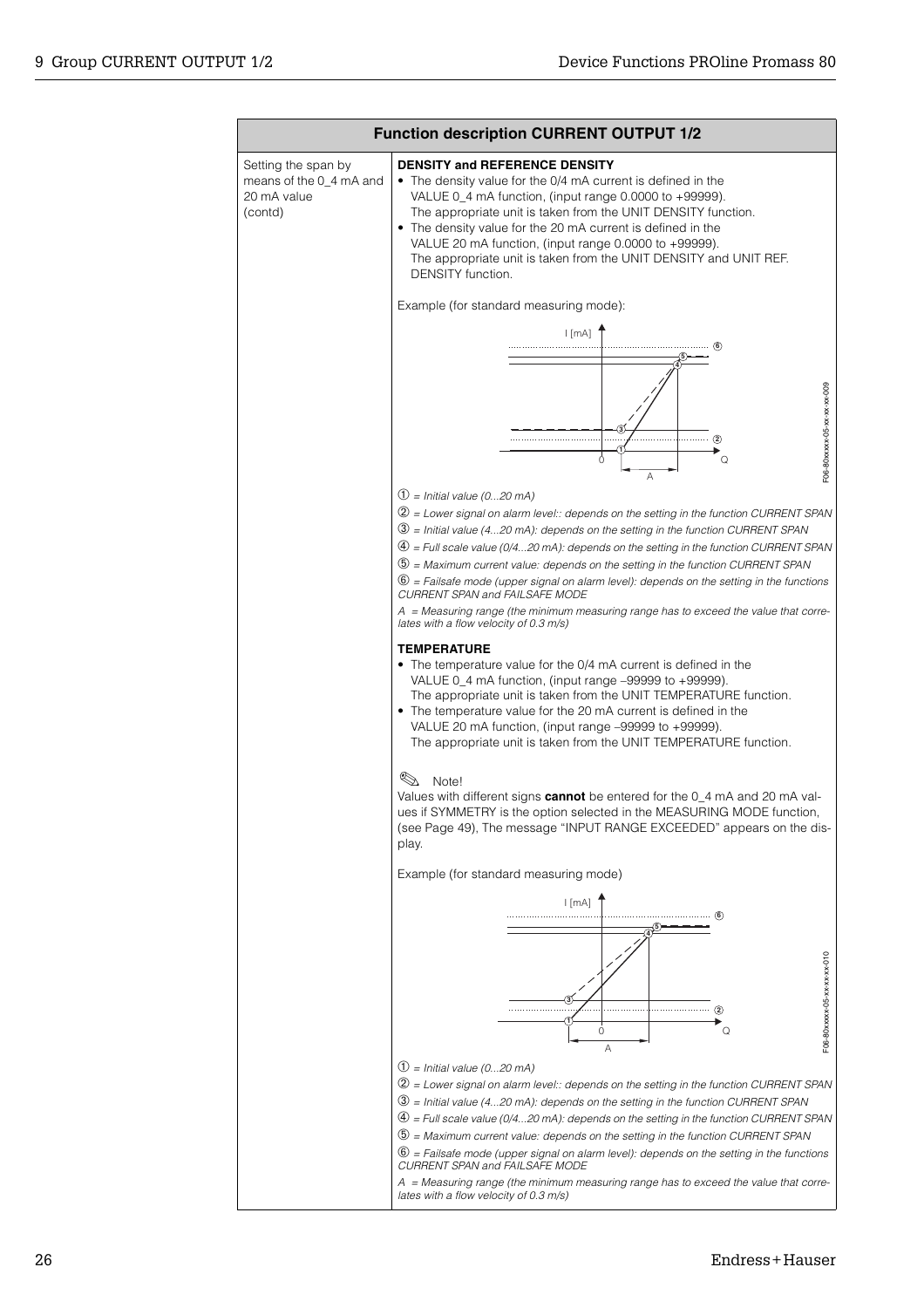<span id="page-26-7"></span><span id="page-26-6"></span><span id="page-26-5"></span><span id="page-26-4"></span><span id="page-26-3"></span><span id="page-26-2"></span><span id="page-26-1"></span><span id="page-26-0"></span>

| <b>Function description CURRENT OUTPUT 1/2</b> |                                                                                                                                                                                                                                                                           |
|------------------------------------------------|---------------------------------------------------------------------------------------------------------------------------------------------------------------------------------------------------------------------------------------------------------------------------|
| <b>TIME CONSTANT</b>                           | Use this function to enter a time constant defining how the current output<br>signal reacts to severely fluctuating measured variables, either very quickly<br>(enter a low time constant) or with damping (enter a high time constant).                                  |
|                                                | User input:<br>Fixed-point number 0.01100.00 s                                                                                                                                                                                                                            |
|                                                | <b>Factory setting:</b><br>1.00 s                                                                                                                                                                                                                                         |
| <b>FAILSAFE MODE</b>                           | For safety reasons it is advisable to ensure that the current output assumes a<br>predefined state in the event of a fault. The setting you select here affects only<br>the current output. It has no effect on other outputs and the display (e.g. total-<br>izers).     |
|                                                | <b>Options:</b><br>MIN. CURRENT<br>The current output adopts the value of the lower signal on alarm level (as<br>defined in the function CURRENT SPAN.                                                                                                                    |
|                                                | MAX. CURRENT<br>The current output adopts the value of the upper signal on alarm level (as<br>defined in the function CURRENT SPAN.                                                                                                                                       |
|                                                | HOLD VALUE (not recommended)<br>Measuring value output is based on the last measuring value saved before the<br>error occurred.                                                                                                                                           |
|                                                | <b>ACTUAL VALUE</b><br>Measured value output is based on the current flow measurement.<br>The fault is ignored.                                                                                                                                                           |
|                                                | <b>Factory setting:</b><br>MIN. CURRENT                                                                                                                                                                                                                                   |
| <b>ACTUAL CURRENT</b>                          | Use this function to view the computed value of the output current.                                                                                                                                                                                                       |
|                                                | <b>Display shows:</b><br>$0.0025.00 \text{ mA}$                                                                                                                                                                                                                           |
| <b>SIMULATION CURRENT</b>                      | Use this function to activate simulation of the current output.                                                                                                                                                                                                           |
|                                                | <b>Options:</b><br>OFF<br>ON                                                                                                                                                                                                                                              |
|                                                | Factory setting:<br><b>OFF</b>                                                                                                                                                                                                                                            |
|                                                | $\mathbb{Z}$<br>Note!<br>• The "SIMULATION CURRENT OUTPUT" message indicates that simulation<br>is active.<br>• The measuring device continues to measure while simulation is in progress,<br>i.e. the actual measured values are output correctly via the other outputs. |
|                                                | Caution!<br>The setting is not saved if the power supply fails.                                                                                                                                                                                                           |
|                                                |                                                                                                                                                                                                                                                                           |
|                                                |                                                                                                                                                                                                                                                                           |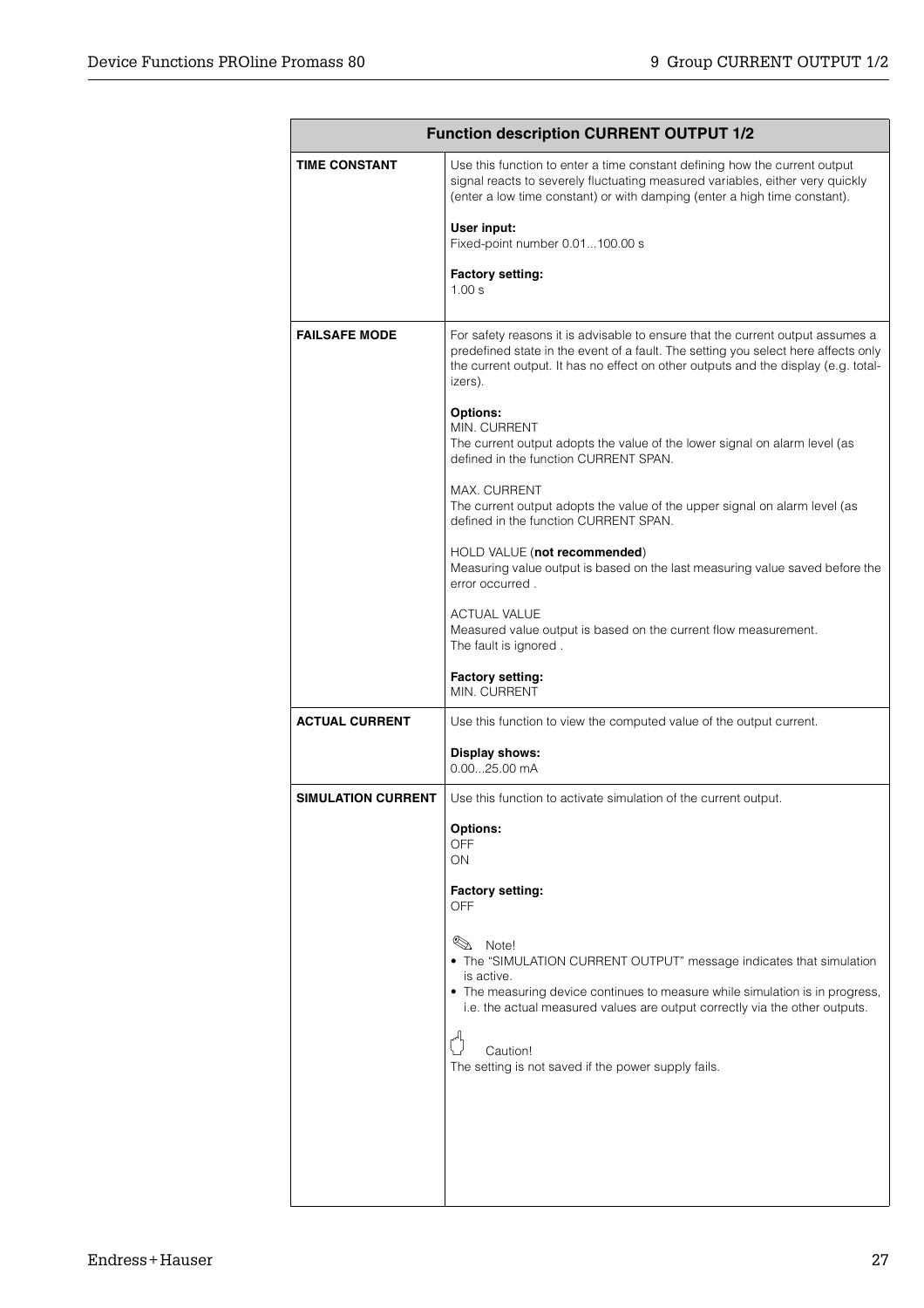<span id="page-27-1"></span><span id="page-27-0"></span>

| Function description CURRENT OUTPUT 1/2   |                                                                                                                                                                                                                                                                                                            |  |
|-------------------------------------------|------------------------------------------------------------------------------------------------------------------------------------------------------------------------------------------------------------------------------------------------------------------------------------------------------------|--|
| <b>VALUE SIMULATION</b><br><b>CURRENT</b> | $\mathscr{D}$<br>Note!<br>This function is not available unless the SIMULATION CURRENT function is<br>active $(= ON)$ .<br>Use this function to define a selectable value (e.g. 12 mA) to be output at the<br>current output. This value is used to test downstream devices and the flow-<br>meter itself. |  |
|                                           | User input:<br>floating-point number: 0.0025.00 mA                                                                                                                                                                                                                                                         |  |
|                                           | Factory setting:<br>$0.00 \text{ mA}$                                                                                                                                                                                                                                                                      |  |
|                                           | Å<br>Caution!<br>The setting is not saved if the power supply fails.                                                                                                                                                                                                                                       |  |
|                                           |                                                                                                                                                                                                                                                                                                            |  |
|                                           |                                                                                                                                                                                                                                                                                                            |  |
|                                           |                                                                                                                                                                                                                                                                                                            |  |
|                                           |                                                                                                                                                                                                                                                                                                            |  |
|                                           |                                                                                                                                                                                                                                                                                                            |  |
|                                           |                                                                                                                                                                                                                                                                                                            |  |
|                                           |                                                                                                                                                                                                                                                                                                            |  |
|                                           |                                                                                                                                                                                                                                                                                                            |  |
|                                           |                                                                                                                                                                                                                                                                                                            |  |
|                                           |                                                                                                                                                                                                                                                                                                            |  |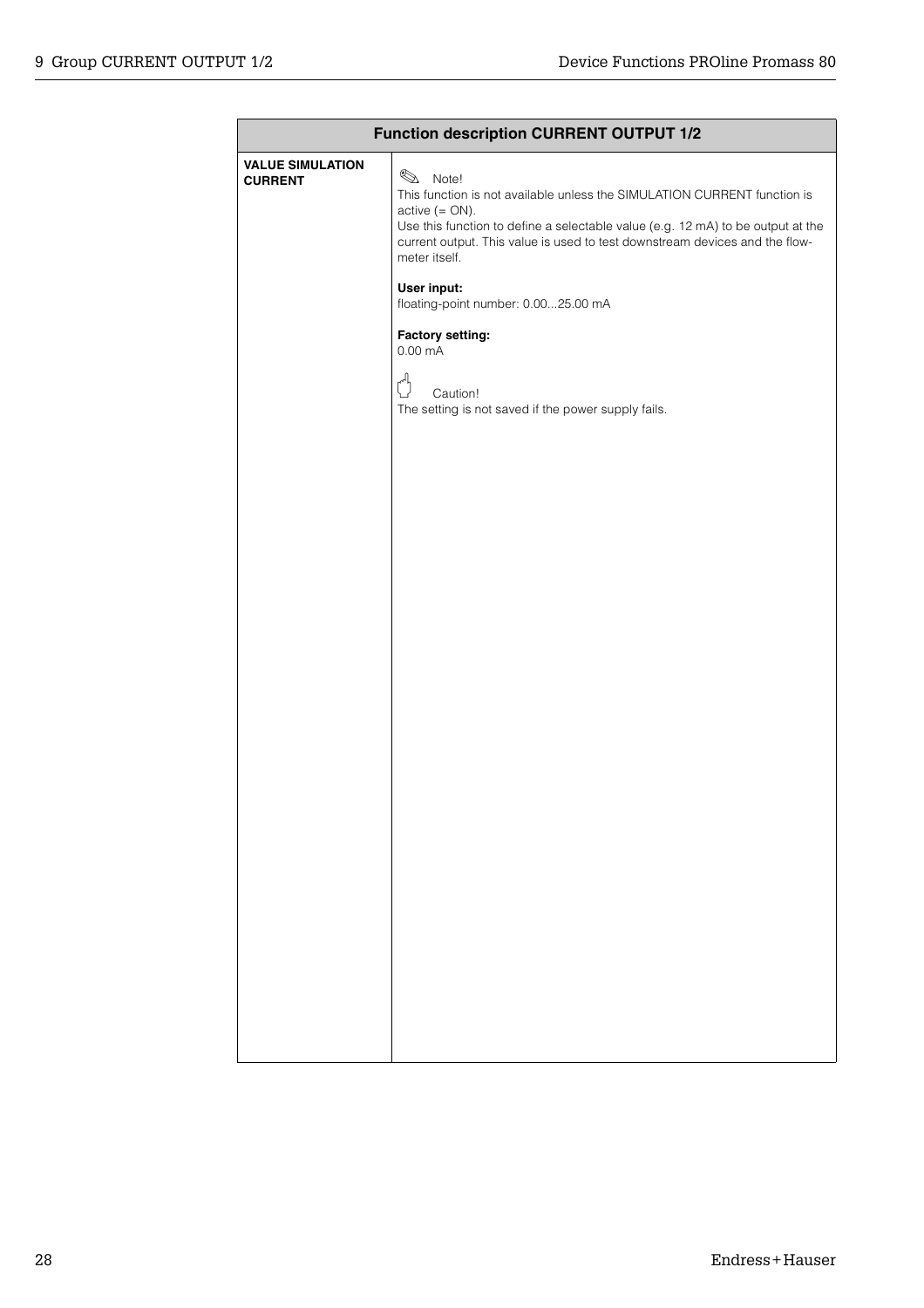# <span id="page-28-7"></span><span id="page-28-0"></span>**10 Group PULSE/FREQUENCY OUTPUT**

<span id="page-28-8"></span><span id="page-28-6"></span><span id="page-28-5"></span><span id="page-28-4"></span><span id="page-28-3"></span><span id="page-28-2"></span><span id="page-28-1"></span>

| <b>Function description PULSE/FREQUENCY OUTPUT</b> |                                                                                                                                                                                                                                                                                                                                                                                                                                                                                                                                                                                          |
|----------------------------------------------------|------------------------------------------------------------------------------------------------------------------------------------------------------------------------------------------------------------------------------------------------------------------------------------------------------------------------------------------------------------------------------------------------------------------------------------------------------------------------------------------------------------------------------------------------------------------------------------------|
| <b>OPERATION MODE</b>                              | Use this function to configure the output as a pulse or frequency output.<br>The functions available in this function group vary, depending on which option<br>you select here.                                                                                                                                                                                                                                                                                                                                                                                                          |
|                                                    | <b>Options:</b><br><b>PULSE</b><br><b>FREQUENCY</b>                                                                                                                                                                                                                                                                                                                                                                                                                                                                                                                                      |
|                                                    | <b>Factory setting:</b><br><b>PULSE</b>                                                                                                                                                                                                                                                                                                                                                                                                                                                                                                                                                  |
| <b>ASSIGN FREQUENCY</b>                            | $\mathbb{Z}$<br>Note!<br>This function is not available unless the FREQUENCY setting was selected in<br>the OPERATION MODE function.                                                                                                                                                                                                                                                                                                                                                                                                                                                     |
|                                                    | Use this function to assign a measured variable to the frequency output.<br><b>Options:</b>                                                                                                                                                                                                                                                                                                                                                                                                                                                                                              |
|                                                    | OFF<br><b>MASS FLOW</b><br><b>VOLUME FLOW</b><br>CORRECTED VOLUME FLOW<br><b>DENSITY</b><br>REFERENCE DENSITY<br><b>TEMPERATURE</b>                                                                                                                                                                                                                                                                                                                                                                                                                                                      |
|                                                    | <b>Factory setting:</b><br><b>MASS FLOW</b>                                                                                                                                                                                                                                                                                                                                                                                                                                                                                                                                              |
|                                                    | $\mathbb{Z}$<br>Note!<br>If you select OFF, the only functions shown in this function group are ASSIGN<br>FREQUENCY and OPERATION MODE.                                                                                                                                                                                                                                                                                                                                                                                                                                                  |
| <b>END VALUE</b><br><b>FREQUENCY</b>               | $\mathcal{D}$<br>Note!<br>This function is not available unless the FREQUENCY setting was selected in<br>the OPERATION MODE function.                                                                                                                                                                                                                                                                                                                                                                                                                                                    |
|                                                    | Use this function to define a full scale frequency for the frequency output.<br>You define the associated measured value of the measuring range in the<br>VALUE F HIGH function described on Page 30.                                                                                                                                                                                                                                                                                                                                                                                    |
|                                                    | User input:<br>4-digit fixed-point number: 21000 Hz                                                                                                                                                                                                                                                                                                                                                                                                                                                                                                                                      |
|                                                    | <b>Factory setting:</b><br>1000 Hz                                                                                                                                                                                                                                                                                                                                                                                                                                                                                                                                                       |
|                                                    | Example:<br>• VALUE F HIGH = 1000 kg/h, full scale frequency = 1000 Hz: i.e. a frequency<br>of 1000 Hz is output at a flow of 1000 kg/h.<br>• VALUE F HIGH = 3600 kg/h, full scale frequency = 1000 Hz: i.e. a frequency<br>of 1000 Hz is output at a flow of 3600 kg/h.                                                                                                                                                                                                                                                                                                                 |
|                                                    | $\begin{picture}(20,20) \put(0,0){\line(1,0){10}} \put(15,0){\line(1,0){10}} \put(15,0){\line(1,0){10}} \put(15,0){\line(1,0){10}} \put(15,0){\line(1,0){10}} \put(15,0){\line(1,0){10}} \put(15,0){\line(1,0){10}} \put(15,0){\line(1,0){10}} \put(15,0){\line(1,0){10}} \put(15,0){\line(1,0){10}} \put(15,0){\line(1,0){10}} \put(15,0){\line(1$<br>Note!<br>In the FREQUENCY operating mode the output signal is symmetrical (on/off<br>ratio = 1:1). At low frequencies the pulse duration is limited to a maximum of<br>2 seconds, i.e. the on/off ratio is no longer symmetrical. |
|                                                    |                                                                                                                                                                                                                                                                                                                                                                                                                                                                                                                                                                                          |
|                                                    |                                                                                                                                                                                                                                                                                                                                                                                                                                                                                                                                                                                          |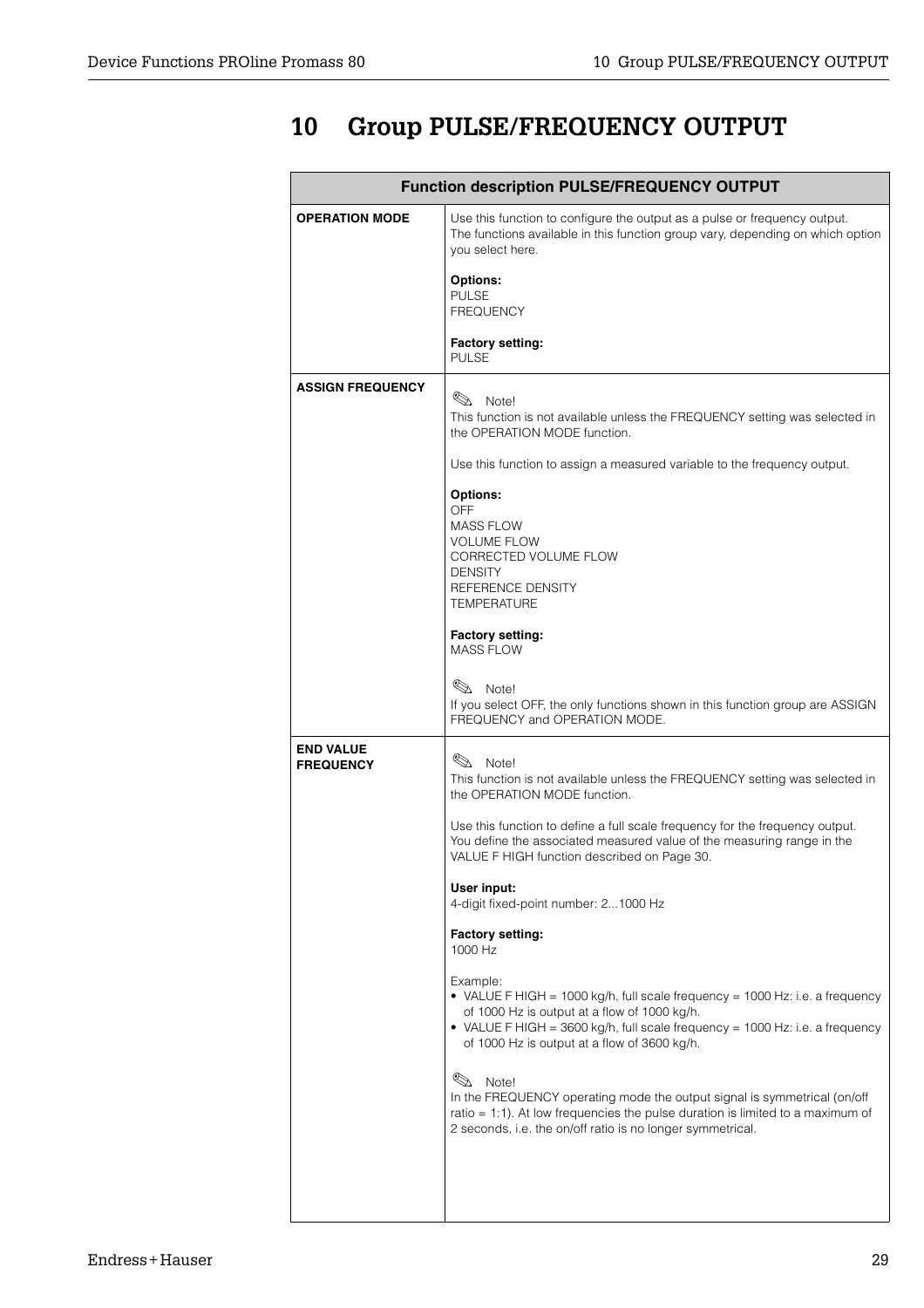<span id="page-29-5"></span><span id="page-29-4"></span><span id="page-29-3"></span><span id="page-29-2"></span><span id="page-29-1"></span><span id="page-29-0"></span>

| <b>Function description PULSE/FREQUENCY OUTPUT</b> |                                                                                                                                                                                                                                                                                                                                                                                                                                                                                                              |  |  |
|----------------------------------------------------|--------------------------------------------------------------------------------------------------------------------------------------------------------------------------------------------------------------------------------------------------------------------------------------------------------------------------------------------------------------------------------------------------------------------------------------------------------------------------------------------------------------|--|--|
| <b>VALUE F LOW</b>                                 | $\begin{picture}(20,20) \put(0,0){\line(1,0){10}} \put(15,0){\line(1,0){10}} \put(15,0){\line(1,0){10}} \put(15,0){\line(1,0){10}} \put(15,0){\line(1,0){10}} \put(15,0){\line(1,0){10}} \put(15,0){\line(1,0){10}} \put(15,0){\line(1,0){10}} \put(15,0){\line(1,0){10}} \put(15,0){\line(1,0){10}} \put(15,0){\line(1,0){10}} \put(15,0){\line(1$<br>Note!<br>This function is not available unless the DENSITY, REFERENCE DENSITY or<br>TEMPERATURE option was selected in the ASSIGN FREQUENCY function. |  |  |
|                                                    | Use this function to assign a value to the start value frequency (0 Hz),<br>(see "Setting the span by means of the f-min. and f-max. value" on Page 30).                                                                                                                                                                                                                                                                                                                                                     |  |  |
|                                                    | Option:<br>5-digit floating-point number (with sign for the TEMPERATURE measured<br>variable)                                                                                                                                                                                                                                                                                                                                                                                                                |  |  |
|                                                    | <b>Factory setting:</b><br>0.5 [kg/l] or -50 [°C]                                                                                                                                                                                                                                                                                                                                                                                                                                                            |  |  |
| <b>VALUE F HIGH</b>                                | Use this function to assign a value to the END VALUE FREQUENCY,<br>(see "Setting the span by means of the f-min. and f-max. value" on Page 30).                                                                                                                                                                                                                                                                                                                                                              |  |  |
|                                                    | Option:<br>5-digit floating-point number (with sign for the MASS FLOW, VOLUME FLOW,<br>CORRECTED VOLUME FLOW and TEMPERATURE measured variables)                                                                                                                                                                                                                                                                                                                                                             |  |  |
|                                                    | <b>Factory setting:</b><br>Depends on nominal diameter [kg/h] or 2 [kg/l] or 200 [°C]                                                                                                                                                                                                                                                                                                                                                                                                                        |  |  |
| Setting the span by<br>means of the f-min. and     | The span for the measured variable selected in the ASSIGN FREQUENCY<br>function is specified via the VALUE F LOW and VALUE F HIGH functions.                                                                                                                                                                                                                                                                                                                                                                 |  |  |
| f-max. value                                       | The span is defined differently, depending on the measured variable selected:                                                                                                                                                                                                                                                                                                                                                                                                                                |  |  |
|                                                    | MASS FLOW, VOLUME FLOW and CORRECTED VOLUME FLOW<br>• The VALUE F LOW function is not available; the value for the zero flow<br>(0 kg/h or $0m^3/h$ ) is assigned to the start value frequency.<br>• The flow value for the end value frequency is defined in the VALUE F HIGH<br>function, (input range -99999 to +99999). The appropriate unit is taken from<br>the UNIT MASS FLOW, UNIT VOLUME FLOW or UNIT CORRECTED VOL-<br>UME FLOW function.<br>Example (for standard measuring mode):                |  |  |
|                                                    | Frequency [%]                                                                                                                                                                                                                                                                                                                                                                                                                                                                                                |  |  |
|                                                    | 125<br>Value f min                                                                                                                                                                                                                                                                                                                                                                                                                                                                                           |  |  |
|                                                    | F06-80xxxxxx-05-xx-xx-en-011<br>Value f max<br>②<br>100<br>0<br>Measured variable (amount)<br>Measuring range                                                                                                                                                                                                                                                                                                                                                                                                |  |  |
|                                                    | $\mathcal{D}$ = Flow value at which a frequency of 0 Hz should be output<br>(preset, cannot be edited).                                                                                                                                                                                                                                                                                                                                                                                                      |  |  |
|                                                    | $\mathcal{Q}$ = Flow value at which the, in the function END VALUE FREQUENCY<br>defined, frequency should be output (entry in VALUE F HIGH function).                                                                                                                                                                                                                                                                                                                                                        |  |  |
|                                                    |                                                                                                                                                                                                                                                                                                                                                                                                                                                                                                              |  |  |
|                                                    | (Continued on next page)                                                                                                                                                                                                                                                                                                                                                                                                                                                                                     |  |  |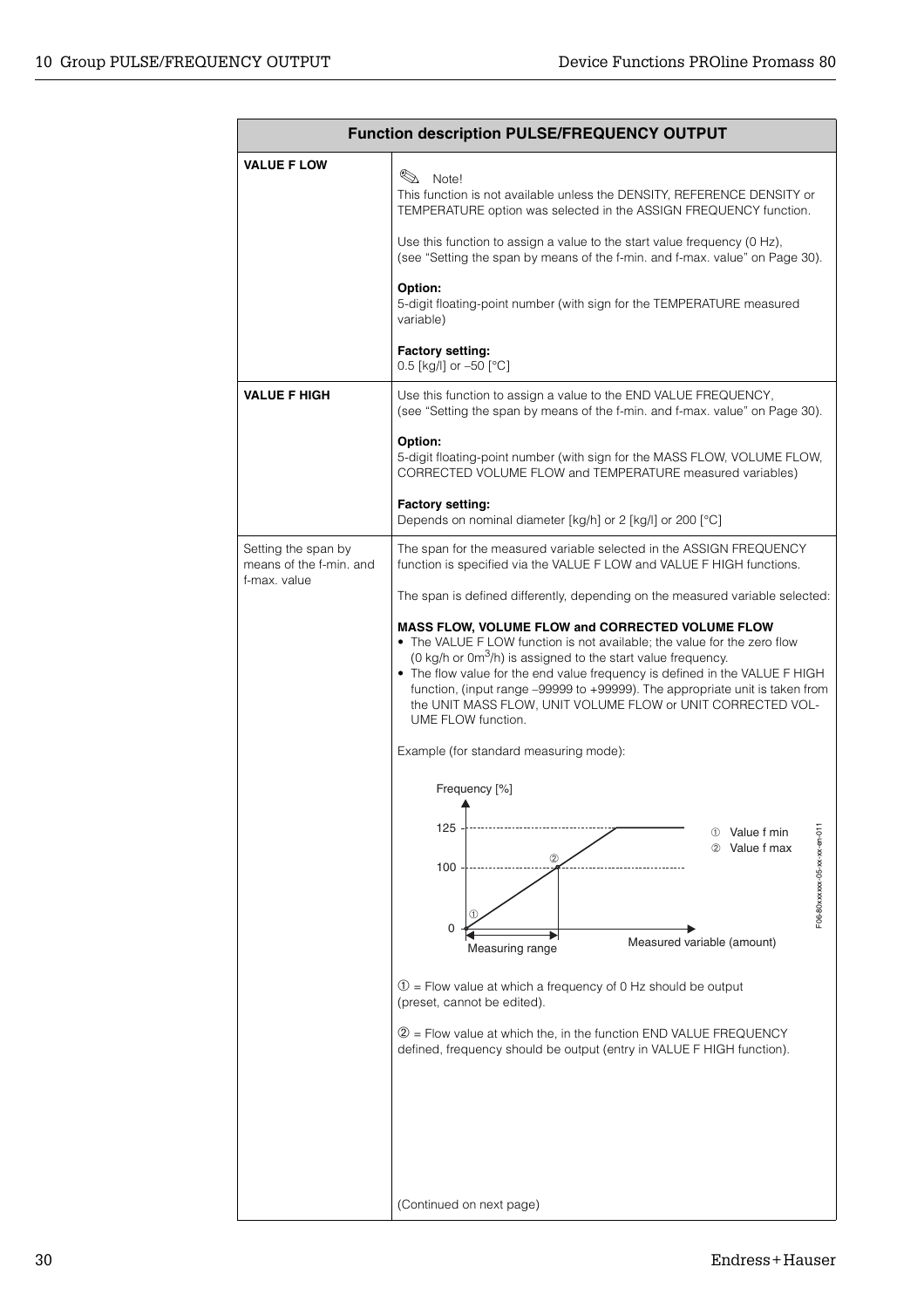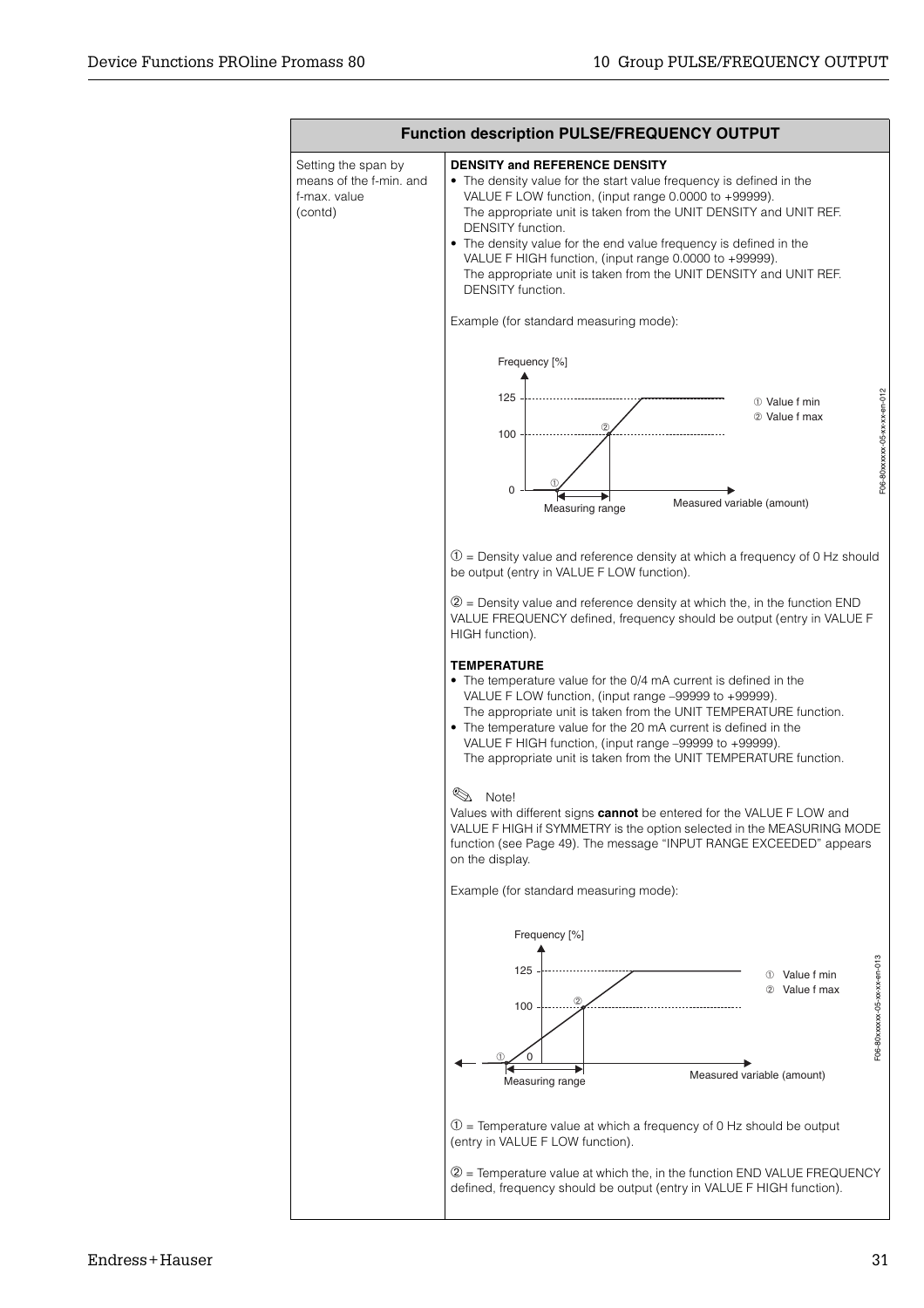<span id="page-31-3"></span><span id="page-31-2"></span><span id="page-31-1"></span><span id="page-31-0"></span>

|                      | <b>Function description PULSE/FREQUENCY OUTPUT</b>                                                                                                                                                                                                                                                                                                                                                                                                                             |
|----------------------|--------------------------------------------------------------------------------------------------------------------------------------------------------------------------------------------------------------------------------------------------------------------------------------------------------------------------------------------------------------------------------------------------------------------------------------------------------------------------------|
| <b>OUTPUT SIGNAL</b> | $\begin{picture}(20,20) \put(0,0){\line(1,0){10}} \put(15,0){\line(1,0){10}} \put(15,0){\line(1,0){10}} \put(15,0){\line(1,0){10}} \put(15,0){\line(1,0){10}} \put(15,0){\line(1,0){10}} \put(15,0){\line(1,0){10}} \put(15,0){\line(1,0){10}} \put(15,0){\line(1,0){10}} \put(15,0){\line(1,0){10}} \put(15,0){\line(1,0){10}} \put(15,0){\line(1$<br>Note!<br>This function is not available unless the FREQUENCY setting was selected in<br>the OPERATION MODE function.    |
|                      | Use this function to select the polarity of the frequency signal.                                                                                                                                                                                                                                                                                                                                                                                                              |
|                      | Options:<br>PASSIVE - POSITIVE<br>PASSIVE - NEGATIVE                                                                                                                                                                                                                                                                                                                                                                                                                           |
|                      | <b>Factory setting:</b><br>PASSIVE - POSITIVE                                                                                                                                                                                                                                                                                                                                                                                                                                  |
|                      | <b>PASSIVE:</b>                                                                                                                                                                                                                                                                                                                                                                                                                                                                |
|                      | F-xxxxxx-04-xx-xx-en-000<br>$U_{\text{max}} = 30 \text{ V DC}$<br>Open<br>External power supply<br>Collector<br> ⊗<br>15783<br> ⊗                                                                                                                                                                                                                                                                                                                                              |
|                      | $\mathbb{Z}$<br>Note!<br>For continuous currents up to 25 mA ( $I_{max}$ = 250 mA / 20 ms)                                                                                                                                                                                                                                                                                                                                                                                     |
|                      | F-xxxxxx-05-xx-xx-en-002<br><b>PASSIVE-POSITIVE</b><br><b>PASSIVE-NEGATIVE</b><br>transistor<br>transistor                                                                                                                                                                                                                                                                                                                                                                     |
|                      | conducting<br>conducting<br>non<br>non<br>conducting<br>conducting<br>t                                                                                                                                                                                                                                                                                                                                                                                                        |
| <b>TIME CONSTANT</b> | $\mathcal{Q}$<br>Note!<br>This function is not available unless the FREQUENCY setting was selected in<br>the OPERATION MODE function.<br>Use this function to enter a time constant defining how the frequency output<br>signal reacts to severely fluctuating measured variables, either very quickly<br>(enter a low time constant) or with damping (enter a high time constant).<br>User input:<br>floating-point number: 0.00100.00 s<br><b>Factory setting:</b><br>0.00 s |
|                      |                                                                                                                                                                                                                                                                                                                                                                                                                                                                                |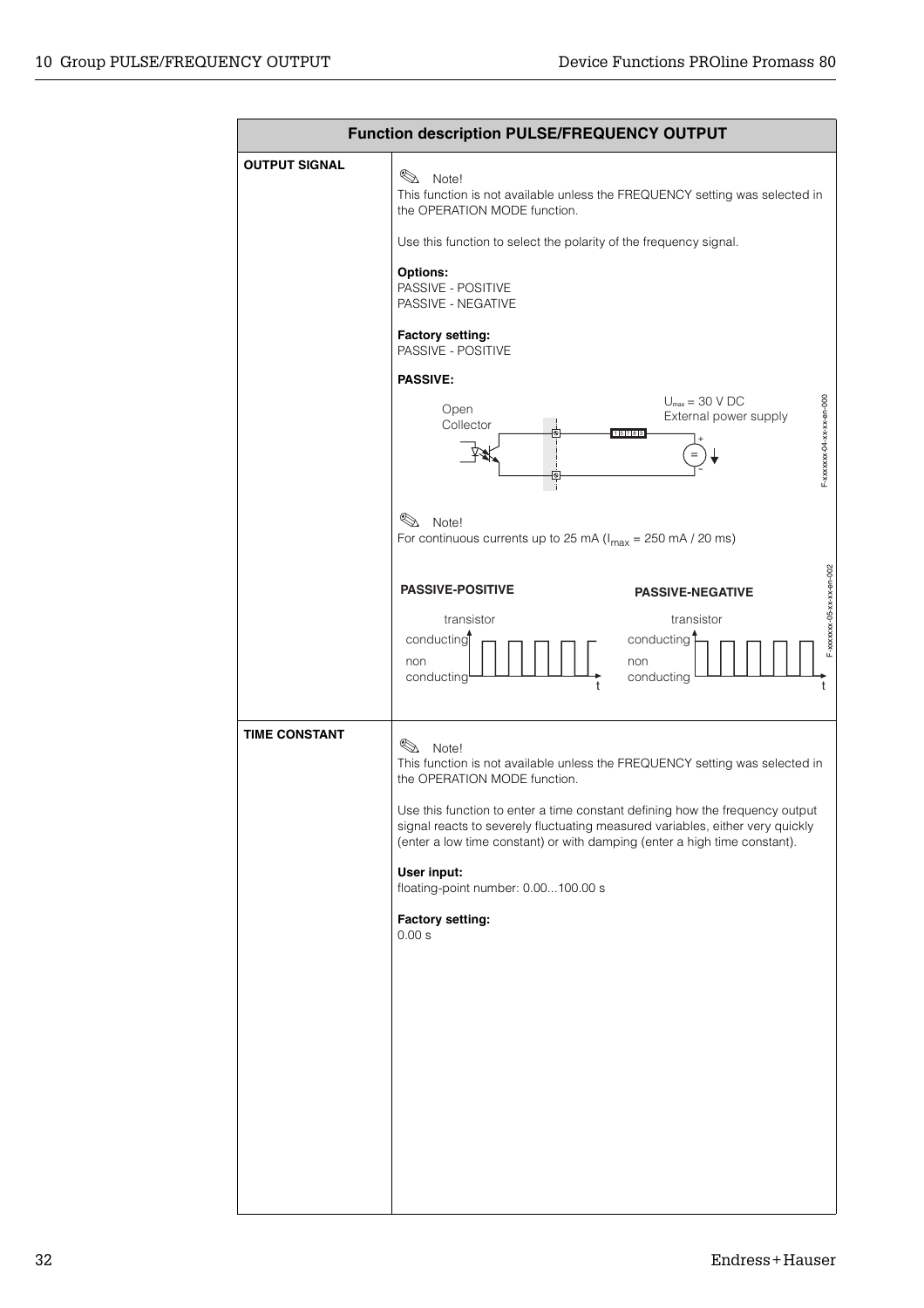<span id="page-32-5"></span><span id="page-32-4"></span><span id="page-32-3"></span><span id="page-32-2"></span><span id="page-32-1"></span><span id="page-32-0"></span>

|                         | <b>Function description PULSE/FREQUENCY OUTPUT</b>                                                                                                                                                                                                                                                                |
|-------------------------|-------------------------------------------------------------------------------------------------------------------------------------------------------------------------------------------------------------------------------------------------------------------------------------------------------------------|
| <b>FAILSAFE MODE</b>    | $\mathcal{D}$<br>Note!<br>This function is not available unless the FREQUENCY setting was selected in<br>the OPERATION MODE function.                                                                                                                                                                             |
|                         | For reasons of safety it is advisable to ensure that the frequency output<br>assumes a predefined state in the event of a fault. Use this function to define<br>this state. The setting you select here affects only the frequency output. It has<br>no effect on other outputs and the display (e.g. totalizer). |
|                         | <b>Options:</b><br><b>FALLBACK VALUE</b><br>Output is 0 Hz.                                                                                                                                                                                                                                                       |
|                         | <b>FAILSAFE LEVEL</b><br>Output is the frequency specified in the FAILSAFE VALUE function.                                                                                                                                                                                                                        |
|                         | <b>HOLD VALUE</b><br>Measured value output is based on the last measured value saved before the<br>fault occurred.                                                                                                                                                                                                |
|                         | <b>ACTUAL VALUE</b><br>Measured value output is based on the current flow measurement. The fault is<br>ignored.                                                                                                                                                                                                   |
|                         | <b>Factory setting:</b><br><b>FALLBACK VALUE</b>                                                                                                                                                                                                                                                                  |
| <b>FAILSAFE VALUE</b>   | Note!<br>This function is not available unless FREQUENCY was selected in the<br>OPERATION MODE function and FAILSAFE LEVEL was selected in the<br>FAILSAFE MODE function.                                                                                                                                         |
|                         | Use this function to define frequency that the measuring device outputs in the<br>event of an fault.                                                                                                                                                                                                              |
|                         | User input:<br>max. 4-digit number: 01250 Hz                                                                                                                                                                                                                                                                      |
|                         | <b>Factory setting:</b><br>1250 Hz                                                                                                                                                                                                                                                                                |
| <b>ACTUAL FREQUENCY</b> | $\mathcal{D}$<br>Note!<br>This function is not available unless the FREQUENCY setting was selected in<br>the OPERATION MODE function.                                                                                                                                                                             |
|                         | Use this function to view the computed value of the output frequency.                                                                                                                                                                                                                                             |
|                         | <b>Display shows:</b><br>$01250$ Hz                                                                                                                                                                                                                                                                               |
|                         |                                                                                                                                                                                                                                                                                                                   |
|                         |                                                                                                                                                                                                                                                                                                                   |
|                         |                                                                                                                                                                                                                                                                                                                   |
|                         |                                                                                                                                                                                                                                                                                                                   |
|                         |                                                                                                                                                                                                                                                                                                                   |
|                         |                                                                                                                                                                                                                                                                                                                   |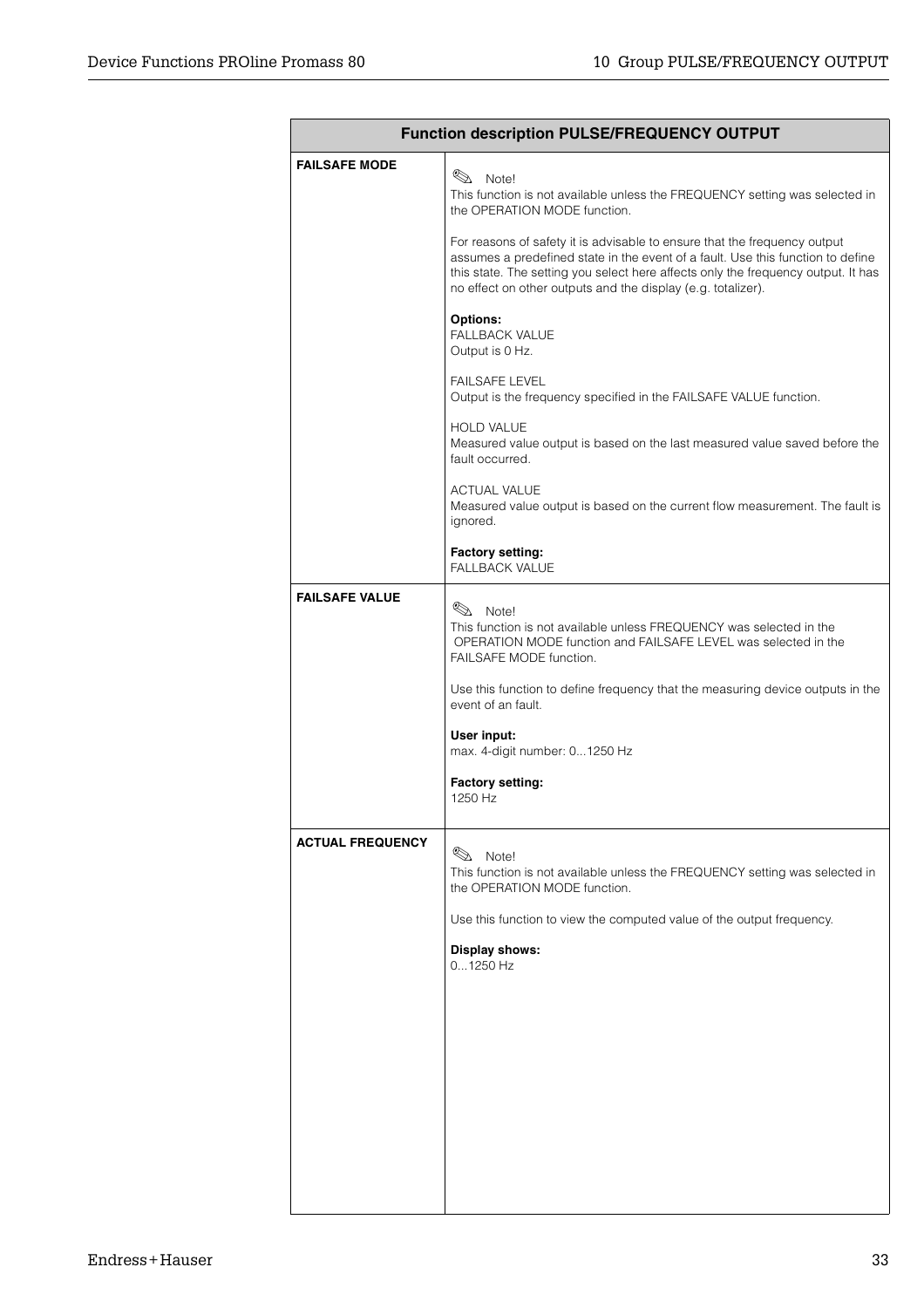<span id="page-33-5"></span><span id="page-33-4"></span><span id="page-33-3"></span><span id="page-33-2"></span><span id="page-33-1"></span><span id="page-33-0"></span>

| <b>Function description PULSE/FREQUENCY OUTPUT</b> |                                                                                                                                                                                                                                                                                                                                                                                                                                                                                |  |
|----------------------------------------------------|--------------------------------------------------------------------------------------------------------------------------------------------------------------------------------------------------------------------------------------------------------------------------------------------------------------------------------------------------------------------------------------------------------------------------------------------------------------------------------|--|
| <b>SIMULATION</b><br><b>FREQUENCY</b>              | $\mathcal{D}$<br>Note!<br>This function is not available unless the FREQUENCY setting was selected in<br>the OPERATION MODE function.<br>Use this function to activate simulation of the frequency output.<br><b>Options:</b><br>OFF<br>ON                                                                                                                                                                                                                                     |  |
|                                                    | Factory setting:<br>OFF<br>Note!<br>• The "SIMULATION FREQUENCY OUTPUT" message indicates that<br>simulation is active.                                                                                                                                                                                                                                                                                                                                                        |  |
|                                                    | • The measuring device continues to measure while simulation is in progress,<br>i.e. the currently measured values are output correctly via the other outputs.<br>Caution!<br>The setting is not saved if the power supply fails.                                                                                                                                                                                                                                              |  |
| <b>VALUE SIMULATION</b><br><b>FREQUENCY</b>        | $\mathbb{Z}$<br>Note!<br>This function is not available unless FREQUENCY was selected in the<br>OPERATION MODE function and the VALUE SIMULATION FREQUENCY<br>function is active $(= ON)$ .<br>Use this function to define a selectable frequency value (e.g. 500 Hz) to be<br>output at the frequency output. This value is used to test downstream devices<br>and the flowmeter itself.                                                                                      |  |
|                                                    | User input:<br>$01250$ Hz<br>Factory setting:<br>$0$ Hz<br>Caution!<br>The setting is not saved if the power supply fails.                                                                                                                                                                                                                                                                                                                                                     |  |
| <b>ASSIGN PULSE</b>                                | $\mathscr{D}$<br>Note!<br>This function is not available unless the PULSE setting was selected in the<br>OPERATION MODE function.<br>Use this function to assign a measured variable to the pulse output.<br><b>Options:</b><br>OFF<br>MASS FLOW<br><b>VOLUME FLOW</b><br>CORRECTED VOLUME FLOW<br>Factory setting:<br><b>MASS FLOW</b><br>$\mathbb{Z}$<br>Note!<br>If you select OFF, the only functions shown in this function group are ASSIGN<br>PULSE and OPERATION MODE. |  |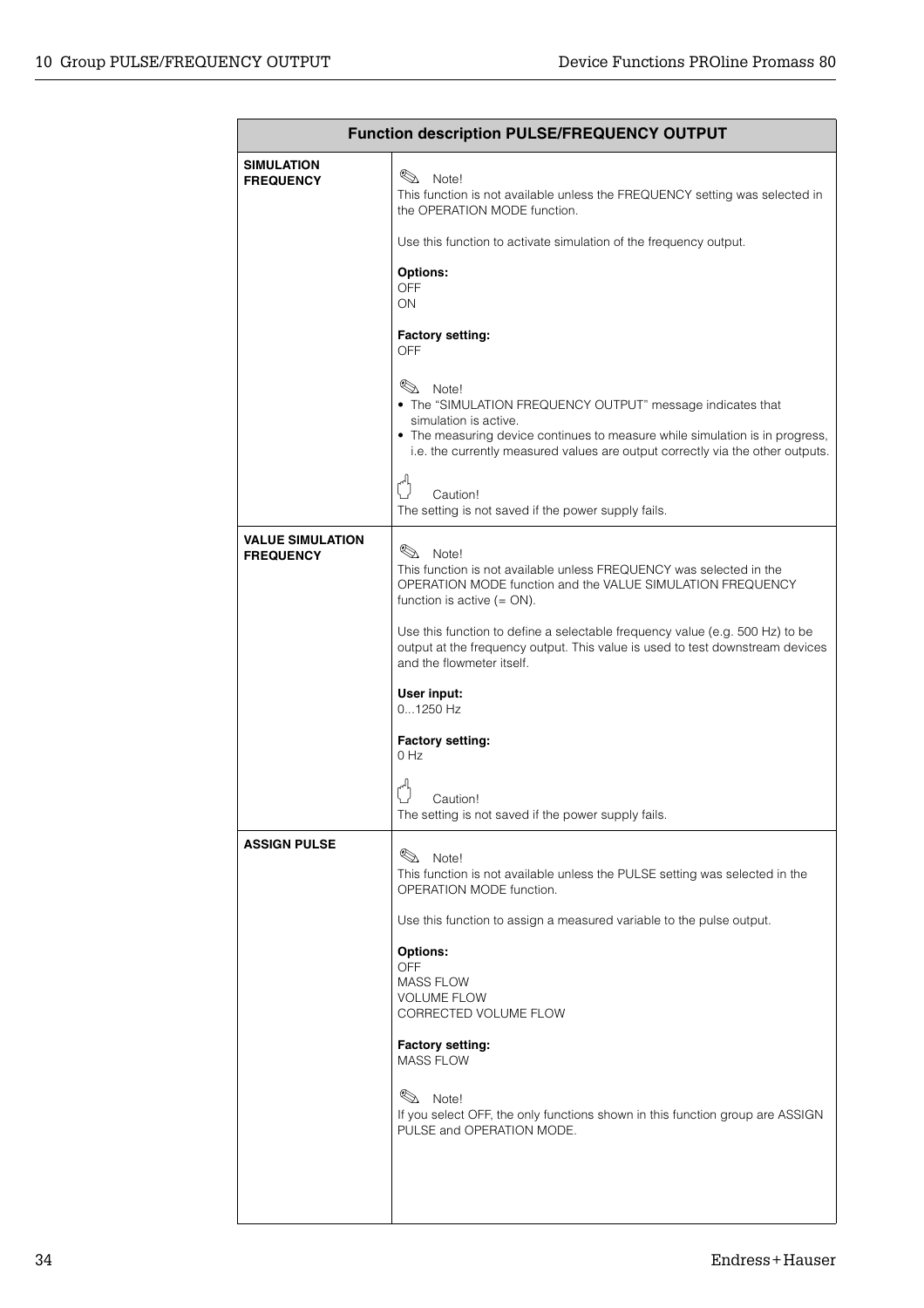<span id="page-34-3"></span><span id="page-34-2"></span><span id="page-34-1"></span><span id="page-34-0"></span>

|                    | <b>Function description PULSE/FREQUENCY OUTPUT</b>                                                                                                                                                                                                                                                                                                             |
|--------------------|----------------------------------------------------------------------------------------------------------------------------------------------------------------------------------------------------------------------------------------------------------------------------------------------------------------------------------------------------------------|
| <b>PULSE VALUE</b> | $\mathscr{D}$<br>Note!<br>This function is not available unless the PULSE setting was selected in the<br>OPERATION MODE function.                                                                                                                                                                                                                              |
|                    | Use this function to define the flow at which a pulse is triggered.<br>These pulses can be totaled by an external totalizer, and the total flow quantity<br>since measuring started can be registered in this way.                                                                                                                                             |
|                    | User input:<br>5-digit floating-point number                                                                                                                                                                                                                                                                                                                   |
|                    | <b>Factory setting:</b><br>Depends on nominal diameter and country,<br>[value] [dm <sup>3</sup> m <sup>3</sup> or US galUS Mgal] / pulses<br>corresponding to the factory setting for the pulses value (see Page 58 ff.)                                                                                                                                       |
|                    | $\mathbb{Z}$<br>Note!<br>The appropriate unit is taken from the corresponding UNIT function in the<br>group SYSTEM UNITS (see Page 8).                                                                                                                                                                                                                         |
| <b>PULSE WIDTH</b> | $\mathcal{D}$<br>Note!<br>This function is not available unless the PULSE setting was selected in the<br>OPERATION MODE function.                                                                                                                                                                                                                              |
|                    | Use this function to enter the maximum pulse width of the output pulses.                                                                                                                                                                                                                                                                                       |
|                    | User input:<br>$0.52000$ ms                                                                                                                                                                                                                                                                                                                                    |
|                    | <b>Factory setting:</b><br>100 ms                                                                                                                                                                                                                                                                                                                              |
|                    | Pulse output is <b>always</b> with the pulse width (B) entered in this function.<br>The intervals (P) between the individual pulses are automatically configured.<br>However, they must at least correspond to the pulse width $(B = P)$ .                                                                                                                     |
|                    | $B = P$<br>B < P<br>F06-xxxxxxxx-05-xx-xx-xx-012                                                                                                                                                                                                                                                                                                               |
|                    | $B =$ Pulse width entered (the illustration applies to positive pulses)<br>P= Intervals between the individual pulses                                                                                                                                                                                                                                          |
|                    | $\mathbb{Z}$<br>Note!<br>When entering the pulse width, select a value that can still be processed by an<br>external totalizer (e.g. mechanical totalizer, PLC, etc.).                                                                                                                                                                                         |
|                    | Caution!<br>If the pulse number or frequency resulting from the pulse value entered, (see<br>function PULSE VALUE on Page 35), and from the current flowis too large to<br>maintain the pulse width selected (interval P is smaller than the pulse width B<br>entered), a system error message (pulse memory) is generated after buffering/<br>balancing time. |
|                    |                                                                                                                                                                                                                                                                                                                                                                |
|                    |                                                                                                                                                                                                                                                                                                                                                                |
|                    |                                                                                                                                                                                                                                                                                                                                                                |
|                    |                                                                                                                                                                                                                                                                                                                                                                |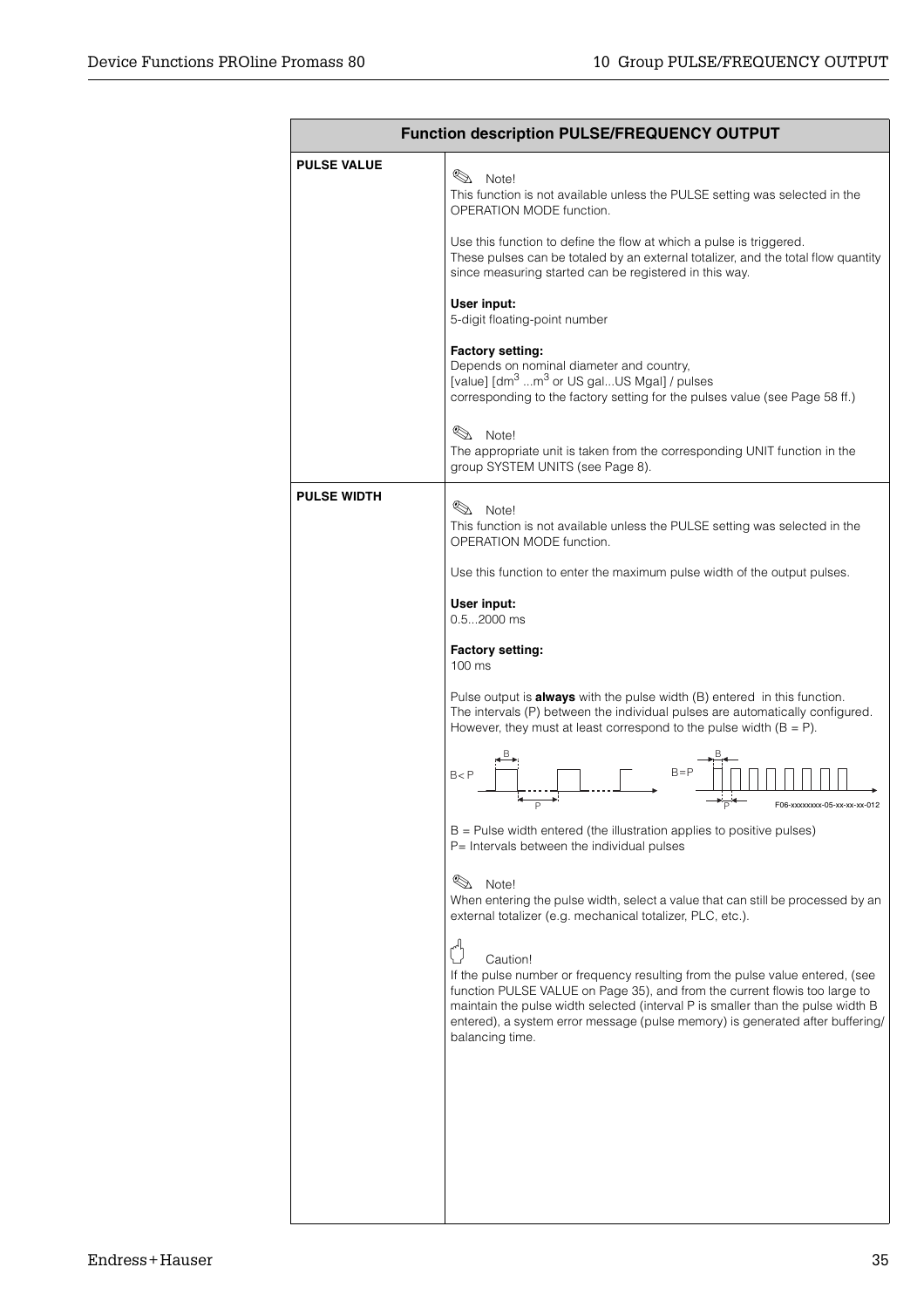<span id="page-35-3"></span><span id="page-35-2"></span><span id="page-35-1"></span><span id="page-35-0"></span>

| <b>Function description PULSE/FREQUENCY OUTPUT</b> |                                                                                                                                                                                                                                                                                                                                                                                                                                                                                                                                                                                                                                                                                                                                            |  |
|----------------------------------------------------|--------------------------------------------------------------------------------------------------------------------------------------------------------------------------------------------------------------------------------------------------------------------------------------------------------------------------------------------------------------------------------------------------------------------------------------------------------------------------------------------------------------------------------------------------------------------------------------------------------------------------------------------------------------------------------------------------------------------------------------------|--|
| <b>OUTPUT SIGNAL</b>                               | $\begin{picture}(20,20) \put(0,0){\line(1,0){10}} \put(15,0){\line(1,0){10}} \put(15,0){\line(1,0){10}} \put(15,0){\line(1,0){10}} \put(15,0){\line(1,0){10}} \put(15,0){\line(1,0){10}} \put(15,0){\line(1,0){10}} \put(15,0){\line(1,0){10}} \put(15,0){\line(1,0){10}} \put(15,0){\line(1,0){10}} \put(15,0){\line(1,0){10}} \put(15,0){\line(1$<br>Note!<br>This function is not available unless the PULSE setting was selected in the<br>OPERATION MODE function.<br>Use this function to configure the output in such a way that it for example<br>matches an external totalizer. According to the application, the direction of the<br>pulses can be selected here.<br><b>Options:</b><br>PASSIVE - POSITIVE<br>PASSIVE - NEGATIVE |  |
|                                                    | <b>Factory setting:</b><br>PASSIVE - POSITIVE                                                                                                                                                                                                                                                                                                                                                                                                                                                                                                                                                                                                                                                                                              |  |
|                                                    | <b>PASSIVE:</b><br>F-xxxxxx-04-xx-xx-en-000<br>$U_{\text{max}}$ = 30 V DC<br>Open<br>External power supply<br>Collector<br>ত<br>15783<br>$\bullet$                                                                                                                                                                                                                                                                                                                                                                                                                                                                                                                                                                                         |  |
|                                                    | $\mathbb{Z}$<br>Note!<br>For continuous currents up to 25 mA ( $I_{max}$ = 250 mA / 20 ms)                                                                                                                                                                                                                                                                                                                                                                                                                                                                                                                                                                                                                                                 |  |
|                                                    | F-xxxxxx-05-xx-xx-en-001<br><b>PASSIVE-NEGATIVE</b><br><b>PASSIVE-POSITIVE</b><br>pulses<br>pulses<br>transistor<br>transistor<br>conducting<br>conducting<br>non<br>non<br>conducting<br>conducting<br>t<br>t<br>$B =$ Pulse width                                                                                                                                                                                                                                                                                                                                                                                                                                                                                                        |  |
| <b>FAILSAFE MODE</b>                               | ⋒<br>$\mathrel{\otimes}$ Note!<br>This function is not available unless the PULSE setting was selected in the<br>OPERATION MODE function.                                                                                                                                                                                                                                                                                                                                                                                                                                                                                                                                                                                                  |  |
|                                                    | For reasons of safety it is advisable to ensure that the pulse output assumes a<br>predefined state in the event of a fault. Use this function to define this state.<br>The setting you select here affects only the pulse output. It has no effect on<br>other outputs and the display (e.g. totalizer).                                                                                                                                                                                                                                                                                                                                                                                                                                  |  |
|                                                    | <b>Options:</b><br><b>FALLBACK VALUE</b><br>Output is 0 pulse.                                                                                                                                                                                                                                                                                                                                                                                                                                                                                                                                                                                                                                                                             |  |
|                                                    | <b>HOLD VALUE</b><br>Measured value output is based on the last measured value saved before the<br>fault occurred.                                                                                                                                                                                                                                                                                                                                                                                                                                                                                                                                                                                                                         |  |
|                                                    | <b>ACTUAL VALUE</b><br>Measured value output is based on the current flow measurement. The fault is<br>ignored.                                                                                                                                                                                                                                                                                                                                                                                                                                                                                                                                                                                                                            |  |
|                                                    | <b>Factory setting:</b><br>FALLBACK VALUE                                                                                                                                                                                                                                                                                                                                                                                                                                                                                                                                                                                                                                                                                                  |  |
|                                                    |                                                                                                                                                                                                                                                                                                                                                                                                                                                                                                                                                                                                                                                                                                                                            |  |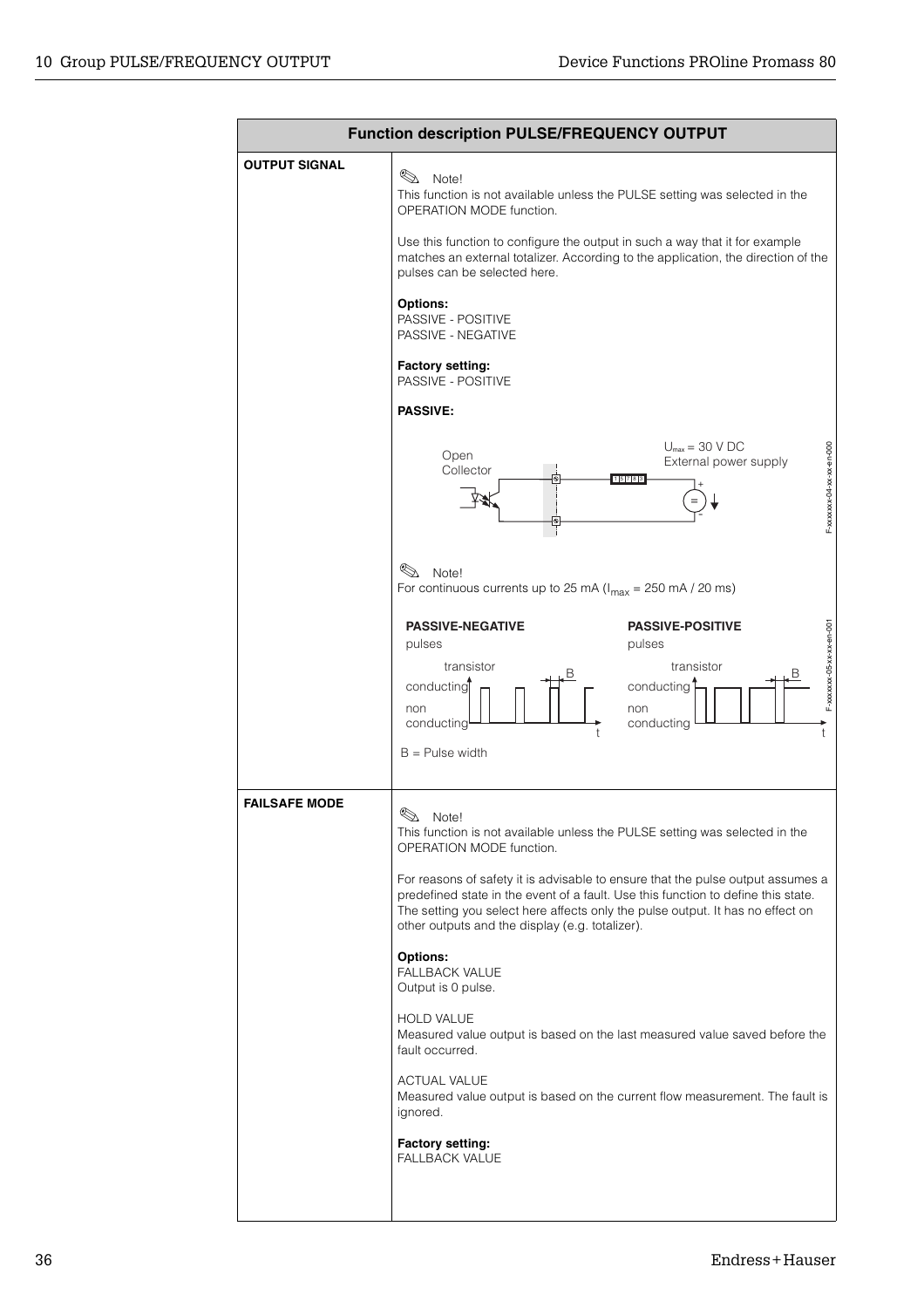<span id="page-36-1"></span><span id="page-36-0"></span>

| <b>Function description PULSE/FREQUENCY OUTPUT</b> |                                                                                                                                                                                                                                                                                                                              |  |
|----------------------------------------------------|------------------------------------------------------------------------------------------------------------------------------------------------------------------------------------------------------------------------------------------------------------------------------------------------------------------------------|--|
| <b>SIMULATION PULSE</b>                            | $\mathcal{D}$<br>Note!<br>This function is not available unless the PULSE option was selected in the<br>OPERATING MODE function.                                                                                                                                                                                             |  |
|                                                    | Use this function to activate simulation of the pulse output.                                                                                                                                                                                                                                                                |  |
|                                                    | <b>Options:</b><br>OFF<br>COUNTDOWN<br>The pulses specified in the VALUE SIMULATION PULSE function are output.<br>CONTINUOUSLY                                                                                                                                                                                               |  |
|                                                    | Pulses are continuously output with the pulse width specified in the PULSE<br>WIDTH function. Simulation is started once the CONTINUOUSLY option is<br>confirmed with the $E$ key.                                                                                                                                           |  |
|                                                    | $\mathcal{Q}$<br>Note!<br>Simulation is started by confirming the CONTINUOUSLY option with the L key.<br>The simulation can be switched off again via the SIMULATION PULSE function.                                                                                                                                         |  |
|                                                    | <b>Factory setting:</b><br>OFF                                                                                                                                                                                                                                                                                               |  |
|                                                    | $\mathbb{Q}$ Note!<br>• The notice message #631 "SIM. PULSE" indicates that simulation is active.<br>• The on/off ratio is 1:1 for both types of simulation.<br>• The measuring device continues to measure while simulation is in progress,<br>i.e. the current measured values are output correctly via the other outputs. |  |
|                                                    | بالهه<br>Caution!<br>The setting is not saved if the power supply fails.                                                                                                                                                                                                                                                     |  |
| <b>VALUE SIMULATION</b><br><b>PULSE</b>            | $\mathcal{Q}$<br>Note!<br>This function is not available unless the COUNTDOWN option was selected in<br>the SIMULATION PULSE function.                                                                                                                                                                                       |  |
|                                                    | Use this function to specify the number of pulses (e.g. 50) which are output<br>during the simulation. This value is used to test downstream devices and the<br>measuring device itself. The pulses are output with the pulse width specified in<br>the PULSE WIDTH function. The on/off ratio is 1:1.                       |  |
|                                                    | Simulation is started once the specified value is confirmed with the $E$ key.<br>The display remains at 0 if the specified pulses have been output.                                                                                                                                                                          |  |
|                                                    | User input:<br>010000                                                                                                                                                                                                                                                                                                        |  |
|                                                    | <b>Factory setting:</b><br>O                                                                                                                                                                                                                                                                                                 |  |
|                                                    | $\mathscr{D}$<br>Note!<br>Simulation is started by confirming the simulation value with the $\blacksquare$ key.<br>The simulation can be switched off again via the SIMULATION PULSE function.                                                                                                                               |  |
|                                                    | ן<br>ה<br>Caution!<br>The setting is not saved if the power supply fails.                                                                                                                                                                                                                                                    |  |
|                                                    |                                                                                                                                                                                                                                                                                                                              |  |
|                                                    |                                                                                                                                                                                                                                                                                                                              |  |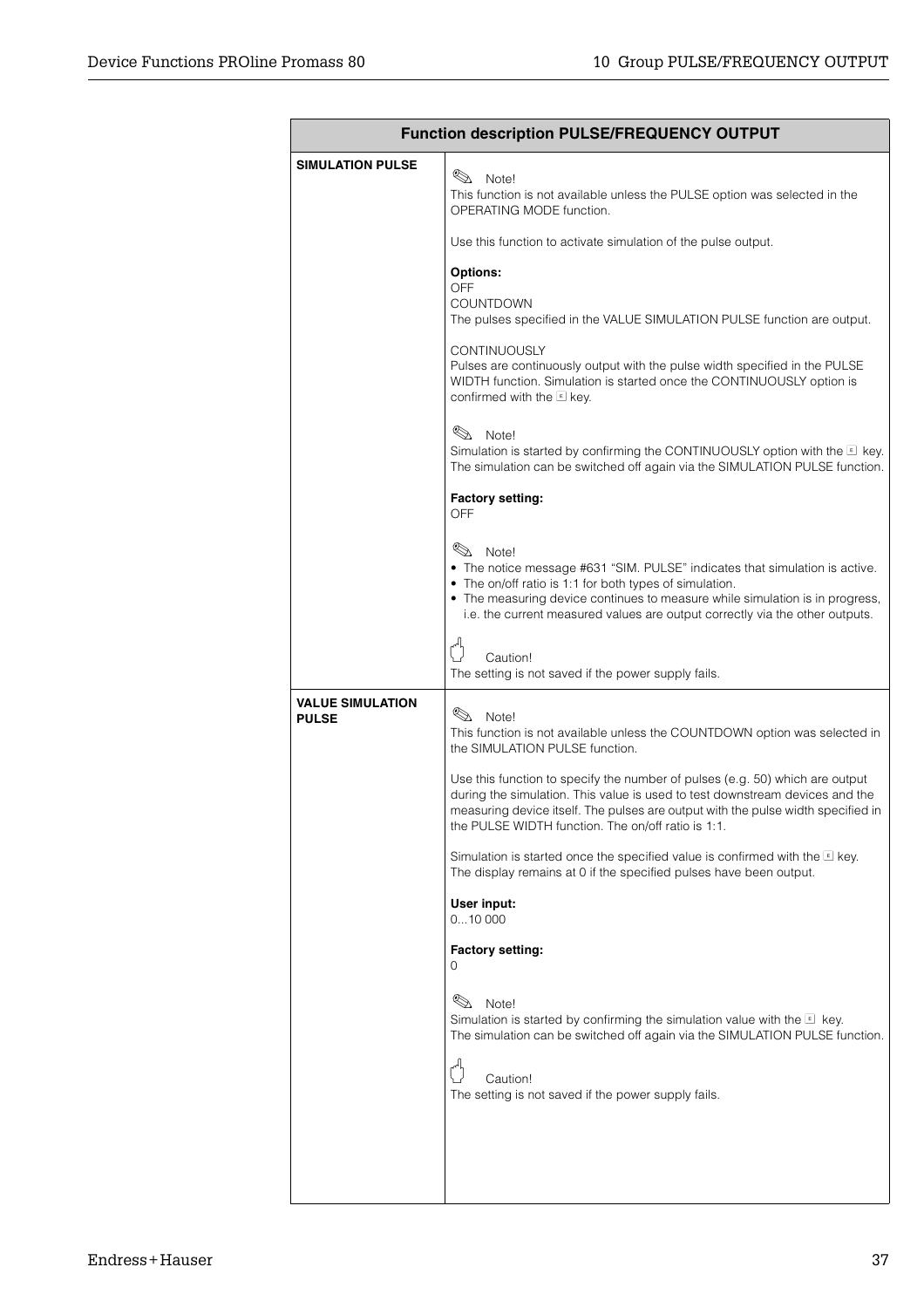# <span id="page-37-5"></span><span id="page-37-0"></span>**11 Group STATUS OUTPUT**

<span id="page-37-7"></span><span id="page-37-6"></span><span id="page-37-4"></span><span id="page-37-3"></span><span id="page-37-2"></span><span id="page-37-1"></span>

| <b>Function description STATUS OUTPUT</b> |                                                                                                                                                                                                                                                                                                                                                                                                                                                                                                                                                                                                                                                                                                                                                                                                                                                                                                                                                                                                                                |  |  |
|-------------------------------------------|--------------------------------------------------------------------------------------------------------------------------------------------------------------------------------------------------------------------------------------------------------------------------------------------------------------------------------------------------------------------------------------------------------------------------------------------------------------------------------------------------------------------------------------------------------------------------------------------------------------------------------------------------------------------------------------------------------------------------------------------------------------------------------------------------------------------------------------------------------------------------------------------------------------------------------------------------------------------------------------------------------------------------------|--|--|
|                                           | This group is not available unless the measuring device is fitted with a status output.                                                                                                                                                                                                                                                                                                                                                                                                                                                                                                                                                                                                                                                                                                                                                                                                                                                                                                                                        |  |  |
| <b>ASSIGN STATUS</b>                      | Use this function to assign a switching function to the status output.<br><b>Options:</b><br>OFF<br>ON (operation)<br><b>FAULT MESSAGE</b><br>NOTICE MESSAGE<br>FAULT MESSAGE or NOTICE MESSAGE<br>EMPTY PIPE DETECTION (only if function is active)<br><b>FLOW DIRECTION</b><br><b>LIMIT MASS FLOW</b><br>LIMIT VOLUME FLOW<br>LIMIT CORRECTED VOLUME FLOW<br><b>LIMIT DENSITY</b><br><b>LIMIT REFERENCE DENSITY</b><br><b>LIMIT TEMPERATURE</b><br>Factory setting:<br><b>FAULT MESSAGE</b><br>$\begin{picture}(20,20) \put(0,0){\line(1,0){10}} \put(15,0){\line(1,0){10}} \put(15,0){\line(1,0){10}} \put(15,0){\line(1,0){10}} \put(15,0){\line(1,0){10}} \put(15,0){\line(1,0){10}} \put(15,0){\line(1,0){10}} \put(15,0){\line(1,0){10}} \put(15,0){\line(1,0){10}} \put(15,0){\line(1,0){10}} \put(15,0){\line(1,0){10}} \put(15,0){\line(1$<br>Note!<br>• The behaviour of the status output is of the quiescent-current type, in other<br>words the output is closed (transistor conductive) when normal, error-free |  |  |
| <b>ON-VALUE</b>                           | measuring is in progress.<br>• Please read and comply with the information on the switching characteris-<br>tics of the status output (see Page 40, 41).<br>• If you select OFF, the only function shown in this function group is this func-<br>tion, in other words ASSIGN STATUS.                                                                                                                                                                                                                                                                                                                                                                                                                                                                                                                                                                                                                                                                                                                                           |  |  |
|                                           | ⇖<br>Note!<br>This function is not available unless LIMIT MASS FLOW, LIMIT VOLUME<br>FLOW, LIMIT CORRECTED VOLUME FLOW, LIMIT TEMPERATURE, LIMIT<br>DENSITY, LIMIT REFERENCE DENSITY or FLOW DIRECTION was selected in<br>the ASSIGN STATUS function.<br>Use this function to assign a value to the switch-on point (status output<br>conductive). The value can be greater or less than the switch-off point.<br>Positive and negative values are permissible.                                                                                                                                                                                                                                                                                                                                                                                                                                                                                                                                                                |  |  |
|                                           | User input:<br>5-digit floating-point number<br><b>Factory setting:</b><br>0 [kg/h] or 0 [m <sup>3</sup> /h] or 2 [kg/l] or 200 [°C]                                                                                                                                                                                                                                                                                                                                                                                                                                                                                                                                                                                                                                                                                                                                                                                                                                                                                           |  |  |
| <b>OFF-VALUE</b>                          | ⇖<br>Note!<br>This function is not available unless LIMIT MASS FLOW, LIMIT VOLUME<br>FLOW, LIMIT CORRECTED VOLUME FLOW, LIMIT TEMPERATURE, LIMIT<br>DENSITY, LIMIT REFERENCE DENSITY was selected in the ASSIGN STATUS<br>function.<br>Use this function to assign a value to the switch-off point (status output not<br>conductive). The value can be greater or less than the switch-on point.<br>Positive and negative values are permissible.<br>User input:<br>5-digit floating-point number<br>Factory setting:<br>0 [kg/h] or 0 [m <sup>3</sup> /h] or 2 [kg/l] or 200 [°C]                                                                                                                                                                                                                                                                                                                                                                                                                                             |  |  |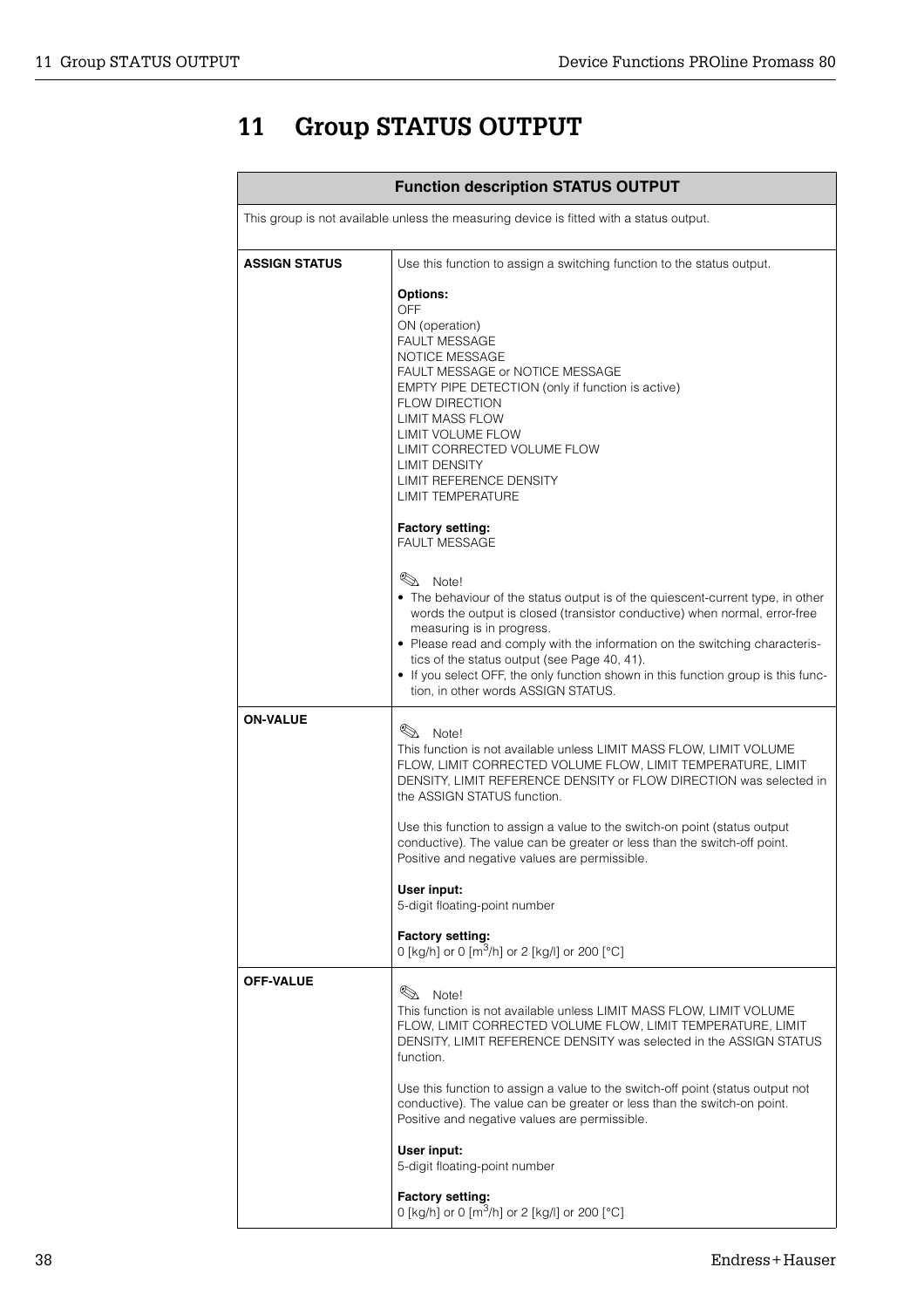<span id="page-38-7"></span><span id="page-38-6"></span><span id="page-38-5"></span><span id="page-38-4"></span><span id="page-38-3"></span><span id="page-38-2"></span><span id="page-38-1"></span><span id="page-38-0"></span>

|                                                | <b>Function description STATUS OUTPUT</b>                                                                                                                                                                                                                                                                                                                                                                                                                                                                                                                                                                                                                                                                                                                                                        |
|------------------------------------------------|--------------------------------------------------------------------------------------------------------------------------------------------------------------------------------------------------------------------------------------------------------------------------------------------------------------------------------------------------------------------------------------------------------------------------------------------------------------------------------------------------------------------------------------------------------------------------------------------------------------------------------------------------------------------------------------------------------------------------------------------------------------------------------------------------|
| <b>TIME CONSTANT</b>                           | Note!<br>This function is not available unless one of the following was selected in the<br><b>ASSIGN STATUS function:</b><br><b>FLOW DIRECTION</b><br><b>LIMIT MASS FLOW</b><br>LIMIT VOLUME FLOW<br>LIMIT CORRECTED VOLUME FLOW<br><b>LIMIT DENSITY</b><br>LIMIT REFERENCE DENSITY<br><b>LIMIT TEMPERATURE</b><br>Use this function to enter a time constant defining how the status output reacts<br>to severely fluctuating measured variables, either very quickly (enter a low time<br>constant) or with damping (enter a high time constant).<br>The purpose of damping, therefore, is to prevent the status output changing<br>state continuously in response to fluctuations in flow.<br>User input:<br>5-digit floating-point number: 0.00100.00 s<br><b>Factory setting:</b><br>0.00 s |
| <b>ACTUAL STATUS</b>                           | Use this function to check the current status of the status output.<br>Display shows:<br>NOT CONDUCTIVE<br>CONDUCTIVE                                                                                                                                                                                                                                                                                                                                                                                                                                                                                                                                                                                                                                                                            |
| <b>SIMULATION</b><br><b>SWITCH POINT</b>       | Use this function to activate simulation of the status output.<br><b>Options:</b><br>OFF<br>ON<br><b>Factory setting:</b><br>OFF<br>Note!<br>• The "SIMULATION STATUS OUTPUT" message indicates that simulation is<br>active.<br>• The measuring device continues to measure while simulation is in progress,<br>i.e. the current measured values are output correctly via the other outputs.<br>Caution!<br>The setting is not saved if the power supply fails.                                                                                                                                                                                                                                                                                                                                 |
| <b>VALUE SIMULATION</b><br><b>SWITCH POINT</b> | $\mathcal{Q}$<br>Note!<br>This function is not available unless the ON setting was selected in the SIMU-<br>LATION SWITCH POINT function.<br>Use this function to define the switching response of the status output during<br>the simulation. This value is used to test downstream devices and the flow-<br>meter itself.<br>User input:<br>NOT CONDUCTIVE<br>CONDUCTIVE<br>Factory setting:<br>NOT CONDUCTIVE<br>ן<br>קי<br>Caution!<br>The setting is not saved if the power supply fails.                                                                                                                                                                                                                                                                                                   |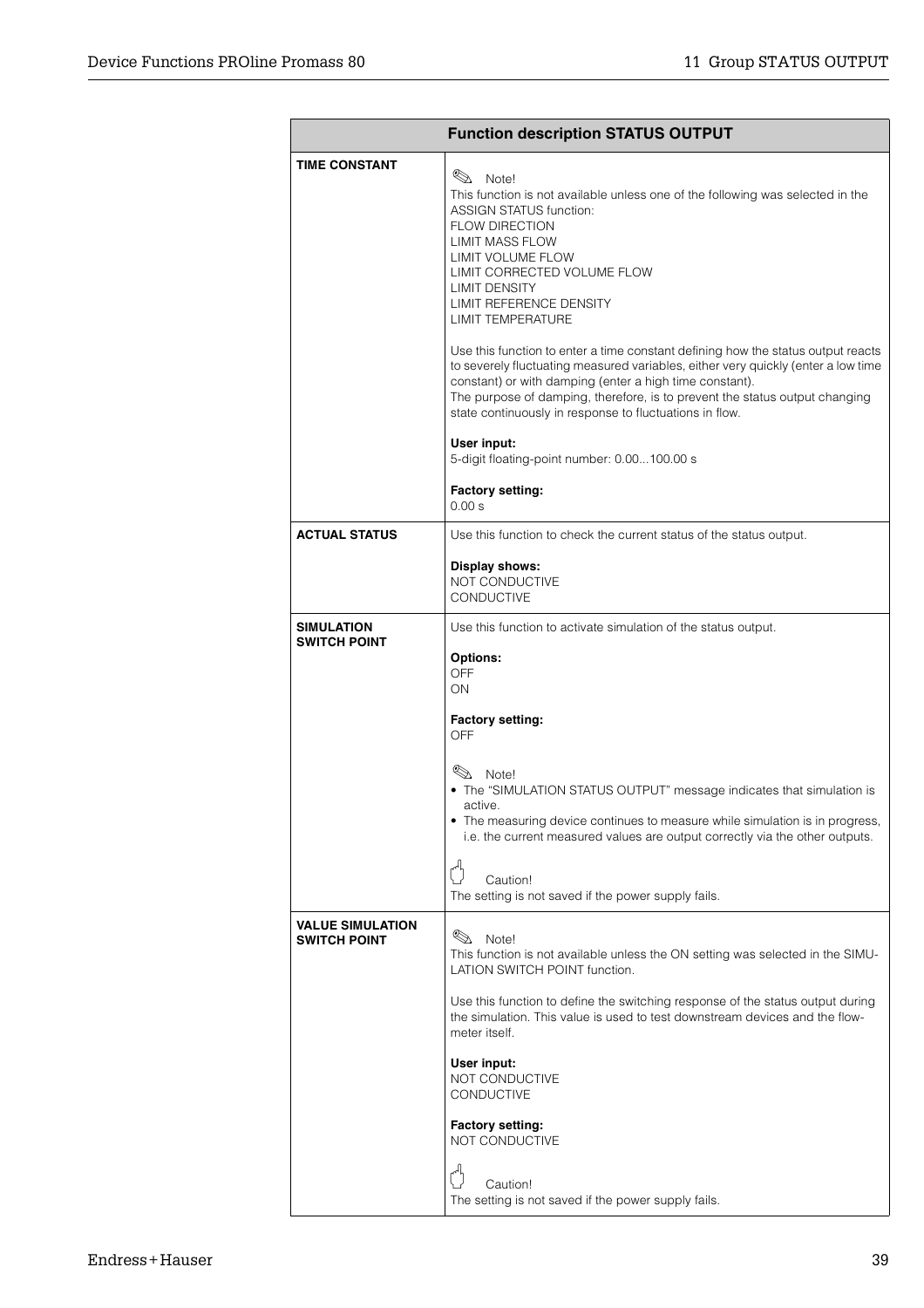#### <span id="page-39-0"></span>**11.1 Information on the response of the status output**

#### <span id="page-39-2"></span>**General**

If you have configured the status output for "LIMIT" or "FLOW DIRECTION", you can define the requisite switching points in the ON-VALUE and OFF-VALUE functions. When the measured variable in question reaches one of these predefined values, the status output signal switches as shown in the illustrations below.

#### <span id="page-39-1"></span>**Status output configured for direction of flow**

The value you entered in the ON-VALUE function defines the switching points for the positive and negative directions of flow.

If, for example, the switching point you define is  $= 1$  kg/h, the status output is not conductive at  $-1$  kg/h and is conductive at +1 kg/h. Set the switching point to 0 if your process calls for direct switchover (no switching hysteresis).

If low flow cut off is used, it is advisable to set hysteresis to a value greater than or equal to the low flow cut off rate.



a = Status output conductive

b = Status output not conductive

#### <span id="page-39-3"></span>**Status output configured for limit value**

The status output signal switches as soon as the measured variable falls below or exceeds a defined switching point. Application: Monitoring flow or process-related boundary conditions.





 $\circled{1}$  = ON  $\leq$  OFF-VALUE (maximum safety) ➁ = ON > OFF-VALUE (minimum safety)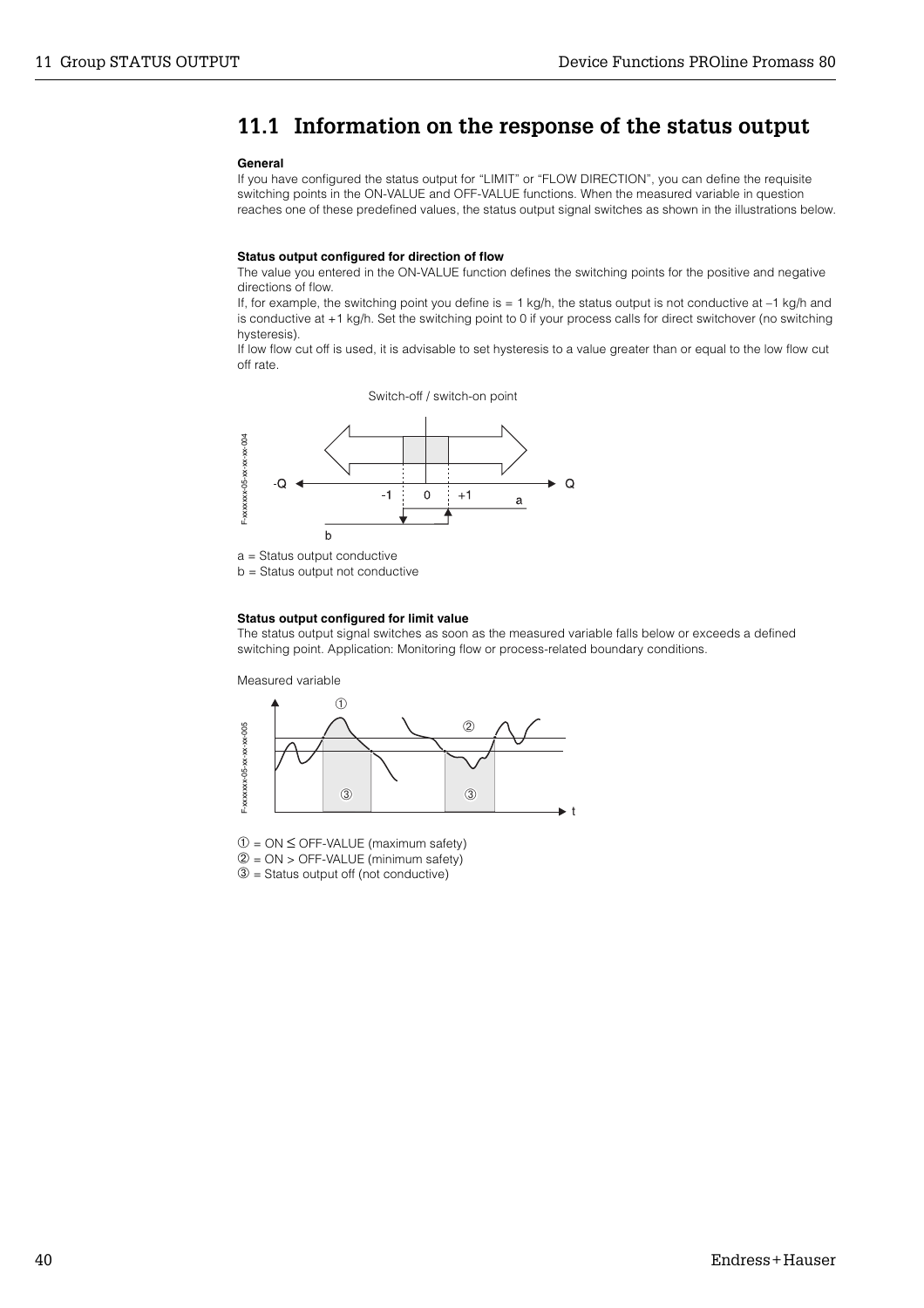| <b>Function</b>                                                             | <b>State</b>                                                                                     |                   | <b>Open Collector (Transistor)</b> |
|-----------------------------------------------------------------------------|--------------------------------------------------------------------------------------------------|-------------------|------------------------------------|
| ON (operation)                                                              | System in measuring mode                                                                         | conductive        | ∙® 22<br>∙® 23                     |
|                                                                             | System not in measuring<br>mode (power supply failure)                                           | not<br>conductive | ∙⊠ 22<br>-ା® 23                    |
| <b>Fault message</b>                                                        | System OK                                                                                        | conductive        | ∙® 22<br>∙⊠ 23                     |
|                                                                             | (System or process error)<br>Fault → Error response of<br>outputs, inputs and totalizer          | not<br>conductive | ∙® 22<br>∙⊠ 23                     |
| Notice message                                                              | System OK                                                                                        | conductive        | ∙® 22<br>∙® 23                     |
|                                                                             | (System or process error)<br>Fault → Continuation of<br>measuring                                | not<br>conductive | $\overline{\otimes}$ 22<br>∙® 23   |
| <b>Fault message</b><br>or<br>Notice message                                | System OK                                                                                        | conductive        | -® 22<br>+® 23                     |
|                                                                             | (System or process error)<br>Fault → Response to error<br>or Info → Continuation of<br>measuring | not<br>conductive | <del>.</del> ⊚ 22<br>∙® 23         |
| <b>Empty pipe</b><br>detection (EPD)                                        | Fluid density above response<br>level, e.g. full measuring tube                                  | conductive        | ∙® 22<br>ା® 23                     |
|                                                                             | Fluid density below response<br>level, e.g. empty measuring<br>tube                              | not<br>conductive | ∙® 22<br>-⊠ 23                     |
| <b>Flow direction</b>                                                       | forward                                                                                          | conductive        | ∙® 22<br>∙® 23                     |
|                                                                             | reverse                                                                                          | not<br>conductive | ∙® 22<br>-⊠ 23                     |
| Limit value<br>• mass flow<br>• volume flow<br>• corrected vol-<br>ume flow | Limit value not overshot or<br>undershot                                                         | conductive        | -® 22<br>∙⊠ 23                     |
| • density<br>corrected density<br>$\bullet$<br>• temperature                | Limit value overshot or<br>undershot                                                             | not<br>conductive | ∙® 22<br>$\overline{\otimes}$ 23   |

### <span id="page-40-1"></span><span id="page-40-0"></span>**11.2 Switching action of the status output**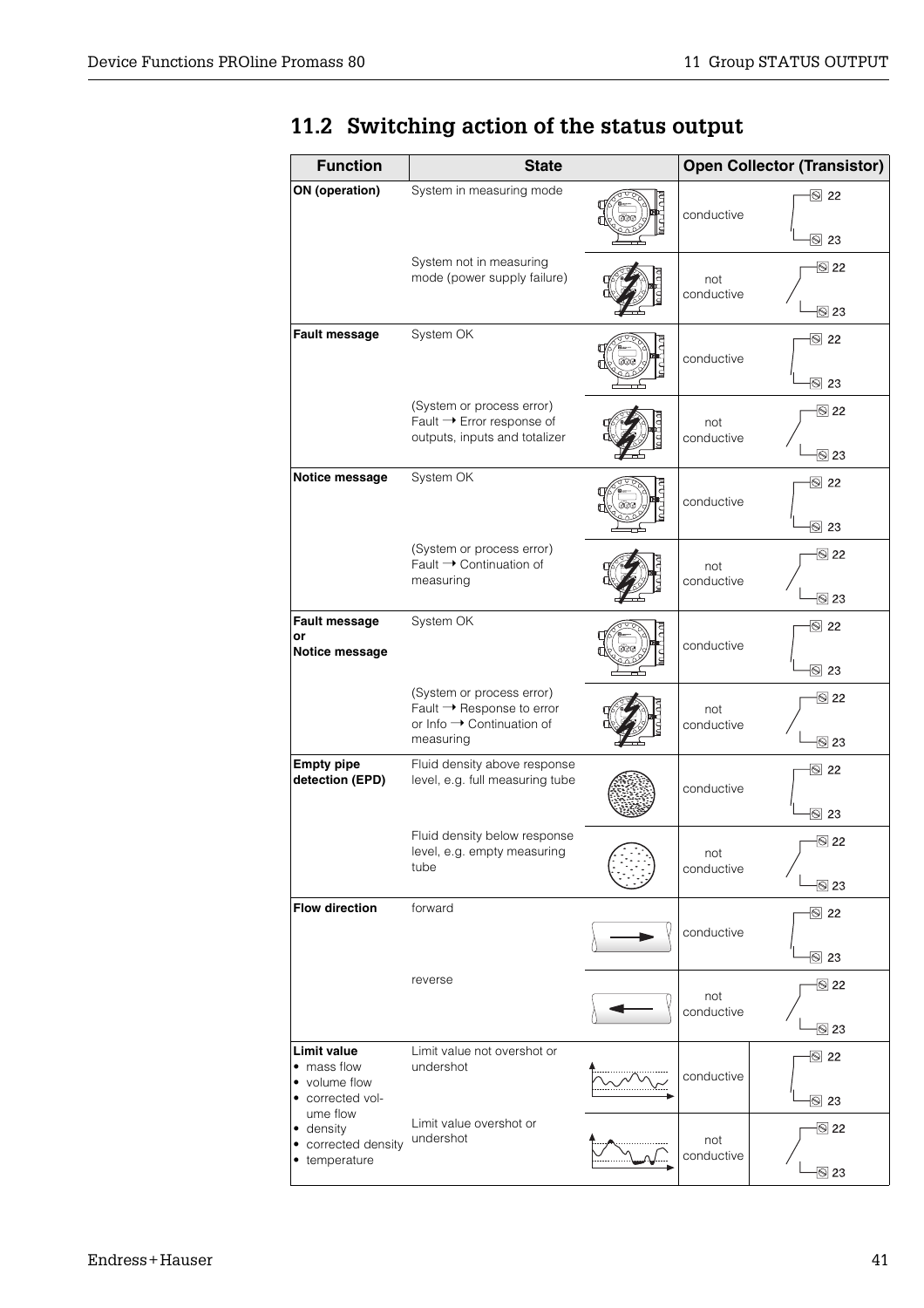# <span id="page-41-7"></span><span id="page-41-0"></span>**12 Group STATUS INPUT**

<span id="page-41-10"></span><span id="page-41-9"></span><span id="page-41-8"></span><span id="page-41-6"></span><span id="page-41-5"></span><span id="page-41-4"></span><span id="page-41-3"></span><span id="page-41-2"></span><span id="page-41-1"></span>

| <b>Function description STATUS INPUT</b>                                                          |                                                                                                                                                                                                                                                                 |  |
|---------------------------------------------------------------------------------------------------|-----------------------------------------------------------------------------------------------------------------------------------------------------------------------------------------------------------------------------------------------------------------|--|
| This group is not available unless the measuring device is fitted with a status input I/O module. |                                                                                                                                                                                                                                                                 |  |
| <b>ASSIGN STATUS INPUT</b>                                                                        | Use this function to assign a switching function to the status input.                                                                                                                                                                                           |  |
|                                                                                                   | <b>Options:</b><br>OFF<br><b>RESET TOTALIZER 1</b><br>POSITIVE ZERO RETURN<br>ZEROPOINT ADJUSTMENT<br><b>RESET TOTALIZER 2</b><br>RESET ALL TOTALIZERS                                                                                                          |  |
|                                                                                                   | Factory setting:<br>OFF                                                                                                                                                                                                                                         |  |
|                                                                                                   | ⇖<br>Note!<br>Positive zero return is active as long as the active level is available at the status<br>input (continuous signal). All other assignments react to a change in level<br>(pulse) at the status input.                                              |  |
| <b>ACTIVE LEVEL</b>                                                                               | Use this function to define whether the assigned function (see ASSIGN<br>STATUS INPUT function) is released when the signal level is present (HIGH)<br>or not present (LOW).                                                                                    |  |
|                                                                                                   | <b>Options:</b><br><b>HIGH</b><br><b>LOW</b>                                                                                                                                                                                                                    |  |
|                                                                                                   | <b>Factory setting:</b><br><b>HIGH</b>                                                                                                                                                                                                                          |  |
| <b>MINIMUM</b><br><b>PULSE WIDTH</b>                                                              | Use this function to define a minimum width which the input pulse must<br>achieve in order to trigger the defined switching function.                                                                                                                           |  |
|                                                                                                   | User input:<br>20100 ms                                                                                                                                                                                                                                         |  |
|                                                                                                   | <b>Factory setting:</b><br>50 ms                                                                                                                                                                                                                                |  |
| <b>SIMULATION STATUS</b><br><b>INPUT</b>                                                          | Use this function to activate simulation of the status input, in other words to<br>trigger the function assigned to the status input (see the ASSIGN STATUS<br>INPUT function on Page 38).                                                                      |  |
|                                                                                                   | <b>Options:</b><br><b>OFF</b><br>ON                                                                                                                                                                                                                             |  |
|                                                                                                   | <b>Factory setting:</b><br><b>OFF</b>                                                                                                                                                                                                                           |  |
|                                                                                                   | $\mathbb{Q}$ Note!<br>• The "SIMULATION STATUS INPUT" message indicates that simulation is<br>active.<br>• The measuring device continues to measure while simulation is in progress,<br>i.e. the current measured values are output correctly via the outputs. |  |
|                                                                                                   | Caution!<br>The setting is not saved if the power supply fails.                                                                                                                                                                                                 |  |
|                                                                                                   |                                                                                                                                                                                                                                                                 |  |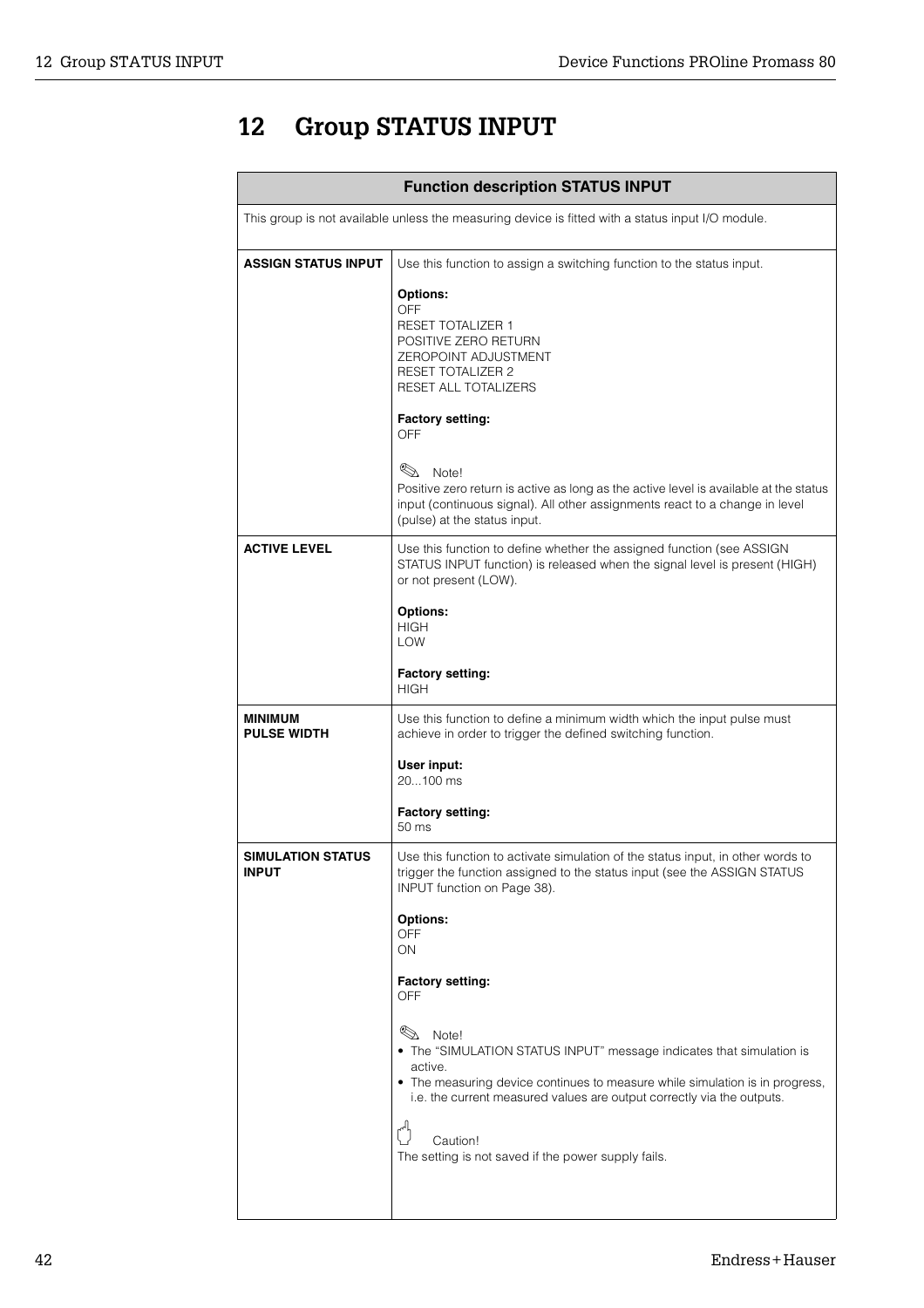<span id="page-42-1"></span><span id="page-42-0"></span>

|                                                | <b>Function description STATUS INPUT</b>                                                                                            |
|------------------------------------------------|-------------------------------------------------------------------------------------------------------------------------------------|
| <b>VALUE SIMULATION</b><br><b>STATUS INPUT</b> | $\mathbb{Q}$ Note!<br>This function is not available unless the ON setting was selected in the<br>SIMULATION STATUS INPUT function. |
|                                                | Use this function to select the level to be assumed at the status input during<br>the simulation.                                   |
|                                                | Options:<br><b>HIGH</b><br>LOW                                                                                                      |
|                                                | Factory setting:<br>LOW                                                                                                             |
|                                                | Ú<br>Caution!<br>The setting is not saved if the power supply fails.                                                                |
|                                                |                                                                                                                                     |
|                                                |                                                                                                                                     |
|                                                |                                                                                                                                     |
|                                                |                                                                                                                                     |
|                                                |                                                                                                                                     |
|                                                |                                                                                                                                     |
|                                                |                                                                                                                                     |
|                                                |                                                                                                                                     |
|                                                |                                                                                                                                     |
|                                                |                                                                                                                                     |
|                                                |                                                                                                                                     |
|                                                |                                                                                                                                     |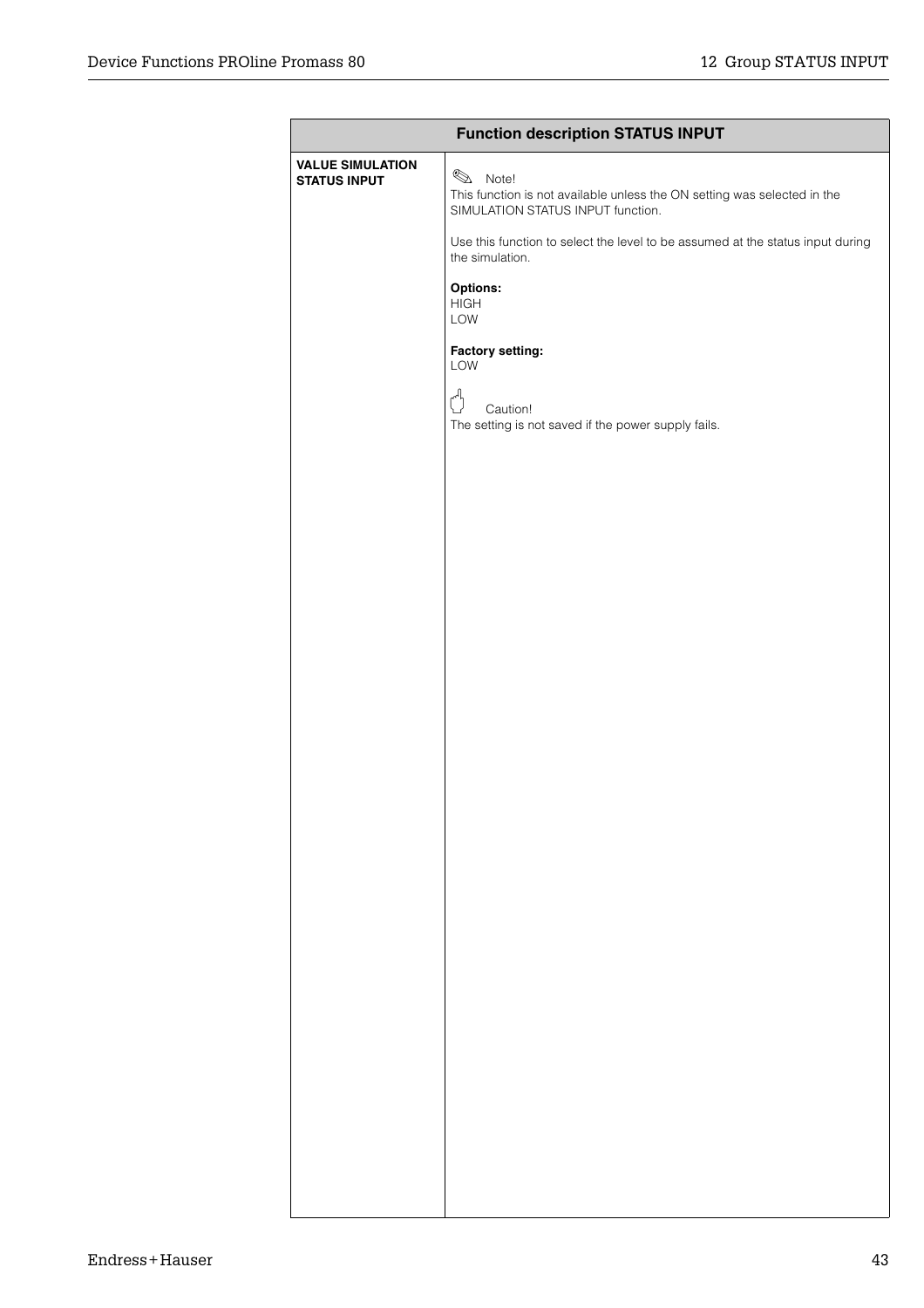## <span id="page-43-9"></span><span id="page-43-0"></span>**13 Group COMMUNICATION**

<span id="page-43-13"></span><span id="page-43-12"></span><span id="page-43-11"></span><span id="page-43-10"></span><span id="page-43-8"></span><span id="page-43-7"></span><span id="page-43-6"></span><span id="page-43-5"></span><span id="page-43-4"></span><span id="page-43-3"></span><span id="page-43-2"></span><span id="page-43-1"></span>

| Use this function to enter a tag name for the measuring device. You can edit<br>and read this tag name at the local display or via the HART protocol.<br>max. 8-character text, permissible: A-Z, 0-9, +,-, punctuation marks |
|-------------------------------------------------------------------------------------------------------------------------------------------------------------------------------------------------------------------------------|
| $-----$ (without text)                                                                                                                                                                                                        |
| Use this function to enter a tag description for the measuring device. You can<br>edit and read this tag description at the local display or via the HART protocol.                                                           |
| max. 16-character text, permissible: A-Z, 0-9, $+,$ , punctuation marks                                                                                                                                                       |
| Factory setting:<br>'__________________" (without text)                                                                                                                                                                       |
| Use this function to define the address for the exchange of data with the HART                                                                                                                                                |
|                                                                                                                                                                                                                               |
|                                                                                                                                                                                                                               |
| Addresses 115: a constant 4 mA current is applied.                                                                                                                                                                            |
| Use this function to display if the HART protocol is active.<br>OFF = HART protocol not aktive<br>ON = HART protocol aktive                                                                                                   |
| The HART protocol can be activated with the selection 4-20 mA HART resp.<br>4-20 mA (25 mA) HART in the CURRENT SPAN function (see Page 23).                                                                                  |
| Use this function to view the manufacturer ID in decimal numerical format.                                                                                                                                                    |
| Endress+Hauser<br>$17 = (\approx 11$ hex) for Endress+Hauser                                                                                                                                                                  |
| Use this function to view the device ID in hexadecimal numerical format.                                                                                                                                                      |
| $50 = (\approx 80$ dez) for Promass 80                                                                                                                                                                                        |
|                                                                                                                                                                                                                               |
|                                                                                                                                                                                                                               |
|                                                                                                                                                                                                                               |
|                                                                                                                                                                                                                               |
| <b>Factory setting:</b><br><b>Factory setting:</b>                                                                                                                                                                            |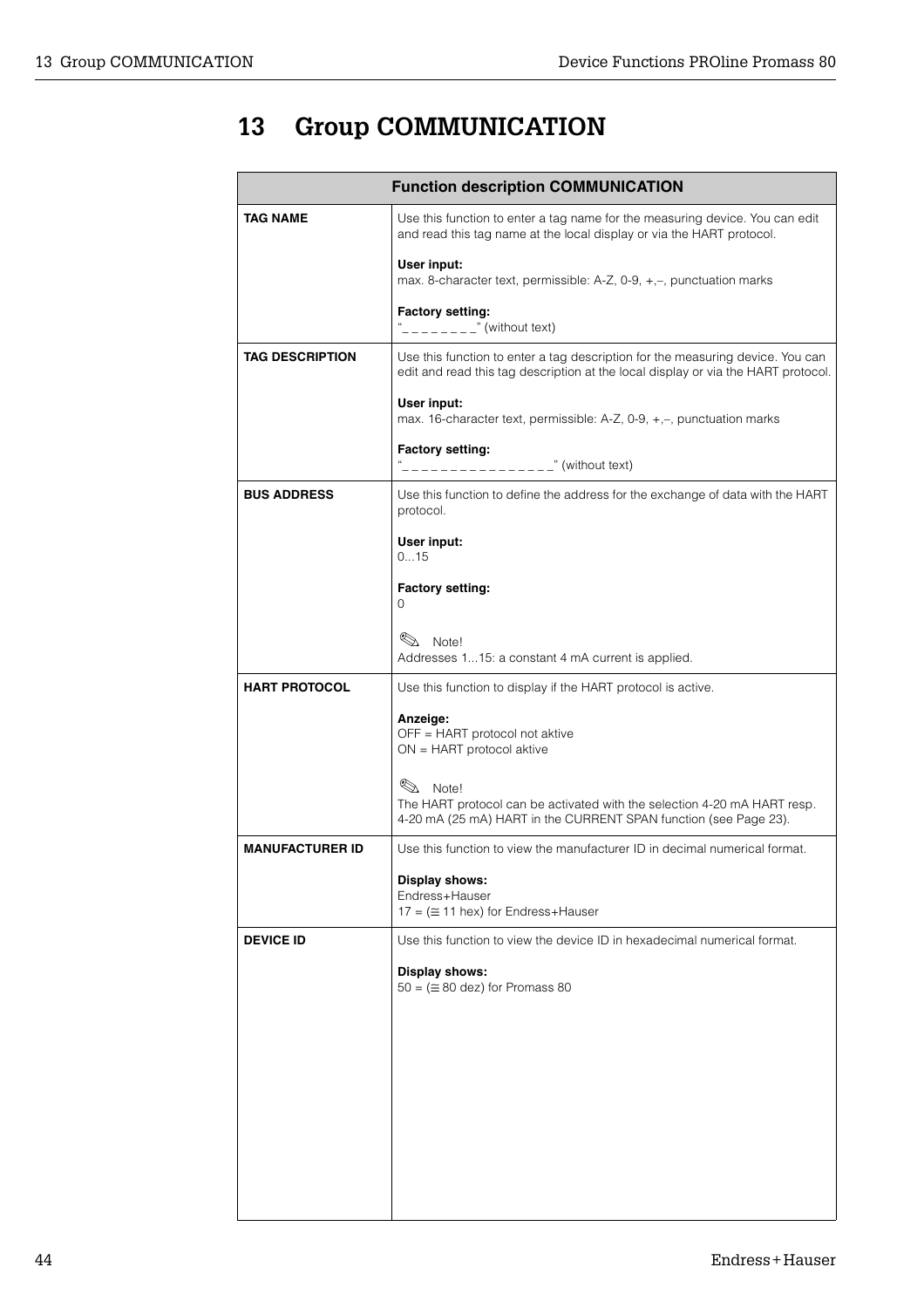### <span id="page-44-5"></span><span id="page-44-0"></span>**14 Group PROCESS PARAMETER**

<span id="page-44-7"></span><span id="page-44-6"></span><span id="page-44-4"></span><span id="page-44-3"></span><span id="page-44-2"></span><span id="page-44-1"></span>

| <b>Function description PROCESS PARAMETER</b> |                                                                                                                                                                                                                                                                                             |
|-----------------------------------------------|---------------------------------------------------------------------------------------------------------------------------------------------------------------------------------------------------------------------------------------------------------------------------------------------|
| <b>ASSIGN LOW FLOW</b><br><b>CUT OFF</b>      | Use this function to assign the switching point for the low flow cut off.                                                                                                                                                                                                                   |
|                                               | <b>Options:</b><br>OFF<br>MASS FLOW<br><b>VOLUME FLOW</b><br>CORRECTED VOLUME FLOW                                                                                                                                                                                                          |
|                                               | Factory setting:<br><b>MASS FLOW</b>                                                                                                                                                                                                                                                        |
| ON VALUE LOW FLOW<br><b>CUT OFF</b>           | Use this function to assign the on value for the low flow cut off.<br>Low flow cut off is active if the setting is a value not equal to 0. The sign of the<br>flow value is highlighted on the display to indicate that low flow cut off is active.                                         |
|                                               | User input:<br>5-digit floating-point number                                                                                                                                                                                                                                                |
|                                               | <b>Factory setting:</b><br>depends on nominal diameter                                                                                                                                                                                                                                      |
|                                               | Note!<br>The appropriate unit is taken from the corresponding UNIT function in the<br>group SYSTEM UNITS (see Page 8).                                                                                                                                                                      |
| OFF VALUE LOW FLOW<br><b>CUT OFF</b>          | Use this function to enter the switch-off point for low flow cut off.<br>Enter the switch-off point as a positive hysteresis value from the switch-on<br>point.                                                                                                                             |
|                                               | User input:<br>Integer 0100%                                                                                                                                                                                                                                                                |
|                                               | Factory setting:<br>50%                                                                                                                                                                                                                                                                     |
|                                               | Example:                                                                                                                                                                                                                                                                                    |
|                                               | Q<br>2<br>b<br>$(00-x)$<br>а<br>F06-80xxxxxx-05-xx-xx-><br>C<br>C                                                                                                                                                                                                                           |
|                                               | $Q = Flow [volume/time]$<br>$t = Time$<br>$H = Hysteresis$<br>$a = ON$ VALUE LOW FLOW CUT OFF = 200 g/h<br>$b =$ OFF VALUE LOW FLOW CUT OFF = 10%<br>$c =$ Low flow cut off active<br>$1 =$ Low flow cut off is switched on at 200 g/h<br>$2$ = Low flow cut off is switched off at 220 g/h |
|                                               |                                                                                                                                                                                                                                                                                             |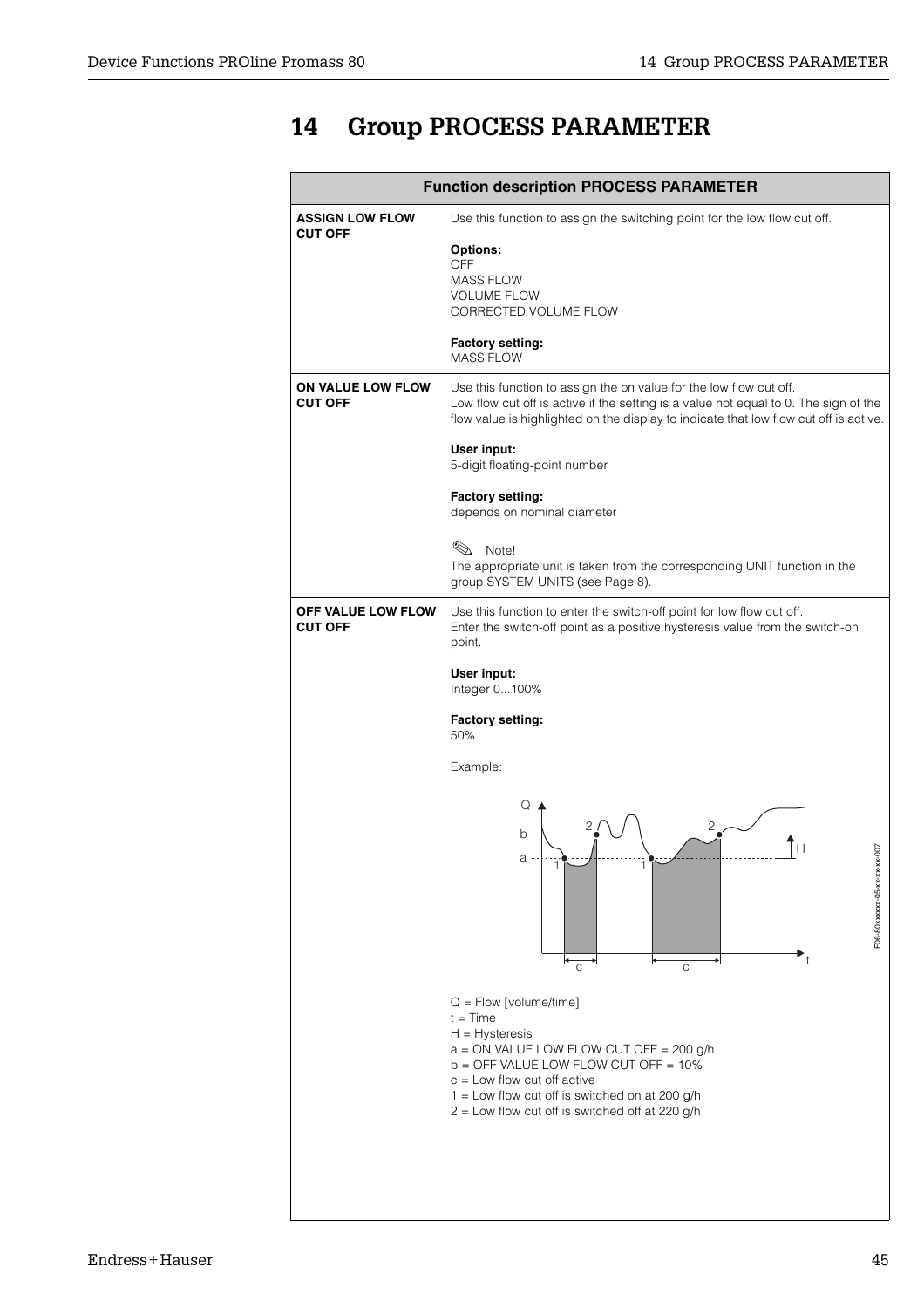<span id="page-45-7"></span><span id="page-45-6"></span><span id="page-45-5"></span><span id="page-45-4"></span><span id="page-45-3"></span><span id="page-45-2"></span><span id="page-45-1"></span><span id="page-45-0"></span>

| <b>Function description PROCESS PARAMETER</b> |                                                                                                                                                                                                                                                                                                                                                |
|-----------------------------------------------|------------------------------------------------------------------------------------------------------------------------------------------------------------------------------------------------------------------------------------------------------------------------------------------------------------------------------------------------|
| <b>EMPTY PIPE</b><br><b>DETECTION (EPD)</b>   | Use this function to activate the empty pipe detection (EPD). With empty<br>measuring tubes the density of the fluid falls below a specified value (see EPD<br>VALUE LOW function).                                                                                                                                                            |
|                                               | <b>Options:</b><br><b>OFF</b><br>ON                                                                                                                                                                                                                                                                                                            |
|                                               | Factory setting:<br>OFF                                                                                                                                                                                                                                                                                                                        |
|                                               | Caution!<br>• Select a correspondingly low EPD VALUE LOW so that the difference to the<br>effective density of the fluid is sufficiently large enough.<br>This ensures that totally empty measuring tubes and not partially filled ones<br>are detected.<br>• For gas measurement we strongly recommend to switch off empty pipe<br>detection. |
| <b>EPD VALUE LOW</b>                          | ⇖<br>Note!<br>This function is not available unless the ON selection was selected in the<br>EMPTY PIPE DETECTION (EPD) function.                                                                                                                                                                                                               |
|                                               | Use this function to set an lower threshold for the measured density value, in<br>order to detect possible problems in the process indicated by too low density.                                                                                                                                                                               |
|                                               | User input:<br>5-digit floating-point number                                                                                                                                                                                                                                                                                                   |
|                                               | <b>Factory setting:</b><br>$0.2000$ g/cc                                                                                                                                                                                                                                                                                                       |
| <b>EPD VALUE HIGH</b>                         | $\mathbb{Z}$<br>Note!<br>This function is not available unless the ON selection was selected in the<br>EMPTY PIPE DETECTION (EPD) function.<br>Use this function to set an upper threshold for the measured density value.<br>User input:<br>5-digit floating-point number                                                                     |
|                                               | <b>Factory setting:</b><br>6.0000 g/cc                                                                                                                                                                                                                                                                                                         |
| <b>EPD RESPONSE TIME</b>                      | Use this function to enter the time span for which the criteria for an empty pipe<br>have to be satisfied without interruption before a notice message or fault mes-<br>sage is generated.<br>User input:<br>fixed-point number: 1.060.0 s<br><b>Factory setting:</b><br>1.0 <sub>s</sub>                                                      |
|                                               |                                                                                                                                                                                                                                                                                                                                                |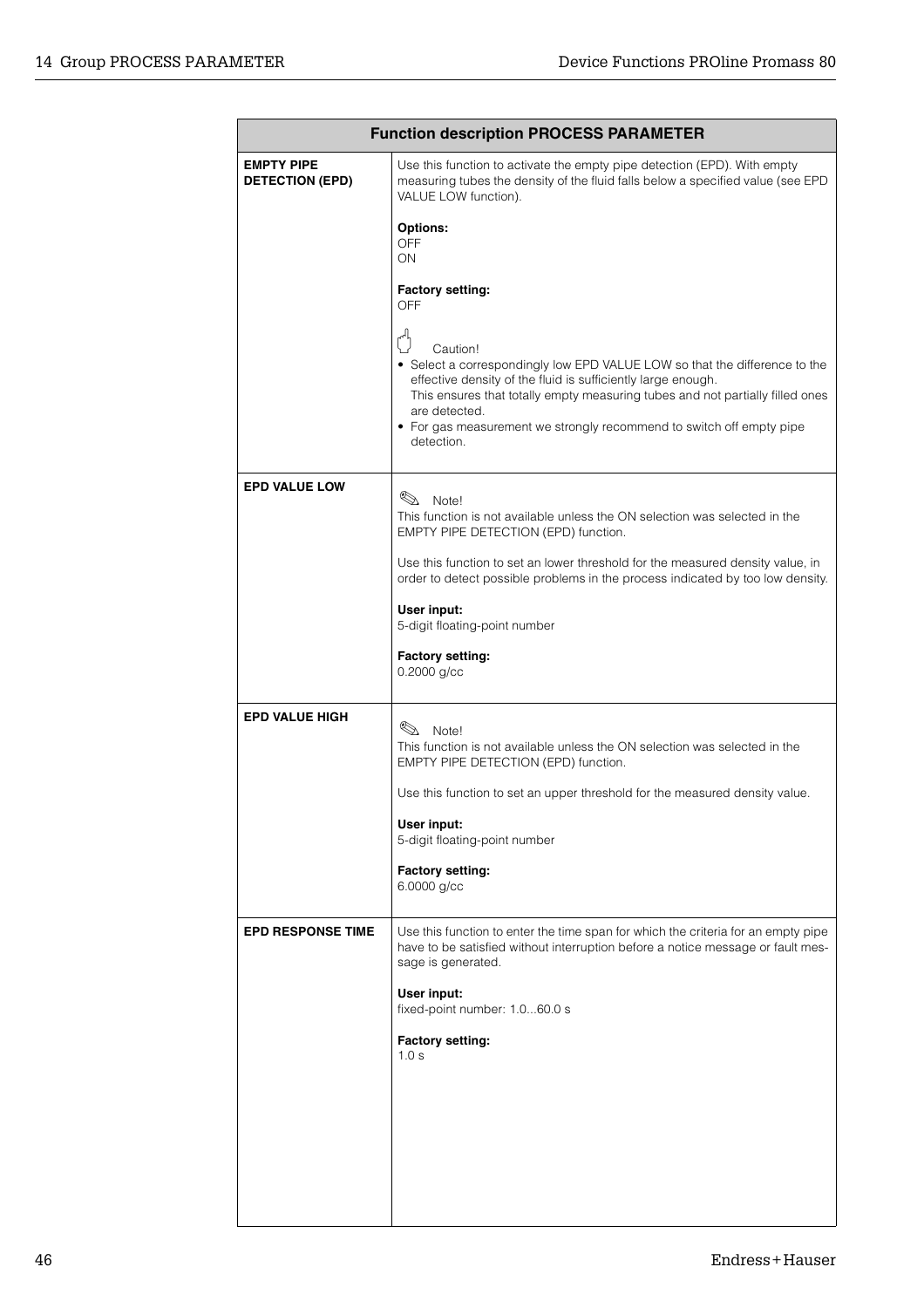<span id="page-46-6"></span><span id="page-46-5"></span><span id="page-46-4"></span><span id="page-46-3"></span><span id="page-46-2"></span><span id="page-46-1"></span><span id="page-46-0"></span>

| <b>Function description PROCESS PARAMETER</b> |                                                                                                                                                                                                                                                                                                                                                                                                                                                                                                                                                                                                                                                     |
|-----------------------------------------------|-----------------------------------------------------------------------------------------------------------------------------------------------------------------------------------------------------------------------------------------------------------------------------------------------------------------------------------------------------------------------------------------------------------------------------------------------------------------------------------------------------------------------------------------------------------------------------------------------------------------------------------------------------|
| <b>FIXED REFERENCE</b><br><b>DENSITY</b>      | In this function, a fixed value for the reference density can be entered, with<br>which the corrected volume flow or corrected volume is calculated.                                                                                                                                                                                                                                                                                                                                                                                                                                                                                                |
|                                               | User input:<br>5-digit floating-point number                                                                                                                                                                                                                                                                                                                                                                                                                                                                                                                                                                                                        |
|                                               | <b>Factory setting:</b><br>1 kg/Nl                                                                                                                                                                                                                                                                                                                                                                                                                                                                                                                                                                                                                  |
| <b>ZERO POINT ADJUST</b>                      | This function enables a zero point adjustment to be automatically carried out.<br>The new zero point determined by the measuring system is adopted by the<br>ZERO POINT function (see Page 52).                                                                                                                                                                                                                                                                                                                                                                                                                                                     |
|                                               | <b>Options:</b><br>CANCEL<br><b>START</b>                                                                                                                                                                                                                                                                                                                                                                                                                                                                                                                                                                                                           |
|                                               | <b>Factory setting:</b><br>CANCEL                                                                                                                                                                                                                                                                                                                                                                                                                                                                                                                                                                                                                   |
|                                               | ل <sup>م)</sup><br>Caution!<br>Before carrying out the calibration, please refer to BA 057D/06/en "Promass 80<br>Operating Instructions" where a detailed description of the zero point adjust-<br>ment is given.                                                                                                                                                                                                                                                                                                                                                                                                                                   |
|                                               | Note!<br>• Programming is locked during zero point adjustment and the display shows:<br>"ZERO ADJUST RUNNING".<br>• If the zero point adjustment is not possible, e.g. with a flow velocity<br>> 0.1 m/s, or has been cancelled, then the alarm message "ZERO ADJUST<br>NOT POSSIBLE" is shown on the display.<br>• If the Promass 80 measuring electronics are fitted with a status input, then<br>the zero point can also be activated by using this input.<br>• After Zero point adjustment is completed, the new zero point can be called<br>up with the E key. If the E key is pressed again, you return to the ZERO<br>POINT ADJUST function. |
| <b>DENSITY SET VALUE</b>                      | In this function, enter the density set value of the particular fluid for which you<br>want to carry out a field density adjustment.                                                                                                                                                                                                                                                                                                                                                                                                                                                                                                                |
|                                               | User input:<br>5 digit floating-point number, incl. units (corresponding to 0.15.9999 kg/l)                                                                                                                                                                                                                                                                                                                                                                                                                                                                                                                                                         |
|                                               | $\mathbb{Z}$<br>Note!<br>• The preset density entered here should not vary from the actual fluid density<br>by a more than $\pm 10\%$ .<br>• The appropriate unit is taken from the corresponding UNIT function in the<br>group SYSTEM UNITS (see Page 8).                                                                                                                                                                                                                                                                                                                                                                                          |
| <b>MEASURE FLUID</b>                          | In this function the actual density of the fluid is measured for the density<br>adjustment.                                                                                                                                                                                                                                                                                                                                                                                                                                                                                                                                                         |
|                                               | <b>Options:</b><br>CANCEL<br><b>START</b>                                                                                                                                                                                                                                                                                                                                                                                                                                                                                                                                                                                                           |
|                                               |                                                                                                                                                                                                                                                                                                                                                                                                                                                                                                                                                                                                                                                     |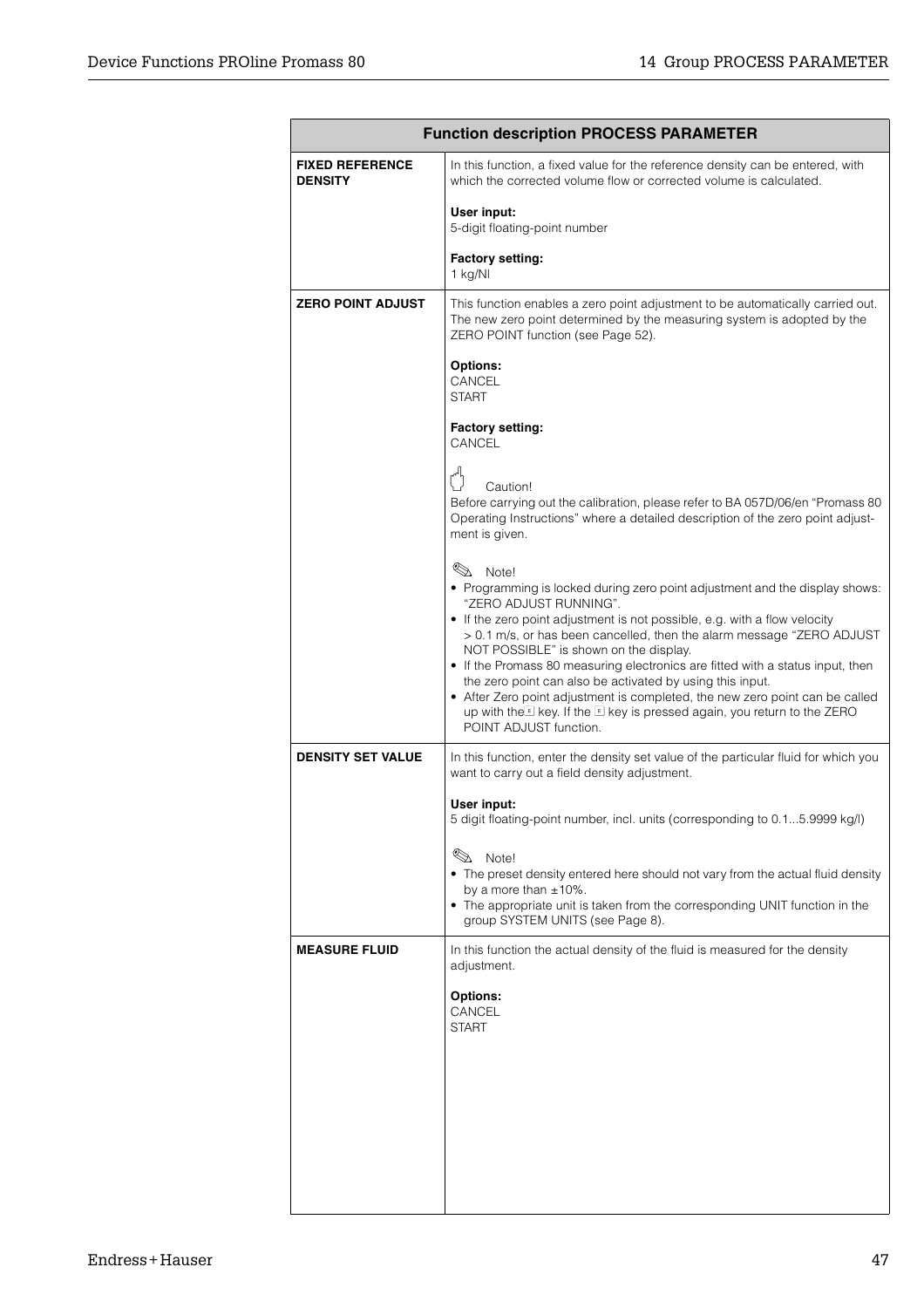<span id="page-47-7"></span><span id="page-47-6"></span><span id="page-47-5"></span><span id="page-47-4"></span><span id="page-47-3"></span><span id="page-47-2"></span><span id="page-47-1"></span><span id="page-47-0"></span>

| <b>Function description PROCESS PARAMETER</b> |                                                                                                                                                                                                                                                                                                                                                                                                                                                                                  |
|-----------------------------------------------|----------------------------------------------------------------------------------------------------------------------------------------------------------------------------------------------------------------------------------------------------------------------------------------------------------------------------------------------------------------------------------------------------------------------------------------------------------------------------------|
| <b>DENSITY ADJUST</b>                         | With this function a density adjustment can be carried out on site. The density<br>set value will thus be recalculated and stored. This ensures that the values<br>dependent on density calculations (e.g. volume flow) are as accurate as possi-<br>ble.                                                                                                                                                                                                                        |
|                                               | Ú<br>Caution!<br>Before carrying out a density adjustment, please refer to BA 057D/06/en<br>"Promass 80 Operating Instructions" where a detailed description of the<br>density adjustment is given.                                                                                                                                                                                                                                                                              |
|                                               | Note!<br>The density adjustment can be executed if:<br>• The sensor does not accurately measure the density which the operator<br>expects based on laboratory trials.<br>• The characteristics of the fluid are outside the measuring points set at the<br>factory or reference conditions under which the flowmeter has been<br>calibrated.<br>• The plant is used solely for measuring a fluid whose density is to be<br>determined very accurately under constant conditions. |
|                                               | User input:<br>CANCEL<br><b>DENSITY ADJUST</b>                                                                                                                                                                                                                                                                                                                                                                                                                                   |
|                                               | Factory setting:<br>CANCEL                                                                                                                                                                                                                                                                                                                                                                                                                                                       |
| <b>RESTORE ORIGINAL</b>                       | With this function the original density coefficient determined at the factory are<br>restored.                                                                                                                                                                                                                                                                                                                                                                                   |
|                                               | <b>Options:</b><br>NO.<br><b>YES</b>                                                                                                                                                                                                                                                                                                                                                                                                                                             |
|                                               | <b>Factory setting:</b><br><b>NO</b>                                                                                                                                                                                                                                                                                                                                                                                                                                             |
| <b>PRESSURE MODE</b>                          | Use this function to configure an automatic pressure correction. In this way, the<br>effect of a pressure deviation between the calibration and process pressures<br>on the measured error for mass flow is compensated for, (see also Operating<br>Instructions PROline promass 80, BA 057D/06/en, Accuracy Chapter).                                                                                                                                                           |
|                                               | <b>Options:</b><br><b>OFF</b><br>FIX (A fixed process pressure for pressure correction is specified)                                                                                                                                                                                                                                                                                                                                                                             |
|                                               | Factory setting:<br><b>OFF</b>                                                                                                                                                                                                                                                                                                                                                                                                                                                   |
| <b>PRESSURE</b>                               | $\mathbb{Q}$ Note!<br>This function is not available unless FIX was selected in the PRESSURE MODE<br>function.                                                                                                                                                                                                                                                                                                                                                                   |
|                                               | Use this function to enter the value for the process pressure which should be<br>used during pressure correction.                                                                                                                                                                                                                                                                                                                                                                |
|                                               | User input:<br>7-digit floating-point number                                                                                                                                                                                                                                                                                                                                                                                                                                     |
|                                               | Factory setting:<br>0 bar g                                                                                                                                                                                                                                                                                                                                                                                                                                                      |
|                                               | $\mathbb{Z}$<br>Note!<br>The appropriate unit is taken from the function group SYSTEM UNITS<br>(see Page 8).                                                                                                                                                                                                                                                                                                                                                                     |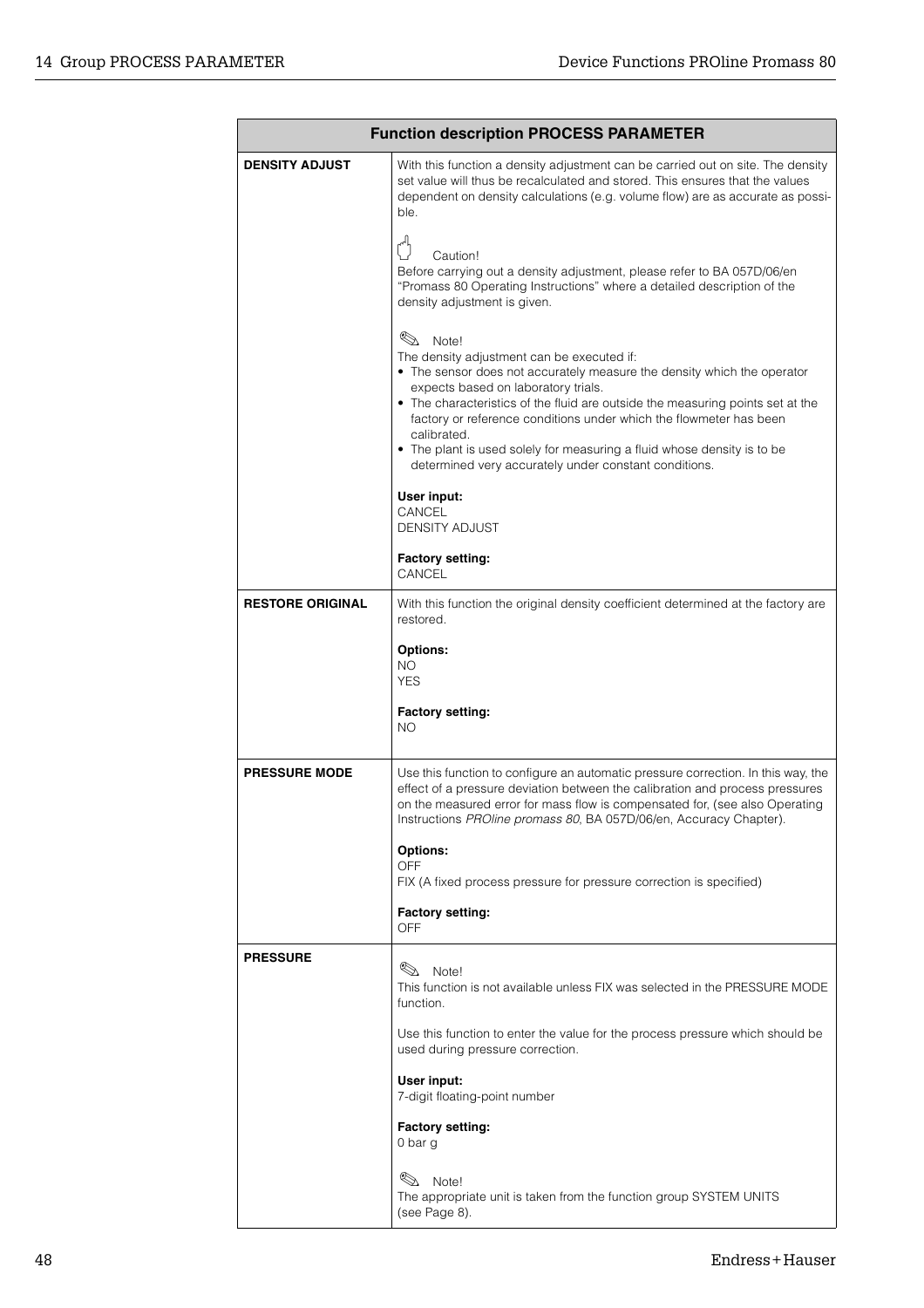## <span id="page-48-3"></span><span id="page-48-0"></span>**15 Group SYSTEM PARAMETER**

<span id="page-48-5"></span><span id="page-48-4"></span><span id="page-48-2"></span><span id="page-48-1"></span>

| <b>Function description SYSTEM PARAMETER</b>   |                                                                                                                                                                                                                                                                                                                                                                                                                                                                        |
|------------------------------------------------|------------------------------------------------------------------------------------------------------------------------------------------------------------------------------------------------------------------------------------------------------------------------------------------------------------------------------------------------------------------------------------------------------------------------------------------------------------------------|
| <b>INSTALLATION</b><br><b>DIRECTION SENSOR</b> | Use this function to reverse the sign of the measured variable, if necessary.                                                                                                                                                                                                                                                                                                                                                                                          |
|                                                | <b>Options:</b><br>NORMAL (flow as indicated by the arrow)<br>INVERSE (flow opposite to direction indicated by the arrow)                                                                                                                                                                                                                                                                                                                                              |
|                                                | <b>Factory setting:</b><br><b>NORMAL</b>                                                                                                                                                                                                                                                                                                                                                                                                                               |
|                                                | Note!<br>Ascertain the actual direction of fluid flow with reference to the direction<br>indicated by the arrow on the sensor (nameplate).                                                                                                                                                                                                                                                                                                                             |
| <b>MEASURING MODE</b>                          | Use this function to define the measuring mode for all outputs.                                                                                                                                                                                                                                                                                                                                                                                                        |
|                                                | <b>Options:</b><br><b>STANDARD</b><br><b>SYMMETRY</b>                                                                                                                                                                                                                                                                                                                                                                                                                  |
|                                                | <b>Factory setting:</b><br><b>STANDARD</b>                                                                                                                                                                                                                                                                                                                                                                                                                             |
|                                                | The responses of the individual outputs in each of the measuring modes are<br>described in detail below:                                                                                                                                                                                                                                                                                                                                                               |
|                                                | <b>Current and frequency output</b><br><b>STANDARD</b><br>The output signals of the current and frequency output are proportional to the<br>measured variable.<br>The flow components outside the scaled measuring range (between VALUE<br>0_4 mA or VALUE F LOW ① and the VALUE 20 mA or VALUE F HIGH ②) are<br>not taken into account for signal output, but a message "CURRENT RANGE AT<br>FULL SCALE VALUE" or "FREQUENCY RANGE AT FULL SCALE VALUE" is<br>issued. |
|                                                | Example for current output:                                                                                                                                                                                                                                                                                                                                                                                                                                            |
|                                                | F-xxxxxx-05-xx-xx-xx-003<br>mA<br>20<br>4<br>0<br>Q<br>$^\circledR$<br>2                                                                                                                                                                                                                                                                                                                                                                                               |
|                                                | <b>SYMMETRY</b><br>The output signals of the current and frequency output are independent of the<br>direction of flow (absolute amount of the measured variable). The "VALUE 20<br>mA" or "VALUE F HIGH" 3 (e.g. backflow) corresponds to the mirrored VALUE<br>20 mA or VALUE F HIGH 2 (e.g. flow).                                                                                                                                                                   |
|                                                | Example for current output:                                                                                                                                                                                                                                                                                                                                                                                                                                            |
|                                                | $F$ -xxxxxxx-05-xx-xx-xx-007<br>mA<br>20<br>0<br>►Q<br>$^{\circ}$<br>②<br>$\circled{3}$                                                                                                                                                                                                                                                                                                                                                                                |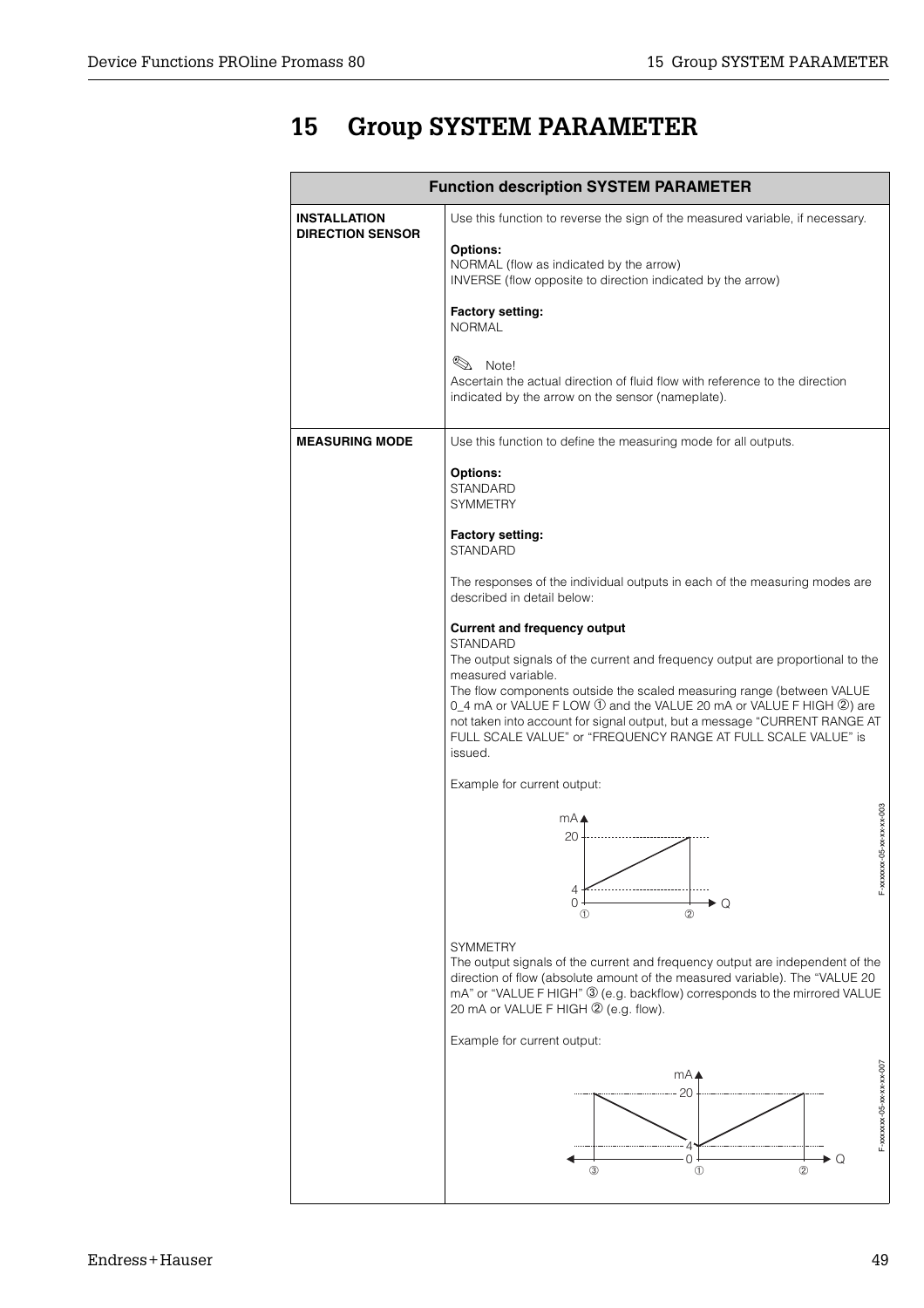<span id="page-49-1"></span><span id="page-49-0"></span>

|                                         | <b>Function description SYSTEM PARAMETER</b>                                                                                                                                                                                                                                                                             |
|-----------------------------------------|--------------------------------------------------------------------------------------------------------------------------------------------------------------------------------------------------------------------------------------------------------------------------------------------------------------------------|
| <b>MEASURING MODE</b><br>(Continuation) | <b>Pulse output</b><br><b>STANDARD</b><br>Only positive flow components are totaled. Negative components are not taken<br>into account.                                                                                                                                                                                  |
|                                         | <b>SYMMETRY</b><br>Positive and negative flow components are taken into account.                                                                                                                                                                                                                                         |
|                                         | $\mathcal{D}$<br>Note!<br>The direction of flow can be output via the configurable status output.                                                                                                                                                                                                                        |
|                                         | <b>Status output</b>                                                                                                                                                                                                                                                                                                     |
|                                         | Note!<br>Only if in the ASSIGN STATUS function the LIMIT option is selected.                                                                                                                                                                                                                                             |
|                                         | <b>STANDARD</b><br>The status output signal switches at the defined switching points.                                                                                                                                                                                                                                    |
|                                         | SYMMETRY<br>The status output signal switches at the defined switching points, irrespective<br>of the sign. In other words, if you define a switching point with a positive sign<br>the status output signal switches as soon as the value is reached in the nega-<br>tive direction (negative sign) (see illustration). |
|                                         | Example for the SYMMETRY measuring mode:                                                                                                                                                                                                                                                                                 |
|                                         | Switch-on point: $Q = 4$<br>Switch-off point: $Q = 10$<br>$\mathcal{D}$ = Status output switched on (conductive)<br>$\mathcal{D}$ = Status output switched off (non-conductive)                                                                                                                                          |
|                                         | Q<br>10<br>$\overline{4}$<br>0<br>-005<br>- 4<br>F-xxxxxxx-05-xx-xx-xx-<br>$-10$<br>-⊘+                                                                                                                                                                                                                                  |
| <b>POSITIVE ZERO</b><br><b>RETURN</b>   | Use this function to interrupt evaluation of measured variables. This is neces-<br>sary when a piping system is being cleaned, for example.<br>This setting acts on all functions and outputs of the measuring device.                                                                                                   |
|                                         | Options:<br>OFF<br>ON (signal output is set to zero flow value, temperature and density are output<br>normally)                                                                                                                                                                                                          |
|                                         | Factory setting:<br><b>OFF</b>                                                                                                                                                                                                                                                                                           |
|                                         |                                                                                                                                                                                                                                                                                                                          |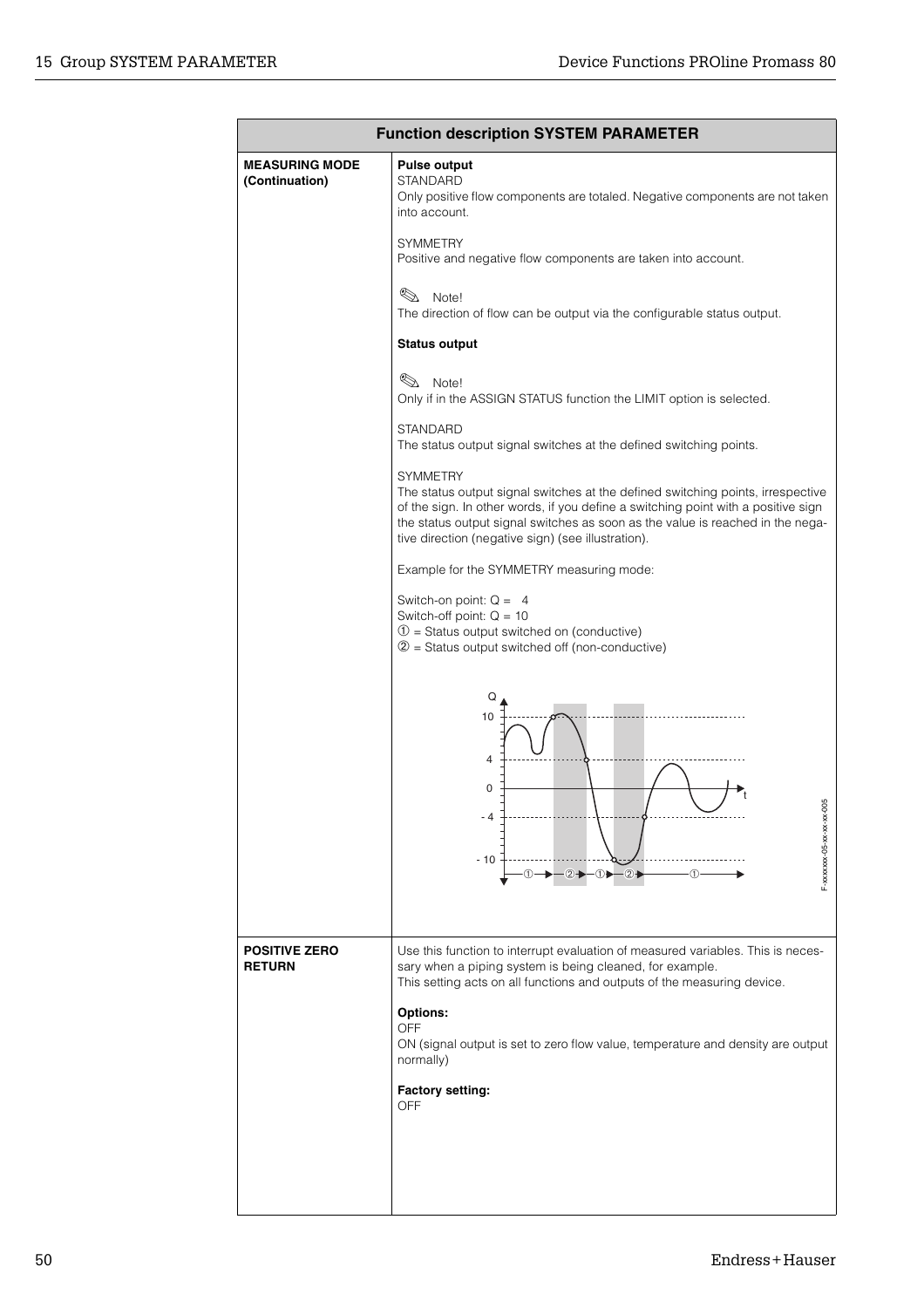<span id="page-50-3"></span><span id="page-50-2"></span><span id="page-50-1"></span><span id="page-50-0"></span>

|                        | <b>Function description SYSTEM PARAMETER</b>                                                                                                                                                                                                                   |
|------------------------|----------------------------------------------------------------------------------------------------------------------------------------------------------------------------------------------------------------------------------------------------------------|
| <b>DENSITY DAMPING</b> | The density filter allows the sensitivity of the density measuring signal to be<br>lowered with respect to variations in the density of the fluid, e.g. with inhomo-<br>geneous liquids.                                                                       |
|                        | User input:<br>max. 5-digit number, including unit: 0.00100.00 s                                                                                                                                                                                               |
|                        | Factory setting:<br>0.00 s                                                                                                                                                                                                                                     |
|                        | Note!<br>The damping acts on all functions and outputs of the measuring device.                                                                                                                                                                                |
| <b>FLOW DAMPING</b>    | Using the interference blanking (= time constant for exponential filter) the<br>sensitivity of the flow measurement signal can be reduced with respect to<br>transient flows and interference peaks; e.g. with fluid containing solids or<br>gas bubbles, etc. |
|                        | User input:<br>0100s                                                                                                                                                                                                                                           |
|                        | Factory setting:<br>0 s                                                                                                                                                                                                                                        |
|                        | $\mathcal{D}$<br>Note!<br>The damping acts on all functions and outputs of the measuring device.                                                                                                                                                               |
|                        |                                                                                                                                                                                                                                                                |
|                        |                                                                                                                                                                                                                                                                |
|                        |                                                                                                                                                                                                                                                                |
|                        |                                                                                                                                                                                                                                                                |
|                        |                                                                                                                                                                                                                                                                |
|                        |                                                                                                                                                                                                                                                                |
|                        |                                                                                                                                                                                                                                                                |
|                        |                                                                                                                                                                                                                                                                |
|                        |                                                                                                                                                                                                                                                                |
|                        |                                                                                                                                                                                                                                                                |
|                        |                                                                                                                                                                                                                                                                |
|                        |                                                                                                                                                                                                                                                                |
|                        |                                                                                                                                                                                                                                                                |
|                        |                                                                                                                                                                                                                                                                |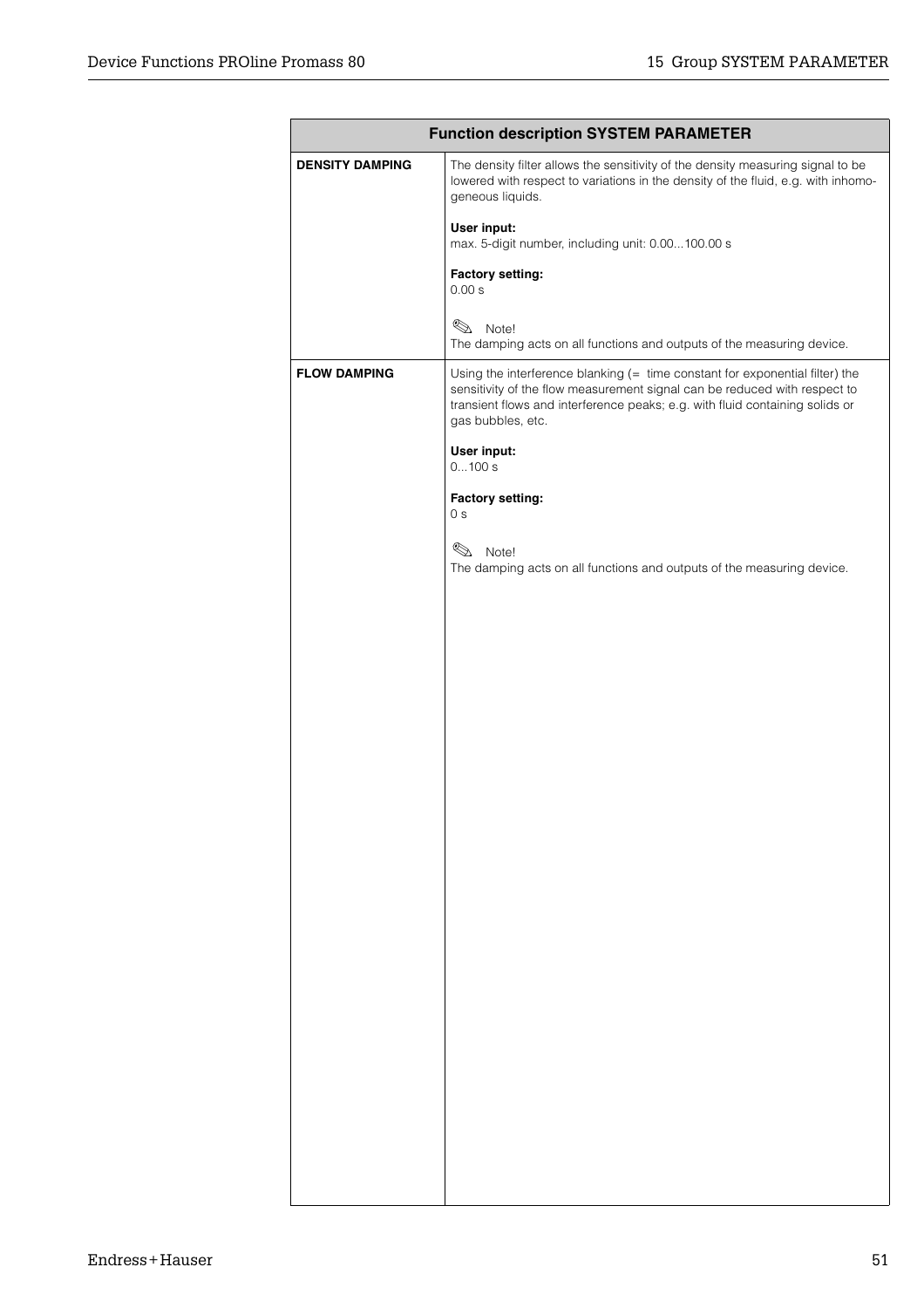## <span id="page-51-14"></span><span id="page-51-0"></span>**16 Group SENSOR DATA**

<span id="page-51-17"></span><span id="page-51-16"></span><span id="page-51-15"></span><span id="page-51-13"></span><span id="page-51-12"></span><span id="page-51-11"></span><span id="page-51-10"></span><span id="page-51-9"></span><span id="page-51-8"></span><span id="page-51-7"></span><span id="page-51-6"></span><span id="page-51-5"></span><span id="page-51-4"></span><span id="page-51-3"></span><span id="page-51-2"></span><span id="page-51-1"></span>

| <b>Function description SENSOR DATA</b>                                                                                                                                                                                                                                                                                                                                                                        |                                                                                                                                                       |
|----------------------------------------------------------------------------------------------------------------------------------------------------------------------------------------------------------------------------------------------------------------------------------------------------------------------------------------------------------------------------------------------------------------|-------------------------------------------------------------------------------------------------------------------------------------------------------|
| All sensor data, including calibration factor, zero point, nominal diameter, etc. are set at the factory. All the<br>sensor's parameter settings are saved on the S-DAT™ memory chip.                                                                                                                                                                                                                          |                                                                                                                                                       |
| Caution!<br>Under normal circumstances you should not change these parameter settings, because changes affect<br>numerous functions of the entire measuring facility in general, and the accuracy of the measuring system<br>in particular. Consequently, most of the functions described below can be accessed only by entering a<br>special service code, which is not the same as your private code number. |                                                                                                                                                       |
|                                                                                                                                                                                                                                                                                                                                                                                                                | Contact the E+H service organization if you have any questions about these functions.                                                                 |
| <b>K-FACTOR</b>                                                                                                                                                                                                                                                                                                                                                                                                | This function shows the current calibration factor for the sensor.                                                                                    |
|                                                                                                                                                                                                                                                                                                                                                                                                                | <b>Factory setting:</b><br>depends on nominal diameter and calibration                                                                                |
|                                                                                                                                                                                                                                                                                                                                                                                                                | Note!<br>If the service code is used to call this function, this value can be edited.                                                                 |
| <b>ZERO POINT</b>                                                                                                                                                                                                                                                                                                                                                                                              | This function shows the current zero-point correction value for the sensor. The<br>zero-point correction factor is calculated and set at the factory. |
|                                                                                                                                                                                                                                                                                                                                                                                                                | User input:<br>max. 5-digit number: - 99999 + 99999                                                                                                   |
|                                                                                                                                                                                                                                                                                                                                                                                                                | <b>Factory setting:</b><br>depends on calibration                                                                                                     |
| <b>NOMINAL DIAMETER</b>                                                                                                                                                                                                                                                                                                                                                                                        | This function shows the nominal diameter for the sensor. The nominal diameter<br>depends on the size of the sensor and is set at the factory.         |
|                                                                                                                                                                                                                                                                                                                                                                                                                | <b>Factory setting:</b><br>depends on the size of the sensor                                                                                          |
|                                                                                                                                                                                                                                                                                                                                                                                                                | $\mathbb{Z}$<br>Note!<br>If the service code is used to call this function, this value can be edited.                                                 |
| <b>TEMPERATURE</b><br><b>COEFFICIENT KM</b>                                                                                                                                                                                                                                                                                                                                                                    | This function shows the temperatur coefficient KM.                                                                                                    |
| <b>TEMPERATURE</b><br><b>COEFFICIENT KM 2</b>                                                                                                                                                                                                                                                                                                                                                                  | This function shows the temperatur coefficient KM 2.                                                                                                  |
| <b>TEMPERATURE</b><br><b>COEFFICIENT KT</b>                                                                                                                                                                                                                                                                                                                                                                    | This function shows the temperatur coefficient KT.                                                                                                    |
| <b>CALIBRATION</b><br><b>COEFFICIENT KD 1</b>                                                                                                                                                                                                                                                                                                                                                                  | This function shows the calibration coefficient KD 1.                                                                                                 |
| <b>CALIBRATION</b><br><b>COEFFICIENT KD 2</b>                                                                                                                                                                                                                                                                                                                                                                  | This function shows the calibration coefficient KD 2.                                                                                                 |
|                                                                                                                                                                                                                                                                                                                                                                                                                |                                                                                                                                                       |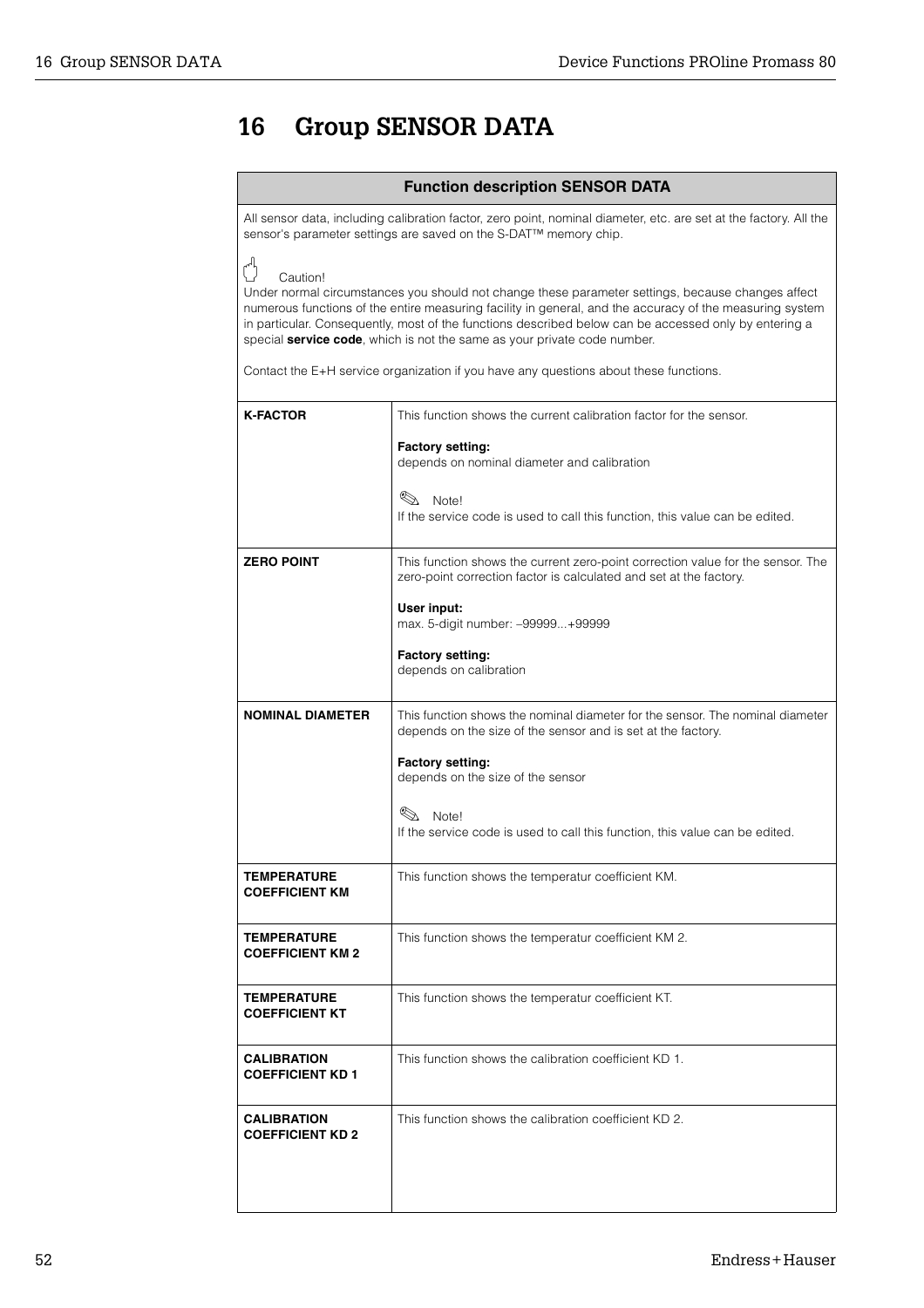<span id="page-52-19"></span><span id="page-52-18"></span><span id="page-52-17"></span><span id="page-52-16"></span><span id="page-52-15"></span><span id="page-52-14"></span><span id="page-52-13"></span><span id="page-52-12"></span><span id="page-52-11"></span><span id="page-52-10"></span><span id="page-52-9"></span><span id="page-52-8"></span><span id="page-52-7"></span><span id="page-52-6"></span><span id="page-52-5"></span><span id="page-52-4"></span><span id="page-52-3"></span><span id="page-52-2"></span><span id="page-52-1"></span><span id="page-52-0"></span>

| <b>Function description SENSOR DATA</b>                     |                                                                                                                                                                     |
|-------------------------------------------------------------|---------------------------------------------------------------------------------------------------------------------------------------------------------------------|
| <b>DENSITY</b><br><b>COEFFICIENT C 0</b>                    | This function shows the actual density coefficient C 0.<br><sub>ل</sub> يا<br>Caution!<br>A density adjustment can alter the calibration value of this coefficient. |
| <b>DENSITY</b><br><b>COEFFICIENT C 1</b>                    | This function shows the actual density coefficient C 1.<br>ן<br>ג<br>Caution!<br>A density adjustment can alter the calibration value of this coefficient.          |
| <b>DENSITY</b><br><b>COEFFICIENT C 2</b>                    | This function shows the actual density coefficient C 2.<br>Ú<br>Caution!<br>A density adjustment can alter the calibration value of this coefficient.               |
| <b>DENSITY</b><br><b>COEFFICIENT C 3</b>                    | This function shows the actual density coefficient C 3.<br>ل<br>إ<br>Caution!<br>A density adjustment can alter the calibration value of this coefficient.          |
| <b>DENSITY</b><br><b>COEFFICIENT C 4</b>                    | This function shows the actual density coefficient C 4.<br>Caution!<br>A density adjustment can alter the calibration value of this coefficient.                    |
| <b>DENSITY</b><br><b>COEFFICIENT C 5</b>                    | This function shows the actual density coefficient C 5.<br>ן<br>ה<br>Caution!<br>A density adjustment can alter the calibration value of this coefficient.          |
| <b>MINIMAL</b><br><b>TEMPERATURE</b><br><b>MEASURED</b>     | Display of the lowest fluid temperature measured.                                                                                                                   |
| <b>MAXIMAL</b><br><b>TEMPERATURE</b><br><b>MEASURED</b>     | Display of the highest fluid temperature measured.                                                                                                                  |
| <b>MINIMAL</b><br><b>TEMPERATURE</b><br><b>CARRIER TUBE</b> | Display of the lowest carrier tube temperature measured.                                                                                                            |
| <b>MAXIMAL</b><br><b>TEMPERATURE</b><br><b>CARRIER TUBE</b> | Display of the highest carrier tube temperature measured.                                                                                                           |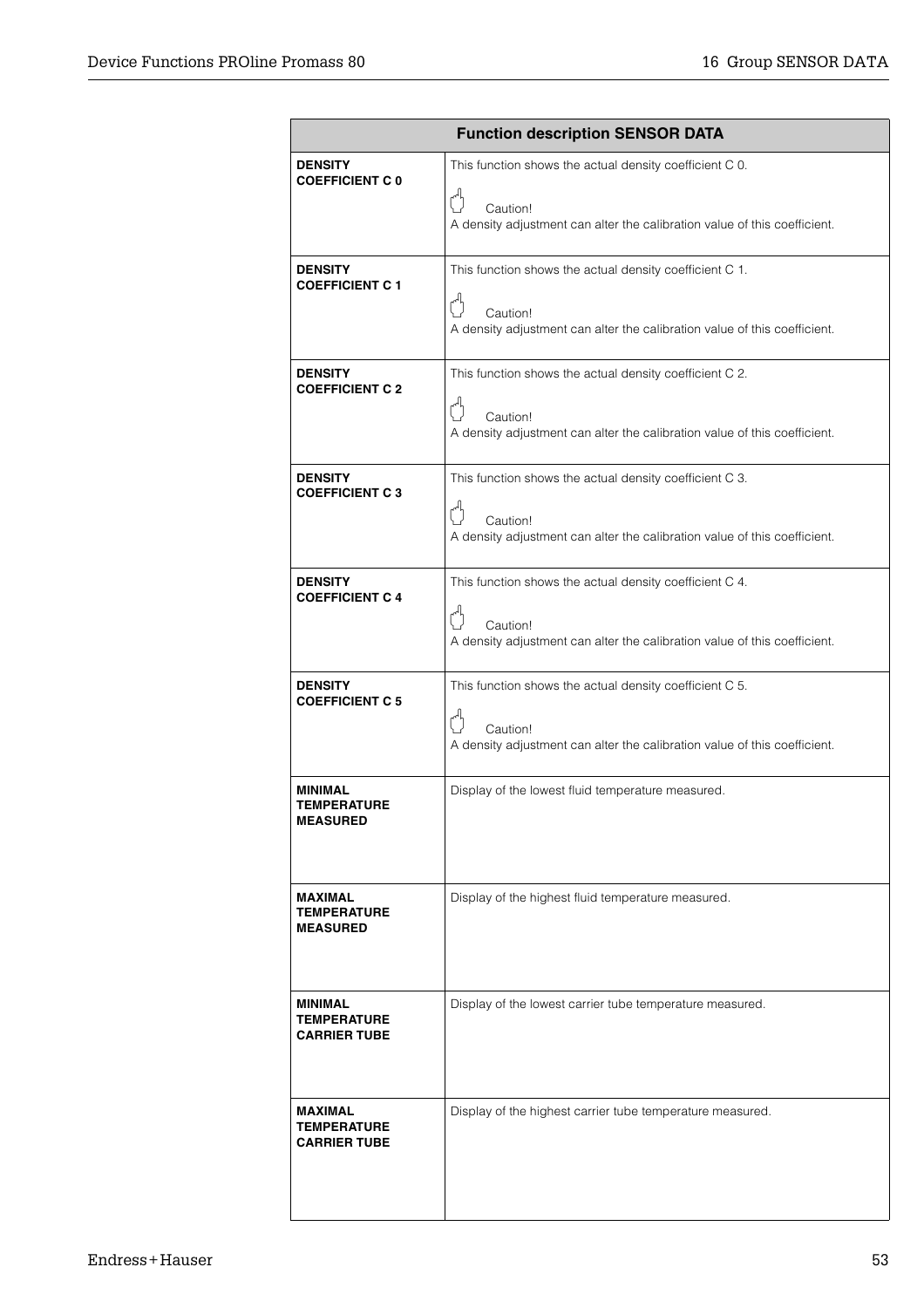# <span id="page-53-10"></span><span id="page-53-0"></span>**17 Group SUPERVISION**

<span id="page-53-11"></span><span id="page-53-9"></span><span id="page-53-8"></span><span id="page-53-7"></span><span id="page-53-6"></span><span id="page-53-5"></span><span id="page-53-4"></span><span id="page-53-3"></span><span id="page-53-2"></span><span id="page-53-1"></span>

| <b>Function description SUPERVISION</b>    |                                                                                                                                                                                                                                 |
|--------------------------------------------|---------------------------------------------------------------------------------------------------------------------------------------------------------------------------------------------------------------------------------|
| <b>ACTUAL SYSTEM</b><br><b>CONDITION</b>   | Use this function to check the current system status.                                                                                                                                                                           |
|                                            | <b>Display shows:</b><br>"SYSTEM OK" or the fault / notice message with the highest priority.                                                                                                                                   |
| <b>PREVIOUS SYSTEM</b><br><b>CONDITION</b> | Use this function to view the fifteen most recent fault and notice messages<br>since measuring last started.                                                                                                                    |
|                                            | <b>Display shows:</b><br>The 15 most recent fault or notice messages.                                                                                                                                                           |
| <b>ASSIGN SYSTEM</b><br><b>ERROR</b>       | Use this function to view all system messages and the associated error<br>categories (fault message or notice message). If you select a single system<br>fault you can change its error category.                               |
|                                            | Display shows:<br>List of system errors                                                                                                                                                                                         |
|                                            | Note!<br>• Press the E key twice to call the ERROR CATEGORY function.<br>• Use the $\pm\equiv$ key combination or select CANCEL in the system error list to<br>exit the function.                                               |
| <b>ERROR CATEGORY</b>                      | Use this function to define whether a system fault triggers a notice message or<br>a fault message. If you select "FAULT MESSAGES", all outputs respond to a<br>fault in accordance with their defined error response patterns. |
|                                            | <b>Options:</b><br>NOTICE MESSAGES (display only)<br>FAULT MESSAGES (outputs and display)                                                                                                                                       |
|                                            | Note!<br>• Press the E key twice to call the ASSIGN SYSTEM ERROR function.<br>• Use the $\pm\pm$ key combination to exit the function.                                                                                          |
| <b>ASSIGN PROCESS</b><br><b>ERROR</b>      | Use this function to view all process errors and the associated error categories<br>(fault message or notice message). If you select a single process error you<br>can change its error category.                               |
|                                            | Display shows:<br>List of process errors                                                                                                                                                                                        |
|                                            | ⇖<br>Note!<br>• Press the E key twice to call the ERROR CATEGORY function.<br>• Use the $\pm\equiv$ key combination or select CANCEL in the process error list to<br>exit the function.                                         |
|                                            |                                                                                                                                                                                                                                 |
|                                            |                                                                                                                                                                                                                                 |
|                                            |                                                                                                                                                                                                                                 |
|                                            |                                                                                                                                                                                                                                 |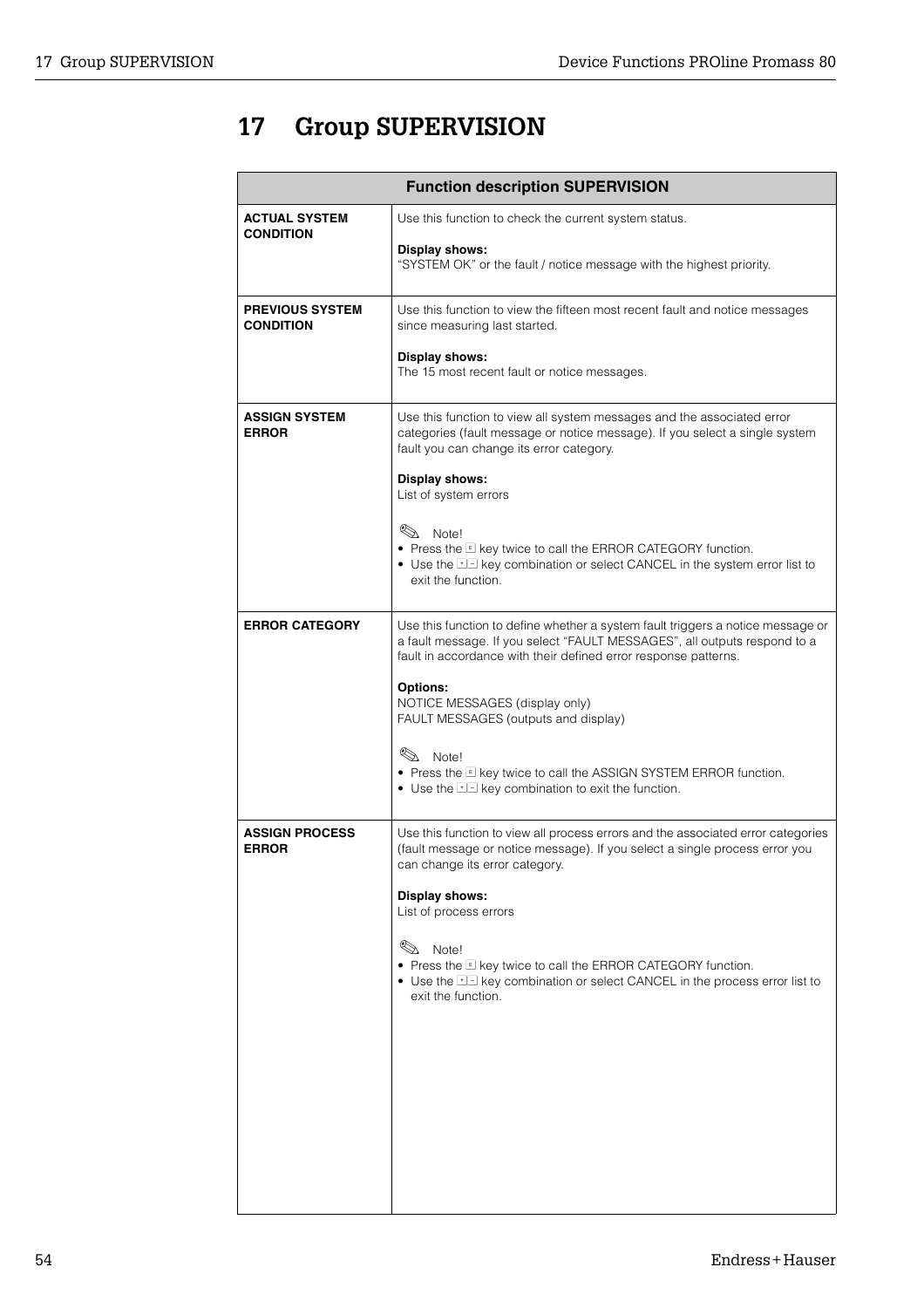<span id="page-54-6"></span><span id="page-54-5"></span><span id="page-54-4"></span><span id="page-54-3"></span><span id="page-54-2"></span><span id="page-54-1"></span><span id="page-54-0"></span>

| <b>Function description SUPERVISION</b> |                                                                                                                                                                                                                                                                                                                                                                                                                                                                                  |
|-----------------------------------------|----------------------------------------------------------------------------------------------------------------------------------------------------------------------------------------------------------------------------------------------------------------------------------------------------------------------------------------------------------------------------------------------------------------------------------------------------------------------------------|
| <b>ERROR CATEGORY</b>                   | Use this function to define whether a process error triggers a notice message<br>or a fault message. If you select "FAULT MESSAGES", all outputs respond to a<br>fault in accordance with their defined error response patterns.                                                                                                                                                                                                                                                 |
|                                         | <b>Options:</b><br>NOTICE MESSAGES (display only)<br>FAULT MESSAGES (outputs and display)                                                                                                                                                                                                                                                                                                                                                                                        |
|                                         | $\otimes$ Note!<br>• Press the E key twice to call the ASSIGN PROCESS ERROR function.<br>• Use the $\pm$ key combination to exit the function.                                                                                                                                                                                                                                                                                                                                   |
| <b>ALARM DELAY</b>                      | Use this function to define a time span for which the criteria for an error have<br>to be satisfied without interruption before an error or notice message is<br>generated.                                                                                                                                                                                                                                                                                                      |
|                                         | Depending on the setting and the type of fault, this suppression acts on:<br>· Displa<br>• Current output<br>• Frequency output<br>• Status output                                                                                                                                                                                                                                                                                                                               |
|                                         | User input:<br>0100 s (in steps of one second)                                                                                                                                                                                                                                                                                                                                                                                                                                   |
|                                         | <b>Factory setting:</b><br>0 s                                                                                                                                                                                                                                                                                                                                                                                                                                                   |
|                                         | Caution!<br>If this function is activated fault and notice messages are delayed by the time<br>corresponding to the setting before being forwarded to the higher-order<br>controller (process controller, etc.). It is therefore imperative to check in<br>advance in order to make sure whether a delay of this nature could affect the<br>safety requirements of the process. If fault and notice messages cannot be<br>suppressed, a value of 0 seconds must be entered here. |
| <b>SYSTEM RESET</b>                     | Use this function to perform a reset of the measuring system.                                                                                                                                                                                                                                                                                                                                                                                                                    |
|                                         | <b>Options:</b><br>ΝO<br>RESTART SYSTEM (restart without interrupting line supply)                                                                                                                                                                                                                                                                                                                                                                                               |
|                                         | Factory setting:<br>ΝO                                                                                                                                                                                                                                                                                                                                                                                                                                                           |
| <b>OPERATION HOURS</b>                  | The hours of operation of the device appear on the display.                                                                                                                                                                                                                                                                                                                                                                                                                      |
|                                         | Display:<br>Depends on the number of hours of operation elapsed:<br>Hours of operation < 10 hours $\rightarrow$ display format = 0:00:00 (hr:min:sec)<br>Hours of operation 1010,000 hours $\rightarrow$ display format = 0000:00 (hr:min)<br>Hours of operation > 10,000 hours $\rightarrow$ display format = 000000 (hr)                                                                                                                                                       |
|                                         |                                                                                                                                                                                                                                                                                                                                                                                                                                                                                  |
|                                         |                                                                                                                                                                                                                                                                                                                                                                                                                                                                                  |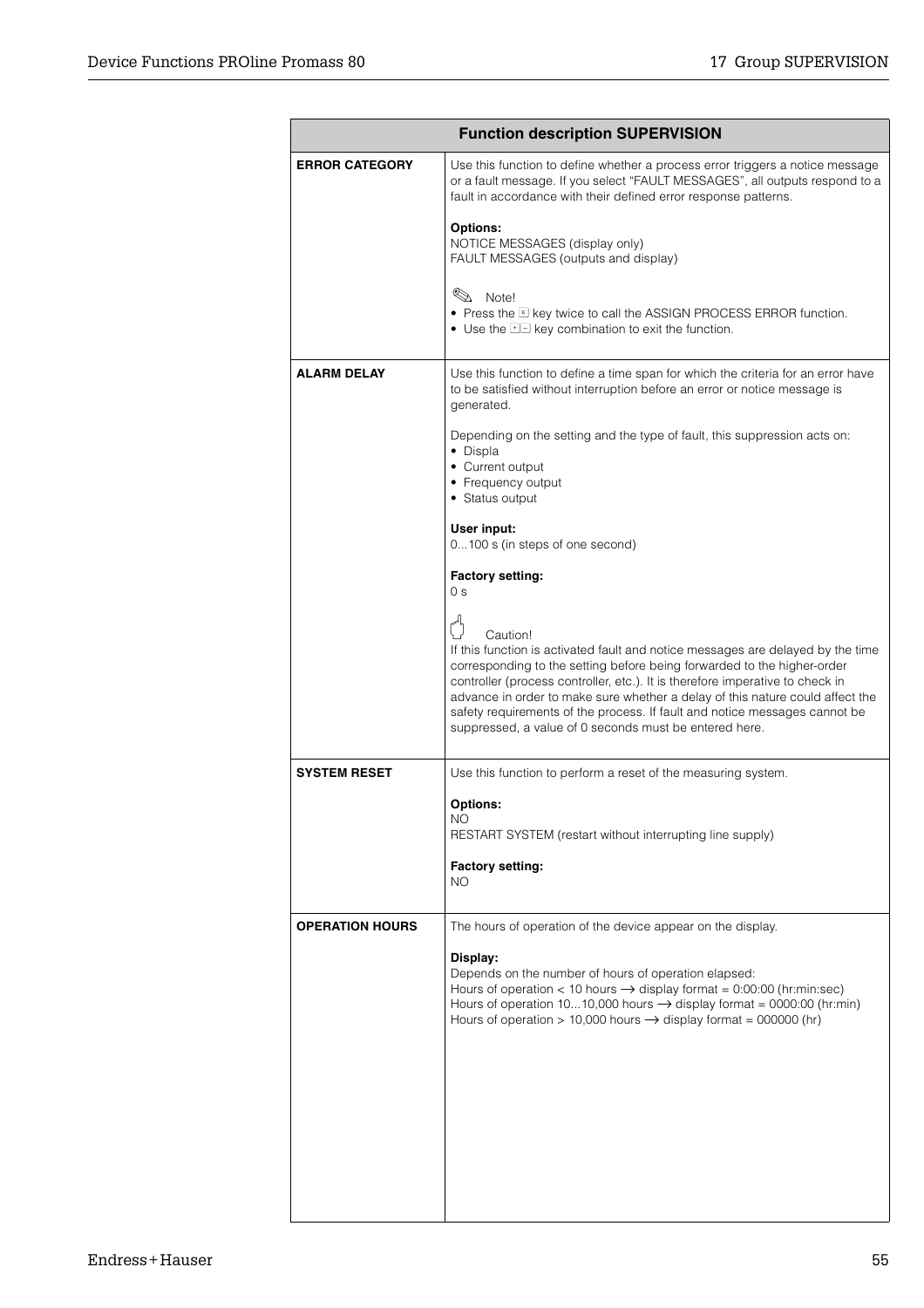# <span id="page-55-5"></span><span id="page-55-0"></span>**18 Group SIMULATION SYSTEM**

<span id="page-55-7"></span><span id="page-55-6"></span><span id="page-55-4"></span><span id="page-55-3"></span><span id="page-55-2"></span><span id="page-55-1"></span>

| <b>Function description SIMULATION SYSTEM</b> |                                                                                                                                                                                                                                         |
|-----------------------------------------------|-----------------------------------------------------------------------------------------------------------------------------------------------------------------------------------------------------------------------------------------|
| <b>SIMULATION FAILSAFE</b><br><b>MODE</b>     | Use this function to set all inputs, outputs and totalizer to their defined fault<br>response modes, in order to check whether they respond correctly. During this<br>time, the words "SIMULATION FAILSAFE MODE" appear on the display. |
|                                               | <b>Options:</b><br>OFF<br>ON                                                                                                                                                                                                            |
|                                               | Factory setting:<br><b>OFF</b>                                                                                                                                                                                                          |
| <b>SIMULATION</b><br><b>MEASURAND</b>         | Use this function to set all inputs, outputs and totalizer to their defined flow-<br>response modes, in order to check whether they respond correctly. During this<br>time, the words "SIMULATION MEASURAND" appear on the display.     |
|                                               | <b>Options:</b><br><b>OFF</b><br><b>MASS FLOW</b><br><b>VOLUME FLOW</b><br>CORRECTED VOLUME FLOW<br><b>DENSITY</b><br>REFERENCE DENSITY<br><b>TEMPERATURE</b>                                                                           |
|                                               | <b>Factory setting:</b><br><b>OFF</b>                                                                                                                                                                                                   |
|                                               | Caution!<br>• The measuring device cannot be used for measuring while this simulation is<br>in progress.<br>• The setting is not saved if the power supply fails.                                                                       |
| <b>VALUE SIMULATION</b><br><b>MEASURAND</b>   | $\otimes$ Note!<br>This function is not available unless the SIMULATION MEASURAND function is<br>active.                                                                                                                                |
|                                               | Use this function to define a selectable value (e.g. 12 kg/s). This value is used<br>to test downstream devices and the flowmeter itself.                                                                                               |
|                                               | User input:<br>5-digit floating-point number                                                                                                                                                                                            |
|                                               | Factory setting:<br>$0$ kg/h<br>(MASS FLOW)<br>0 $m^3/h$<br>(VOLUME FLOW)<br>(CORRECTED VOLUME FLOW)<br>0 Nm $^3$ /h<br>$0$ kg/l<br>0 kg/NI<br>ר באריברים)<br>(REFERENCE DENSITY)<br>(TEMPERATURET)<br>$0^{\circ}$ C                    |
|                                               | Caution!<br>The setting is not saved if the power supply fails.                                                                                                                                                                         |
|                                               |                                                                                                                                                                                                                                         |
|                                               |                                                                                                                                                                                                                                         |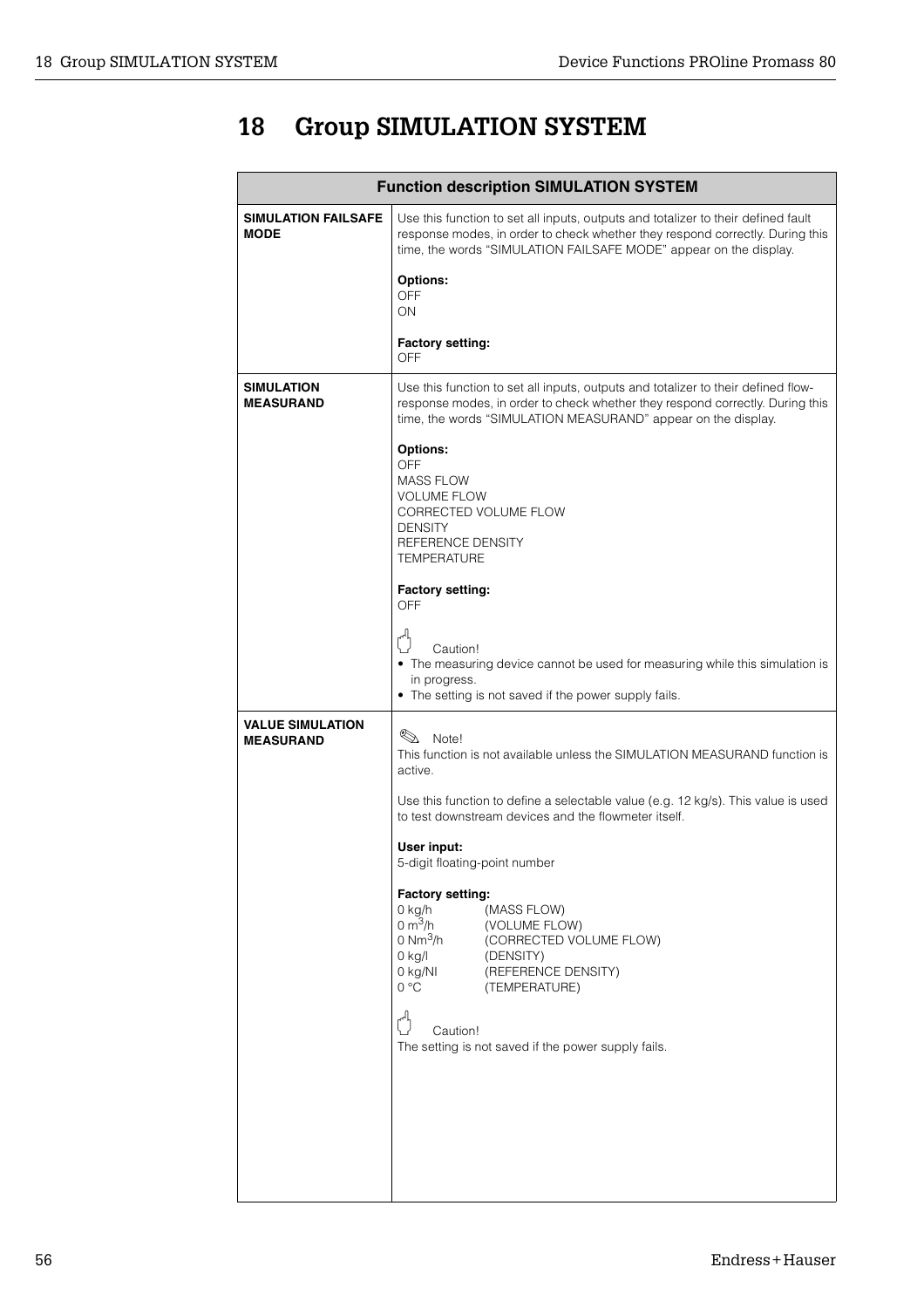### <span id="page-56-10"></span><span id="page-56-0"></span>**19 Group SENSOR VERSION**

<span id="page-56-13"></span><span id="page-56-12"></span><span id="page-56-7"></span><span id="page-56-5"></span>

|                                                 | <b>Function description SENSOR VERSION</b>                           |
|-------------------------------------------------|----------------------------------------------------------------------|
| <b>SERIAL NUMBER</b>                            | Use this function to view the serial number of the sensor.           |
| <b>SENSOR TYPE</b>                              | Use this function to view the sensor type (e.g. Promass F).          |
| <b>SOFTWARE REVISION</b><br><b>NUMBER S-DAT</b> | Use this function to view the software revision number of the S-DAT. |

# <span id="page-56-16"></span><span id="page-56-9"></span><span id="page-56-2"></span><span id="page-56-1"></span>**20 Group AMPLIFIER VERSION**

<span id="page-56-15"></span><span id="page-56-14"></span><span id="page-56-11"></span><span id="page-56-8"></span><span id="page-56-6"></span><span id="page-56-4"></span><span id="page-56-3"></span>

|                                                               | <b>Function description AMPLIFIER VERSION</b>                                                                                                                                                    |
|---------------------------------------------------------------|--------------------------------------------------------------------------------------------------------------------------------------------------------------------------------------------------|
| <b>SOFTWARE</b><br><b>REVISION NUMBER</b><br><b>AMPLIFIER</b> | Use this function to view the software revision number of the amplifier.                                                                                                                         |
| <b>LANGUAGE GROUP</b>                                         | Use this function to view the language group.                                                                                                                                                    |
|                                                               | The following language groups can be ordered: WEST EU / USA, EAST EU /<br>SCAND., ASIA.                                                                                                          |
|                                                               | Display:<br>available language group                                                                                                                                                             |
|                                                               | $\bigotimes$<br>Note!<br>• The language options of the available language group are displayed in the<br>LANGUAGE function.<br>• You can change the language group via the configuration software |
|                                                               | FieldTool. Please do not hesitate to contact your E+H sales office if you have<br>any questions.                                                                                                 |
| I/O MODUL TYPE                                                | Use this function to view the I/O type (input/output type).                                                                                                                                      |
| <b>SOFTWARE</b><br><b>REVISION NUMBER</b><br><b>I/O</b>       | Use this function to view the software revision number of the I/O module.                                                                                                                        |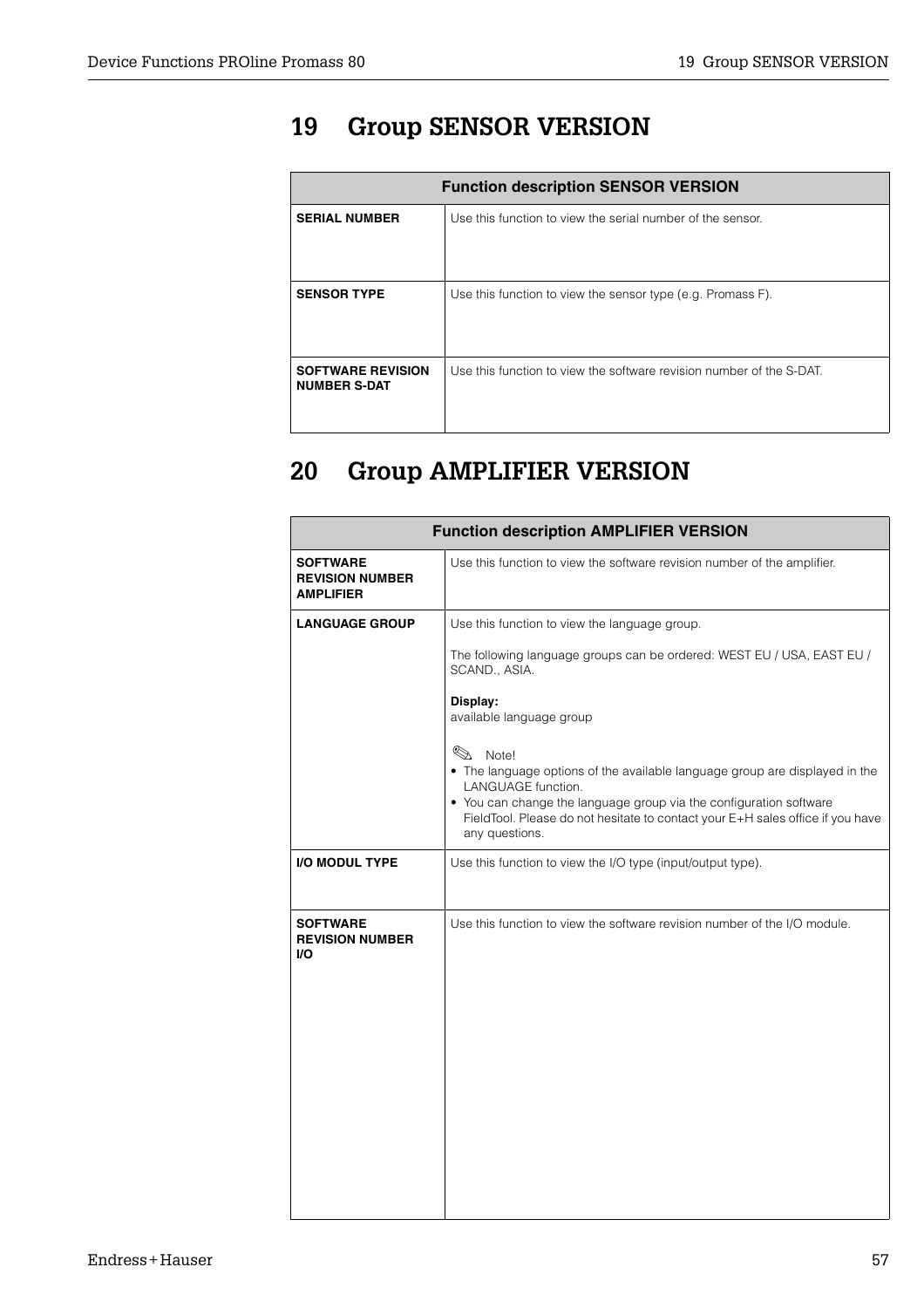## <span id="page-57-3"></span><span id="page-57-0"></span>**21 Factory settings**

### <span id="page-57-1"></span>**21.1 SI units (not for USA and Canada)**

#### **Low flow cut off, full scale value, pulse value**

| <b>Nominal</b><br>diameter                          | Low flow cut off         |      | <b>Full scale value</b> |      | <b>Pulse value</b>           |      |
|-----------------------------------------------------|--------------------------|------|-------------------------|------|------------------------------|------|
| [mm]                                                | (approx. $v = 0.04$ m/s) |      | (approx. $v = 2$ m/s)   |      | (approx. 2 pulse/s at 2 m/s) |      |
|                                                     | 0.08                     | kg/h | 4                       | kg/h | 0.001                        | kg/p |
| $\overline{c}$                                      | 0.40                     | kg/h | 20                      | kg/h | 0.010                        | kg/p |
| 4                                                   | 1.80                     | kg/h | 90                      | kg/h | 0.010                        | kg/p |
| 8                                                   | 8.00                     | kg/h | 400                     | kg/h | 0.100                        | kg/p |
| 15                                                  | 26.00                    | kg/h | 1300                    | kg/h | 0.100                        | kg/p |
| 15 FB                                               | 72.00                    | kg/h | 3600                    | kg/h | 1.000                        | kg/p |
| 25                                                  | 72.00                    | kg/h | 3600                    | kg/h | 1.000                        | kg/p |
| 25 FB                                               | 180.00                   | kg/h | 9000                    | kg/h | 1.000                        | kg/p |
| 40                                                  | 180.00                   | kg/h | 9000                    | kg/h | 1.000                        | kg/p |
| 40 FB                                               | 300.00                   | kg/h | 15000                   | kg/h | 10.000                       | kg/p |
| 50                                                  | 300.00                   | kg/h | 15000                   | kg/h | 10.000                       | kg/p |
| 80                                                  | 720.00                   | kg/h | 36000                   | kg/h | 10.000                       | kg/p |
| 100                                                 | 1200.00                  | kg/h | 60000                   | kg/h | 10.000                       | kg/p |
| 150                                                 | 2600.00                  | kg/h | 130000                  | kg/h | 100.000                      | kg/p |
| * DN 15, 25, 40 "FB" = Full bore versions Promass I |                          |      |                         |      |                              |      |

#### <span id="page-57-2"></span>**Language**

| <b>Country</b>            | Language         |
|---------------------------|------------------|
| Australia                 | English          |
| Austria                   | Deutsch          |
| Belgium                   | English          |
| Czech Republic            | Czech            |
| Denmark                   | English          |
| England                   | English          |
| Finland                   | Suomi            |
| France                    | Francais         |
| Germany                   | Deutsch          |
| Hong Kong                 | English          |
| Hungary                   | English          |
| India                     | English          |
| Indonesia                 | Bahasa Indonesia |
| Instruments International | English          |
| Italy                     | Italiano         |
| Japan                     | Japanese         |
| Malaysia                  | English          |
| Netherlands               | Nederlands       |
| Norway                    | Norsk            |
| Poland                    | Polish           |
| Portugal                  | Portuguese       |
| Russia                    | Russian          |
| Singapore                 | English          |
| South Africa              | English          |
| Spain                     | Espanol          |
| Sweden                    | Svenska          |
| Switzerland               | Deutsch          |
| Thailand                  | English          |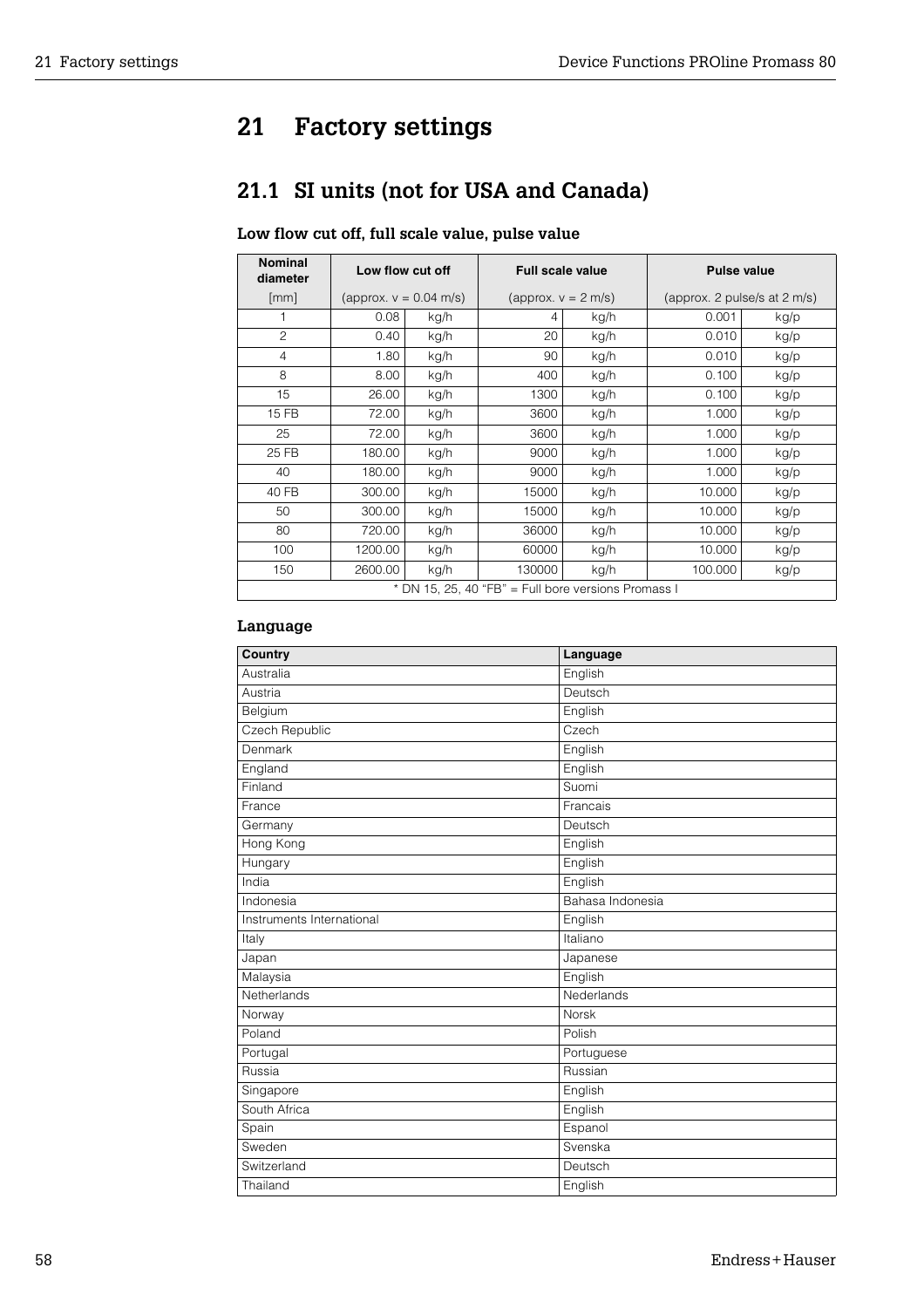#### **Density, length, temperature, reference density**

|                   | <b>Unit</b> |
|-------------------|-------------|
| Density           | kg/l        |
| Length            | mm          |
| Temperature       | °C          |
| Reference density | kg/NI       |

#### <span id="page-58-0"></span>**21.2 US units (only for USA and Canada)**

#### **Low flow cut off, full scale value, pulse value**

| <b>Nominal</b><br>diameter | Low flow cut off         |        | <b>Full scale value</b>                             |        | <b>Pulse value</b>           |                   |
|----------------------------|--------------------------|--------|-----------------------------------------------------|--------|------------------------------|-------------------|
| [mm]                       | (approx. $v = 0.04$ m/s) |        | (approx. $v = 2$ m/s)                               |        | (approx. 2 pulse/s at 2 m/s) |                   |
|                            | 0.003                    | lb/min | 0.15                                                | lb/min | 0.002                        | lb/p              |
| $\overline{c}$             | 0.015                    | lb/min | 0.75                                                | lb/min | 0.020                        | lb/p              |
| 4                          | 0.066                    | lb/min | 3.30                                                | lb/min | 0.020                        | lb/p              |
| 8                          | 0.300                    | lb/min | 15.00                                               | lb/min | 0.200                        | lb/p              |
| 15                         | 1.000                    | lb/min | 50.00                                               | lb/min | 0.200                        | lb/p              |
| 15 FB                      | 2.600                    | lb/min | 130.00                                              | lb/min | 2.000                        | lb/p              |
| 25                         | 2.600                    | lb/min | 130.00                                              | lb/min | 2.000                        | lb/p              |
| 25 FB                      | 6.600                    | lb/min | 330.00                                              | lb/min | 2.000                        | lb/p              |
| 40                         | 6.600                    | lb/min | 330.00                                              | lb/min | 2.000                        | lb/p              |
| 40 FB                      | 11.000                   | lb/min | 550.00                                              | lb/min | 20.000                       | lb/p              |
| 50                         | 11.000                   | lb/min | 550.00                                              | lb/min | 20.000                       | 1 <sub>b</sub> /p |
| 80                         | 26.000                   | lb/min | 1300.00                                             | lb/min | 20.000                       | lb/p              |
| 100                        | 44.000                   | lb/min | 2200.00                                             | lb/min | 20.000                       | lb/p              |
| 150                        | 95.000                   | lb/min | 4800.00                                             | lb/min | 200.000                      | lb/p              |
|                            |                          |        | * DN 15, 25, 40 "FB" = Full bore versions Promass I |        |                              |                   |

#### **Language, density, length, temperature, reference density**

|                   | Unit         |
|-------------------|--------------|
| Language          | English      |
| Density           | g/cc         |
| Length            | <b>INCH</b>  |
| Temperature       | $^{\circ}$ F |
| Reference density | g/Scc        |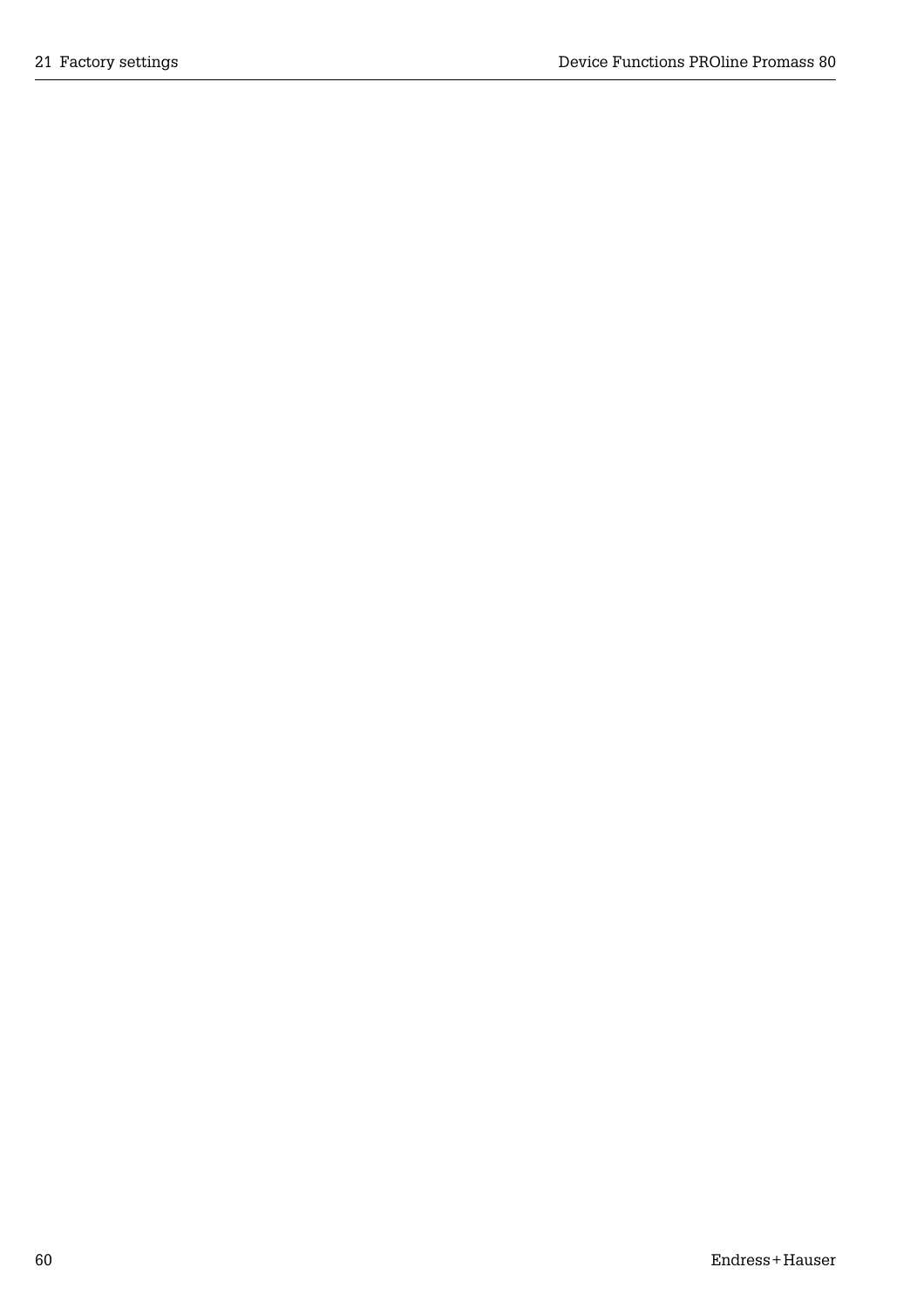# <span id="page-60-0"></span>**22 Index of key words**

#### **A**

| Access code<br>Active Level<br>Actual                                                                       | 15<br>42                         |
|-------------------------------------------------------------------------------------------------------------|----------------------------------|
|                                                                                                             | 27<br>33<br>39                   |
| System condition<br>Adjust                                                                                  | 54                               |
| Density                                                                                                     | 48<br>47<br>55                   |
| Assign<br>Display line 1<br>Display line 2                                                                  | 23<br>17<br>17<br>29<br>45<br>54 |
| Process error<br>Totalizer                                                                                  | 34<br>42<br>38<br>54<br>20       |
| в                                                                                                           |                                  |
| $\overline{C}$<br>Calibration coefficient<br>KD <sub>1</sub><br>KD <sub>2</sub><br>Carrier tube temperature | 52                               |
| Maximal<br>Minimal                                                                                          | 53<br>53                         |
| Code<br>Access code counter<br>Coefficient                                                                  | 16                               |
| Calibration<br>KD <sub>1</sub><br>KD <sub>2</sub><br>Density                                                | 52<br>52                         |
| $C0$<br>and a straight and<br>C 3<br>C4.                                                                    | 53<br>53<br>53<br>53<br>53<br>53 |
| Temperature<br>KM 2<br>ΚT<br>Contrast LDC<br>Current<br>Output                                              | 52<br>52<br>52<br>19             |
|                                                                                                             | 24                               |

| <b>Current Output</b> |  |
|-----------------------|--|
|                       |  |
|                       |  |
|                       |  |
|                       |  |
|                       |  |
|                       |  |
|                       |  |
|                       |  |
|                       |  |
|                       |  |

#### **D**

| Damping     |
|-------------|
|             |
| Flow        |
|             |
| Density     |
| Coefficient |
|             |
|             |
|             |
|             |
|             |
|             |
| Set value   |
|             |
|             |
|             |
|             |
| Display     |
|             |
| Format      |
| Test        |

#### **E**

| Empty pipe detection |
|----------------------|
|                      |
|                      |
|                      |
|                      |
|                      |
| Error category       |
|                      |
|                      |
|                      |
| F                    |
|                      |
| Failsafe mode        |
|                      |
| Frequency 33         |
|                      |
|                      |
|                      |
| Failsafe value       |
| Frequency 33         |
|                      |
| Frequency            |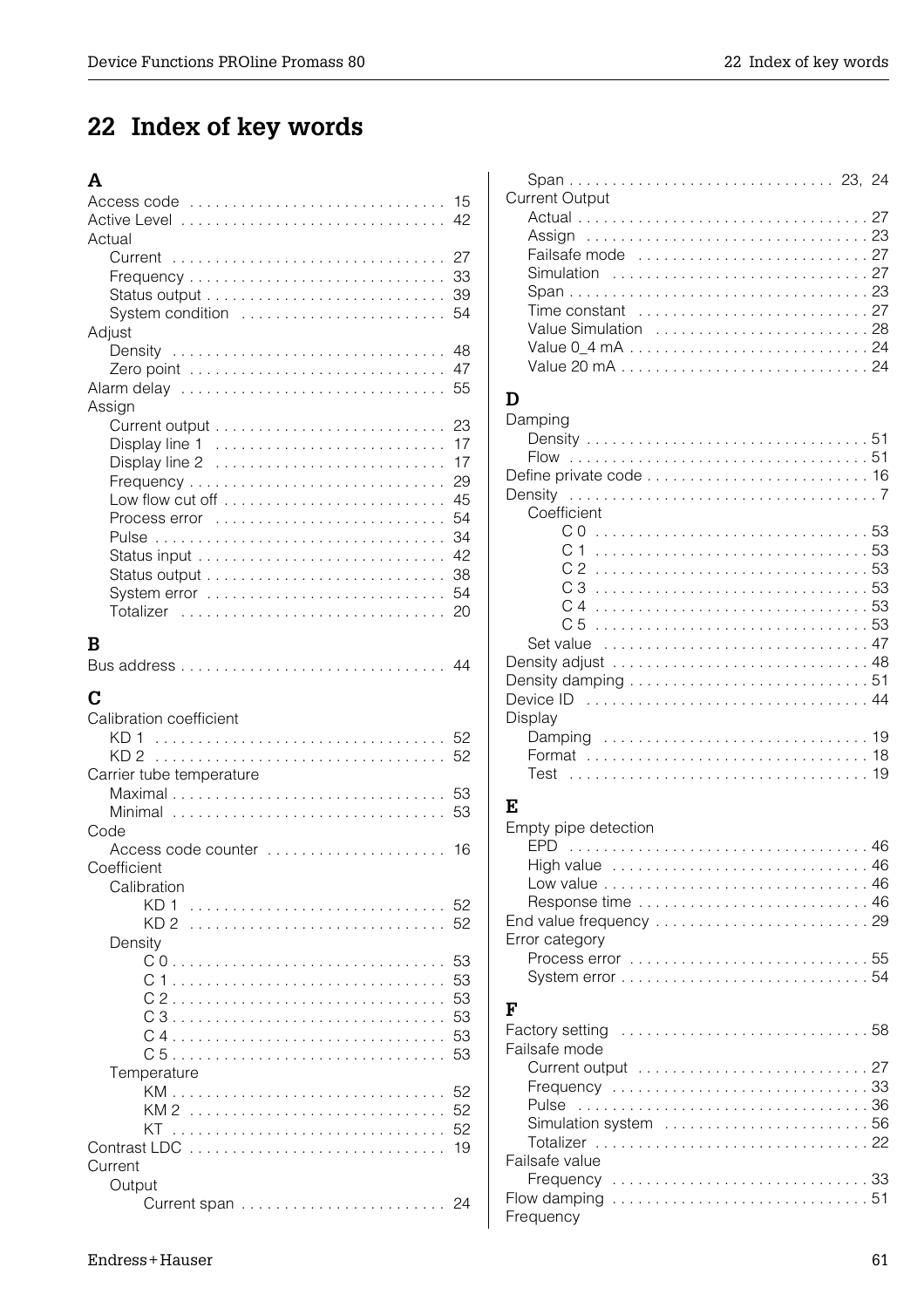| Actual  33           |
|----------------------|
|                      |
| End value  29        |
| Failsafe mode  33    |
|                      |
|                      |
|                      |
|                      |
|                      |
|                      |
| Value Simulation  34 |
| Funktion matrix      |
|                      |
|                      |
|                      |

#### **G** G

| Group                             |    |
|-----------------------------------|----|
|                                   | 57 |
| Communication                     | 44 |
|                                   |    |
|                                   |    |
| Operation                         | 15 |
| Process parameter                 | 45 |
| Pulse/Frequency output            | 29 |
| Quick Setup                       | 13 |
|                                   | 52 |
| Sensor Version                    | 57 |
| Simulation system                 | 56 |
|                                   | 42 |
| Status/Relais output              | 38 |
| Supervision                       | 54 |
|                                   | 49 |
|                                   |    |
|                                   |    |
| User interface  17                |    |
|                                   |    |
| н                                 |    |
| HART protocol  44                 |    |
|                                   |    |
| Т                                 |    |
|                                   |    |
| Installation direction sensor  49 |    |
|                                   |    |
| K                                 |    |
|                                   |    |
|                                   |    |
| L                                 |    |
| Language                          | 15 |
|                                   | 19 |
| Low flow cut off                  |    |
|                                   |    |
| Off-value  45                     |    |
|                                   | 45 |
|                                   |    |
|                                   |    |

#### **M**

| Manufacturer ID  44 |
|---------------------|
|                     |
| Maximal             |
|                     |
|                     |
|                     |

| Measured fluid<br>Measuring mode<br>Minimal      | 47<br>49 |
|--------------------------------------------------|----------|
| Carrier tube temperature<br>Temperature measured | 53<br>53 |
| Minimum pulse width                              | 42       |
| N<br>Nominal Diameter                            | 52       |
| O                                                |          |
| Off-value                                        |          |
| Low flow cut off<br>Status output                | 45<br>38 |
| On-value<br>Low flow cut off                     | 45       |
|                                                  | 38       |
| Operation                                        |          |
| Mode Pulse-/Freq.-output<br>Output signal        | 29       |
| Frequency                                        | 32<br>36 |
| Overflow                                         | 20       |
|                                                  |          |
| Р                                                | 50       |
| Pressure                                         | 48       |
| Pressure mode                                    | 48       |
| Previous system condition                        | 54       |
| Process Error<br>Assign                          | 54       |
| Error category<br>Pulse                          | 55       |
| Assign                                           | 34       |
| Failsafe value                                   | 36       |
| Value                                            | 36<br>35 |
| Width                                            | 35       |
| Q                                                |          |
| <b>Quick Setup</b>                               |          |
|                                                  | 13       |
| Commission (Diagram)                             | 14       |
| R                                                |          |
| Reset                                            |          |
| Totalizer                                        | 55<br>21 |
| Restore original                                 | 48       |
| S                                                |          |
| Sensor type                                      | 57       |
| Serial number sensor                             | 57       |
| Simulation                                       |          |
| Current                                          | 27<br>56 |
| Frequency                                        | 34       |
| Measurand                                        | 56       |

[Status input . . . . . . . . . . . . . . . . . . . . . . . . . . . . 42](#page-41-9)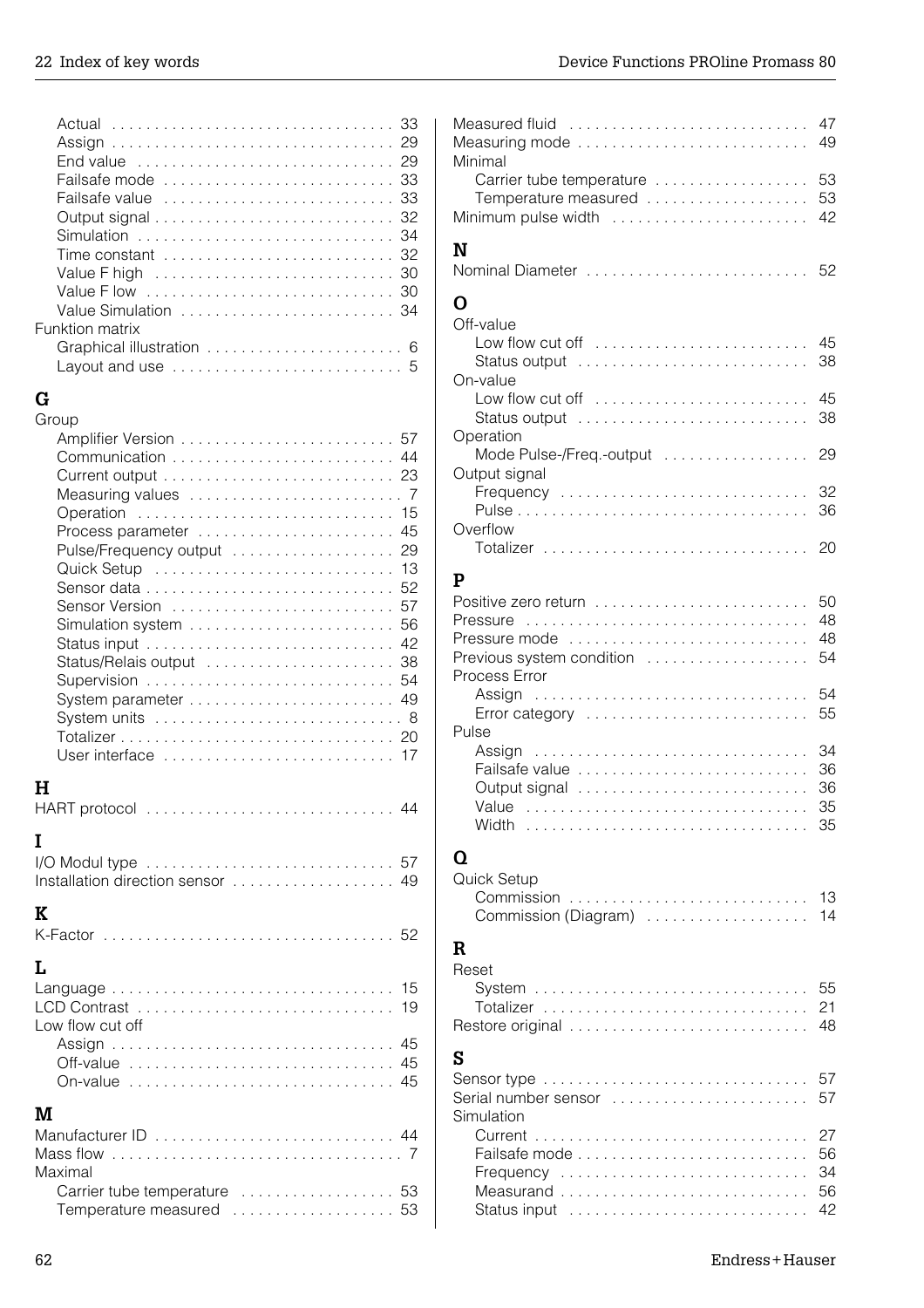|                                           | 39 |
|-------------------------------------------|----|
| Software revision number                  |    |
|                                           | 57 |
|                                           | 57 |
| S-DAT                                     | 57 |
| <b>Status</b>                             |    |
| Access                                    | 16 |
| Status input                              |    |
|                                           | 42 |
|                                           | 42 |
| Minimum pulse width                       | 42 |
| Simulation                                | 42 |
|                                           | 43 |
| Status output                             |    |
|                                           | 39 |
|                                           |    |
|                                           | 38 |
| Direction of flow                         | 40 |
|                                           | 40 |
|                                           | 40 |
|                                           | 38 |
|                                           | 38 |
| Switching action                          | 41 |
| Time constant                             | 39 |
| Sum                                       |    |
| Totalizer                                 | 20 |
| Switch point                              |    |
|                                           | 39 |
| Value Simulation Status output            | 39 |
| System                                    |    |
| Condition                                 |    |
| Actual                                    | 54 |
| Previous                                  | 54 |
|                                           | 55 |
| <b>System Error</b>                       |    |
|                                           | 54 |
|                                           | 54 |
| Error category                            |    |
| T                                         |    |
|                                           |    |
| Tag                                       |    |
| Description  44<br>$\Delta\Delta$<br>Name |    |
|                                           |    |

| Description  44         |  |
|-------------------------|--|
| Name  44                |  |
|                         |  |
| Temperature coefficient |  |
|                         |  |
|                         |  |
|                         |  |
| Temperature measured    |  |
| Maximal 53              |  |
| Minimal  53             |  |
|                         |  |

|  | 22 Index of key words |  |  |  |
|--|-----------------------|--|--|--|
|--|-----------------------|--|--|--|

| Time constant                                                              |
|----------------------------------------------------------------------------|
|                                                                            |
| $Frequency \dots \dots \dots \dots \dots \dots \dots \dots \dots \dots 32$ |
|                                                                            |
| Totalizer                                                                  |
|                                                                            |
| Failsafe mode 22                                                           |
|                                                                            |
|                                                                            |
|                                                                            |
|                                                                            |

#### **U** Unit

| it it is a structure. |
|-----------------------|
|                       |
|                       |
|                       |
|                       |
|                       |
|                       |
|                       |
|                       |
|                       |

#### **V**

| Value                   |
|-------------------------|
|                         |
|                         |
|                         |
| <b>Value Simulation</b> |
|                         |
|                         |
|                         |
|                         |
|                         |
|                         |
|                         |
| Version                 |
|                         |
|                         |
|                         |
| Z                       |

#### **Numerics**

| 100% Value |  |  |  |  |  |  |  |  |  |  |  |  |  |  |
|------------|--|--|--|--|--|--|--|--|--|--|--|--|--|--|
|            |  |  |  |  |  |  |  |  |  |  |  |  |  |  |
|            |  |  |  |  |  |  |  |  |  |  |  |  |  |  |